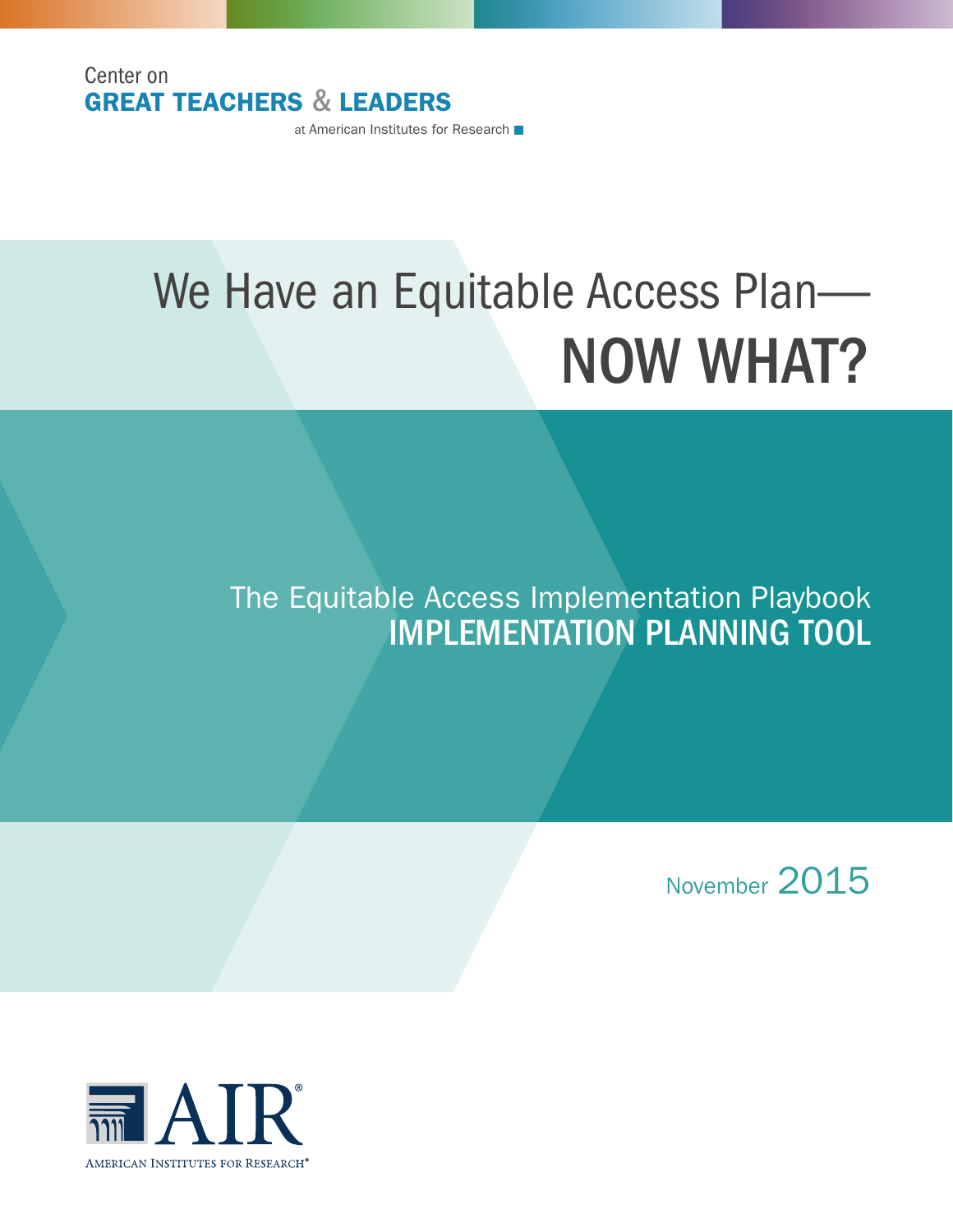Members of the Equity Team contributed to the Equity Implementation Playbook, including Judy Ennis, Ellen Sherratt, Catherine Barbour, Alex Berg-Jacobson, Aaron Butler, Dana Chambers, Jenni Fipaza, Melissa Irby-Marshall, Mariann Lemke, Cassandra Meyer, Amy Potemski, Jillian Reynolds, and Cortney Rowland from American Institutes for Research and Laura Goe from ETS. Caryl Wenzel and JoAnn Ziebarth were the editors, and Laura King designed the documents.

Reviewers for this document included representatives from the U.S. Department of Education and the Equitable Access Support Network, plus Bob Stonehill, Jayne Sowers, Lindsey Hayes, Dale Lewis, Kelly Cunningham, and Lee-Ann Stephens.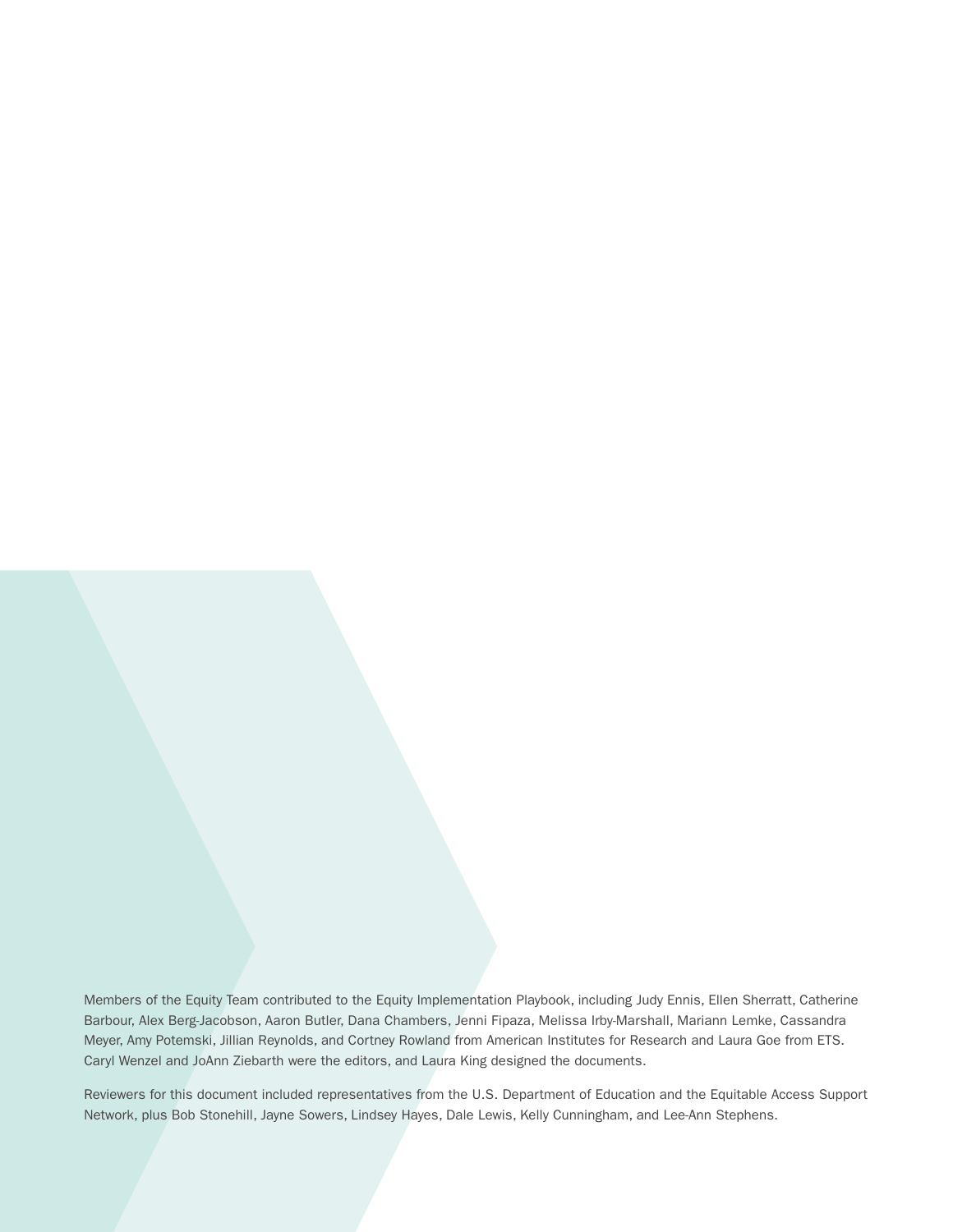# **Contents**

|  |  |  |  |  |  | $C-1$ |
|--|--|--|--|--|--|-------|
|  |  |  |  |  |  |       |
|  |  |  |  |  |  |       |
|  |  |  |  |  |  |       |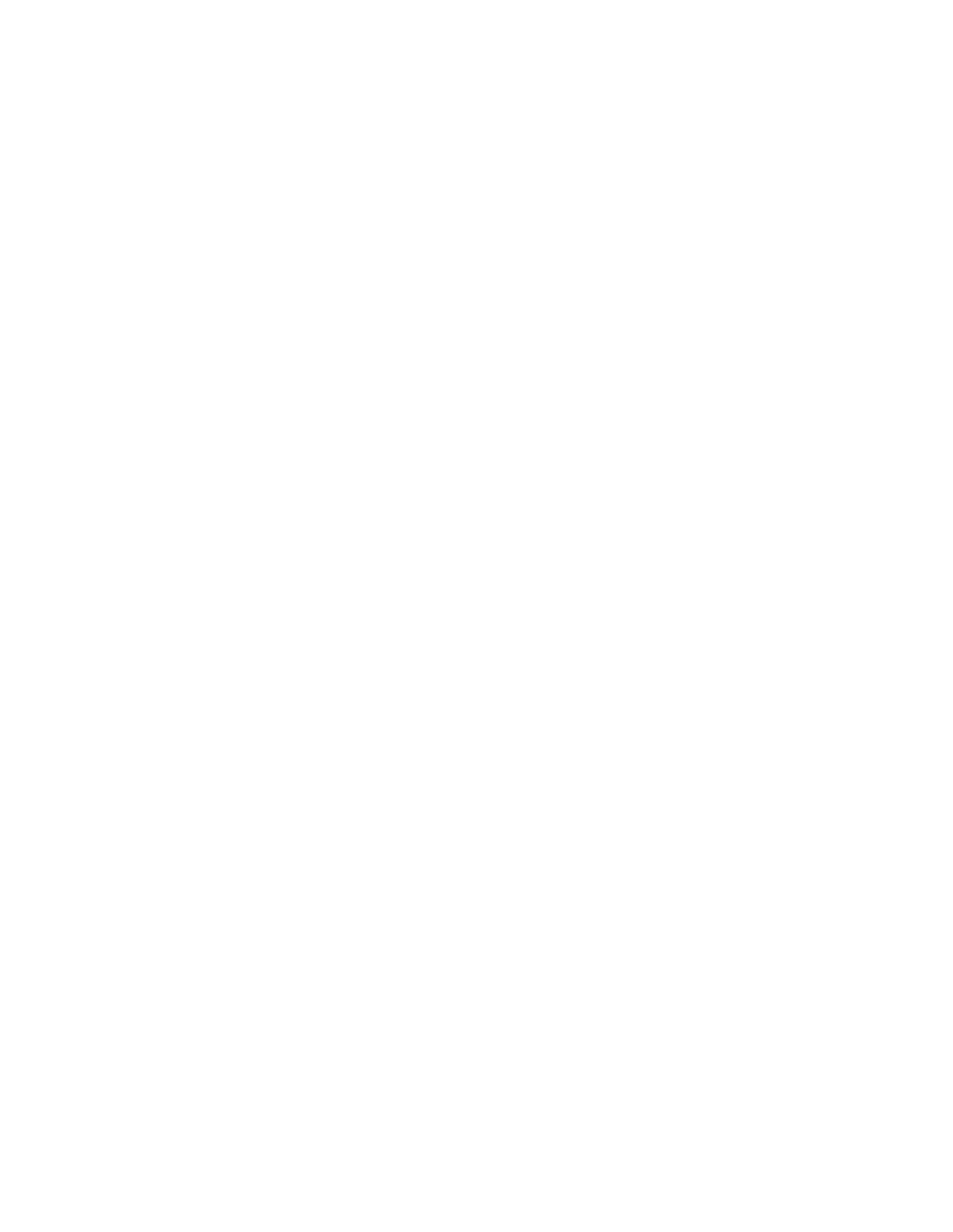# <span id="page-4-0"></span>Introduction

### Purpose

The purpose of the Implementation Planning Tool is to provide state education agencies (SEAs) and local education agencies (LEAs) with a six-step process that they can use to plan implementation of the key strategies described in their Equitable Access Plans, which are designed to reduce equity gaps.

During the past year, SEAs across the United States have been working to develop Equitable Access Plans. This tool is part of the Equitable Access Implementation Playbook prepared by the Center on Great Teachers and Leaders (GTL Center) to support the implementation of states' Equitable Access Plans.

This tool includes the following:

- Guided planning for robust implementation using a six-step process:
	- **STEP 1.** Plan for community awareness.
	- **STEP 2.** Identify a project leader.
	- **STEP 3.** Assess current levels of implementation.
	- **STEP 4.** Clarify leading indicators.
	- **STEP 5.** Create a project management plan.
	- **STEP 6.** Act on the plan and monitor progress.
- Guidance and support for each step, including the following:
	- **Background and quick tips on how to overcome some common implementation obstacles that you may** encounter at each stage
	- Activities for state teams to engage in the implementation process in small groups from a single office or collaboratively with teams across multiple state offices
	- Resources to help states move step by step toward achieving their strategic goals
	- Sample project planning tools (provided in the appendices).

### Implementation Models

Before jumping into the implementation process, you may want to consider that a variety of research-based approaches to implementation and common barriers to success have been identified by authors such as Fixsen, Naoom, Blase, Friedman, and Wallace (2005) or through approaches such as Deliverology.<sup>1</sup> Although each approach has subtle differences, the approaches all share similarities in what it takes to lead and implement a successful change initiative, such as an Equitable Access Plan. Implementation success depends on the following factors, which are embedded within the six steps shaping this framework: a clear and compelling vision for the work, measurable goals, roles and responsibilities identified and assigned to an implementation team, progress monitoring and accountability, course correction, and sustainability.

<sup>1</sup> Deliverology is an approach to implementation developed by Sir Michael Barber, who founded the U.S. Education Delivery Institute. For more information on the approach, see<http://www.deliveryinstitute.org/publications/deliverology-101-field-guide-educational-leaders>.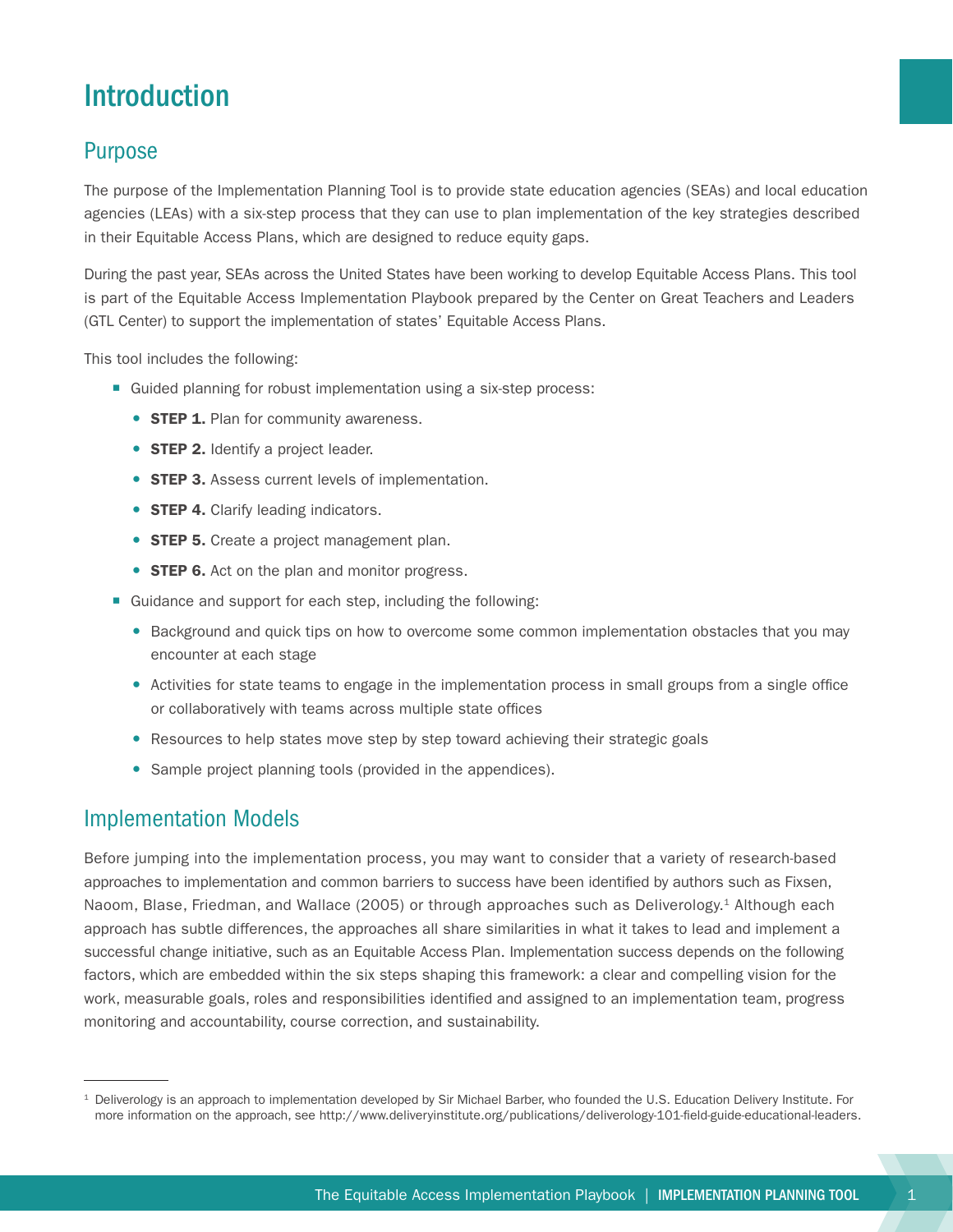<span id="page-5-0"></span>The Implementation Planning Tool helps states and districts assess the stage of implementation of any initiative, including state Equitable Access Plans, based on the implementation stages defined in Fixsen et al. (2005). When beginning to address the need for a new policy or practice (or modify existing policies or practices), stakeholders at any level (SEAs, LEAs, or schools) first need to be clear on the current level of implementation effectiveness of a specific policy or practice. By considering the preliminary prompts in the next section, leaders at all levels can begin to determine the current implementation status of a selected policy, practice, or strategy. Although the Implementation Planning Tool has been designed to specifically support the implementation of a state's Equitable Access Plan, it is versatile enough to support the implementation of any state-level educator quality plan, such as state systemic improvement plans, Teacher Incentive Fund grants, or Elementary and Secondary Education Act flexibility waivers.

### Preliminary Considerations

Consider the following before you begin:

- ¡ Within the Equitable Access Plan, what strategies, programs, or policies are to be implemented?
- What is the status of the identified strategies, policies, or programs already started in your state (e.g., piloted in two or three districts but not statewide)?
- ¡ For those that have started, what data, evidence, or performance metrics are available to gauge progress?
- For those that have started, does a current policy, practice, or strategy need modification? How do you know?

The answers to the questions will help you narrow your focus as you engage with this tool.

### Implementation Planning Tool Overview

The Implementation Planning Tool will guide you through the six steps for planning implementation of the Equitable Access Plan, based on previous experiences with SEA implementation. Because of variation in plan design, some of these steps may have been addressed already in your document. For example, many plans already include timelines for implementation and monitoring progress. As your implementation team engages with each step, use the prompts and tools to reexamine your planned implementation process to identify gaps or areas needing clarification.

To use this tool, you will need the following:

- Your Equitable Access Plan and any supporting documentation or information
- An implementation team

Figure 1 presents the six steps of this tool. If you identified multiple strategies, programs, or policies to implement from your plan, these six steps can be used for each piece separately in addition to considering the entirety of the plan itself. For example, state Equitable Access Plans include a series of strategies to address the root causes of a state's equitable access challenges. Although the entire plan has an overall timeline, each strategy will have a set of programs, policies, or initiatives to implement. Consequently, multiple mini-implementation plans are needed to ensure success of the overall plan.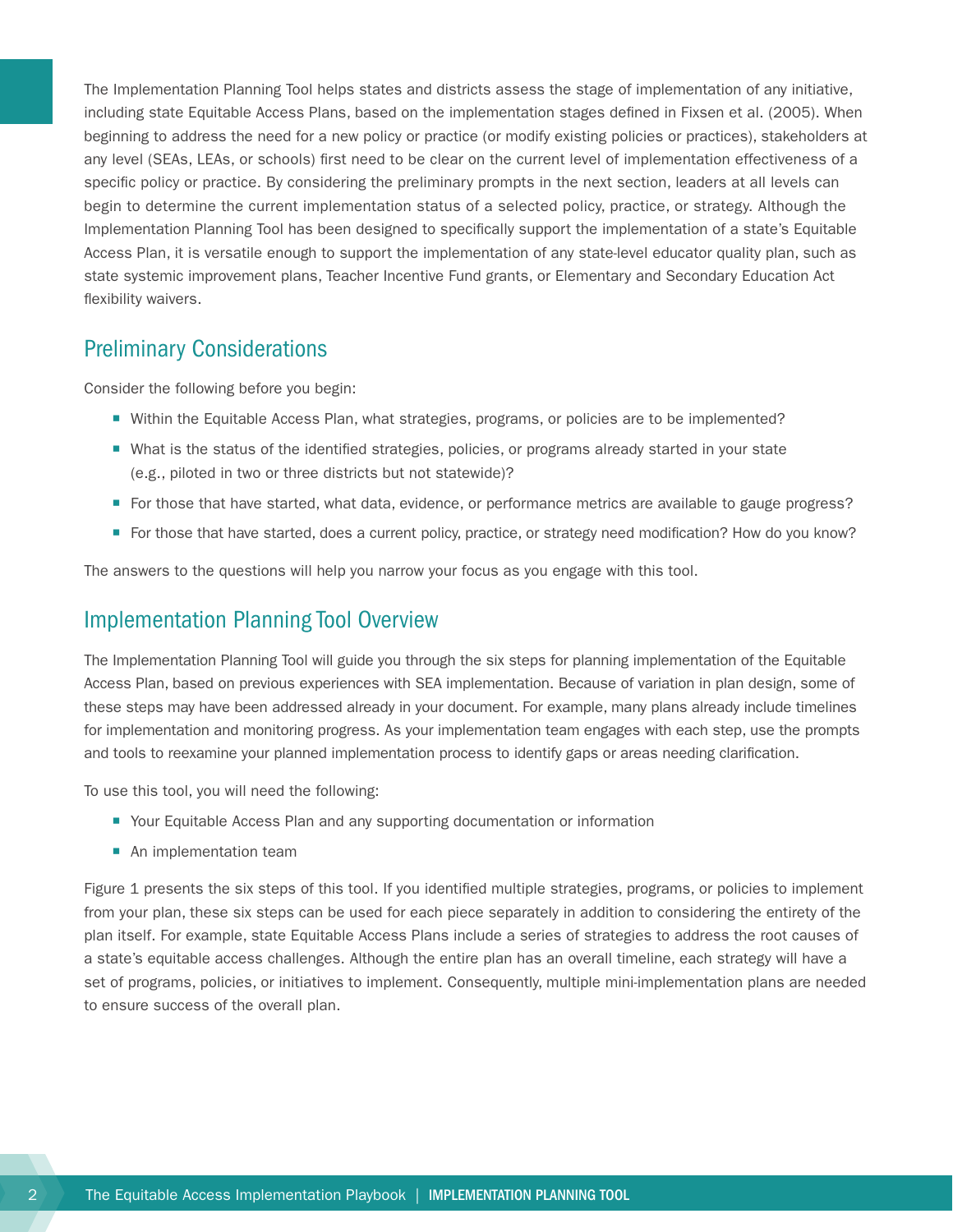#### <span id="page-6-0"></span>Figure 1. Planning for Robust Implementation



### Getting Started

The following sections include a set of prompts, quick tips, and resources for you to consider at each step of implementation planning. This guide need not be completed in one sitting. Rather, work through the steps at the appropriate pace for your team and the schedule demanded by the plan itself.

For support using the Implementation Planning Tool, please contact the [GTL Center.](http://www.gtlcenter.org/)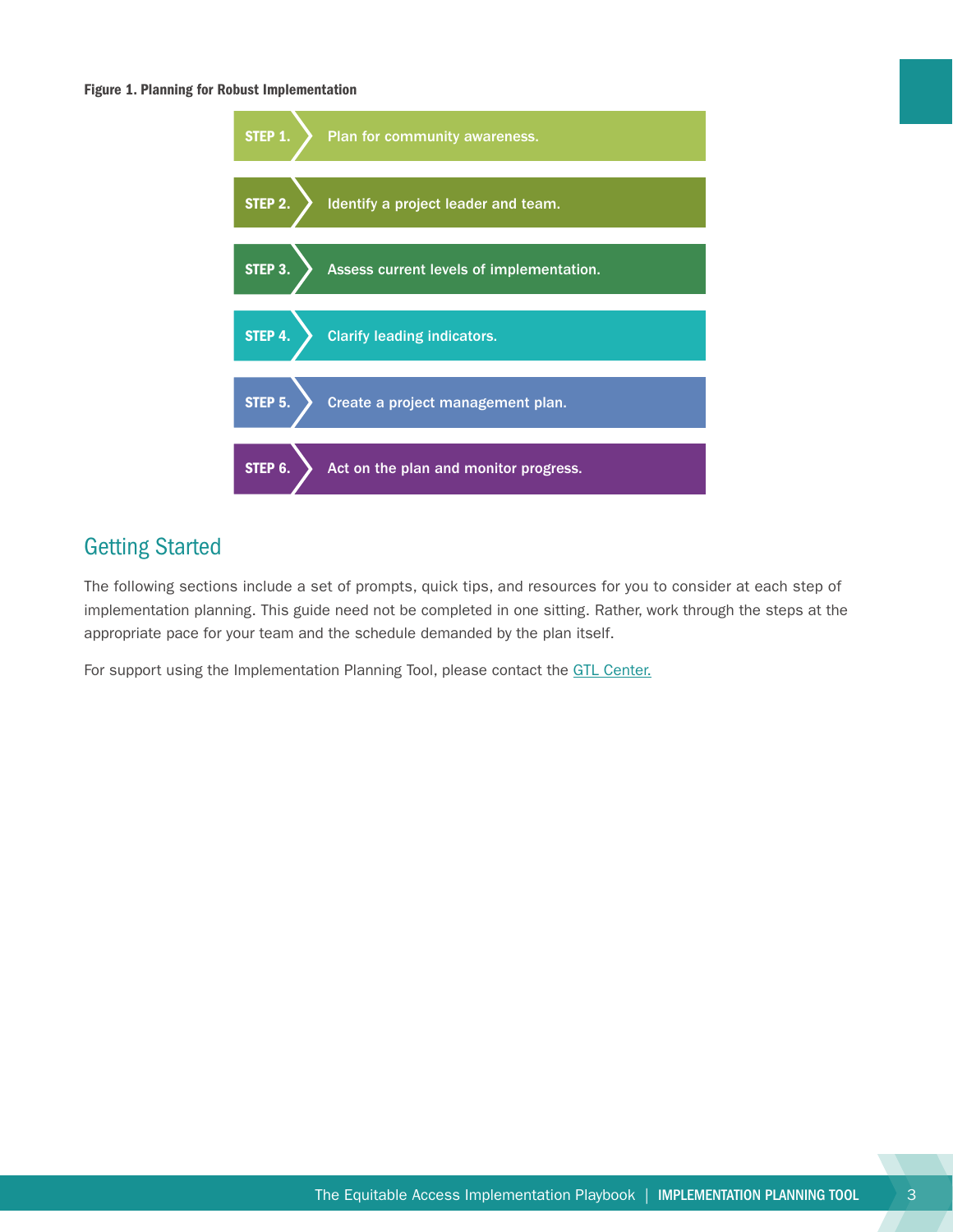### <span id="page-7-0"></span>**Background**

The first step in implementing your Equitable Access Plan actually began by initially exploring your state's needs and identifying goals and strategies to improve equitable access. In your preliminary considerations, you should have identified the focus of your implementation process. In Step 1, consider the essential stakeholders and partners you will need to communicate with to begin implementation.

In their community readiness model, Edwards, Jumper-Thurman, Plested, Oetting, and Swanson (2000) identified nine stages of community readiness, which are summarized in Figure 2. Identifying the readiness of each stakeholder group will allow the implementation team to take focused action steps to increase the readiness of stakeholder groups and increase the likelihood of success and sustainability for the Equitable Access Plan. This step will help identify the current starting point for each stakeholder group because it is likely that each group will start from different places in the process.

#### Figure 2. Stages of Community Readiness



The stages of community readiness are described in Fixsen et al. (2005). See Appendix A.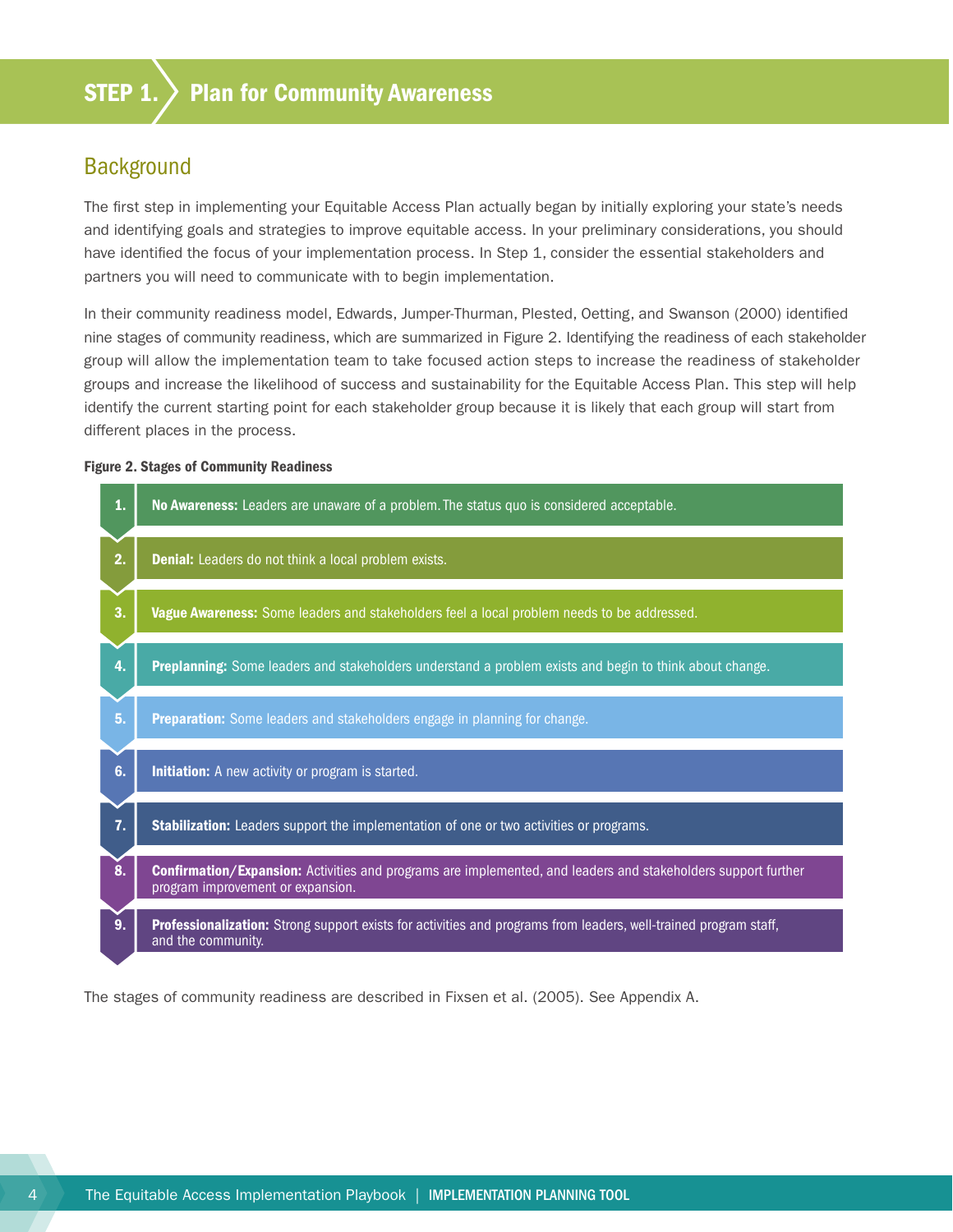<span id="page-8-0"></span>Using the Community Readiness Table (see Table 1) and the guidance that follows, your team will assess the community readiness of each stakeholder group across five key dimensions of community readiness:

- Knowledge of the issue
- Knowledge of efforts
- Climate
- **Leadership**
- Resources

#### Table 1. Sample Community Readiness Table

| <b>Stakeholder</b><br>Group                        | <b>Knowledge of</b><br><b>Equity Issues</b>                                                                                                                                                                  | <b>Knowledge</b><br>of Equitable<br><b>Access Plan</b>                                                                                       | <b>Climate Toward</b><br><b>Addressing Equity</b>                                                                                                                                        | <b>Leadership</b><br><b>Commitment to</b><br><b>Addressing Equity</b>                                                                                                                                 | <b>Next Steps</b>                                                                                                                                                                                                                                                                           |
|----------------------------------------------------|--------------------------------------------------------------------------------------------------------------------------------------------------------------------------------------------------------------|----------------------------------------------------------------------------------------------------------------------------------------------|------------------------------------------------------------------------------------------------------------------------------------------------------------------------------------------|-------------------------------------------------------------------------------------------------------------------------------------------------------------------------------------------------------|---------------------------------------------------------------------------------------------------------------------------------------------------------------------------------------------------------------------------------------------------------------------------------------------|
| <b>Teachers</b><br>Association                     | 7: The mission of the<br>association directly<br>aligns to the goals of<br>the Equitable Access<br>Plan. Issues related<br>to equity are deeply<br>understood as part<br>of daily practice in<br>classrooms. | 4: A survey<br>demonstrated a<br>lack of awareness<br>among the general<br>membership of<br>the contents of<br>the Equitable<br>Access Plan. | 7: The association<br>leadership has<br>expressed interest<br>in long-term<br>participation in<br>implementing the<br>plan with support<br>from membership.                              | 7: The association<br>leadership was<br>part of the early<br>development of the<br>plan and has pledged<br>continued support as<br>long as strategies<br>do not conflict with<br>current initiatives. | Convene meeting with<br>the leadership of the<br>teachers association<br>to build background<br>knowledge on the<br>plan itself and<br>the goals for<br>implementation.<br>Explore options<br>for including this<br>group as part of the<br>ongoing feedback<br>team and for<br>monitoring. |
| Connecting<br>Families and<br><b>School Groups</b> | 8: Mission alignment<br>is clear.                                                                                                                                                                            | 2: Did not participate<br>in planning process<br>but will be included<br>going forward.                                                      | 7: Parents are<br>actively engaged<br>with issues related<br>to supporting schools<br>in general and are<br>interested in learning<br>more about the<br><b>Equitable Access</b><br>Plan. | 7: Leadership<br>is interested<br>in continued<br>involvement.                                                                                                                                        | Convene parent-<br>focused meeting<br>on equitable access<br>issues and offer<br>opportunities for<br>ongoing involvement<br>in focus groups.                                                                                                                                               |

*Note.* The numbers refer to the stage of readiness for each stakeholder group, which are described in Figure 2.

The following is an overview of the Assessing Community Readiness activity along with examples for your reference. A blank version of this tool is included in Appendix A for your use.

### Quick Tips

- Identify the community stakeholders and leaders who will be impacted by the Equitable Access Plan.
- **Determine the current levels of community readiness for implementing the Equitable Access Plan or** specific plan strategies.
- Craft an action plan to increase the levels of community readiness that address knowledge of the equity issue, knowledge of the goals and strategies in the Equitable Access Plan, community attitudes or support, commitment of leadership, and available resources.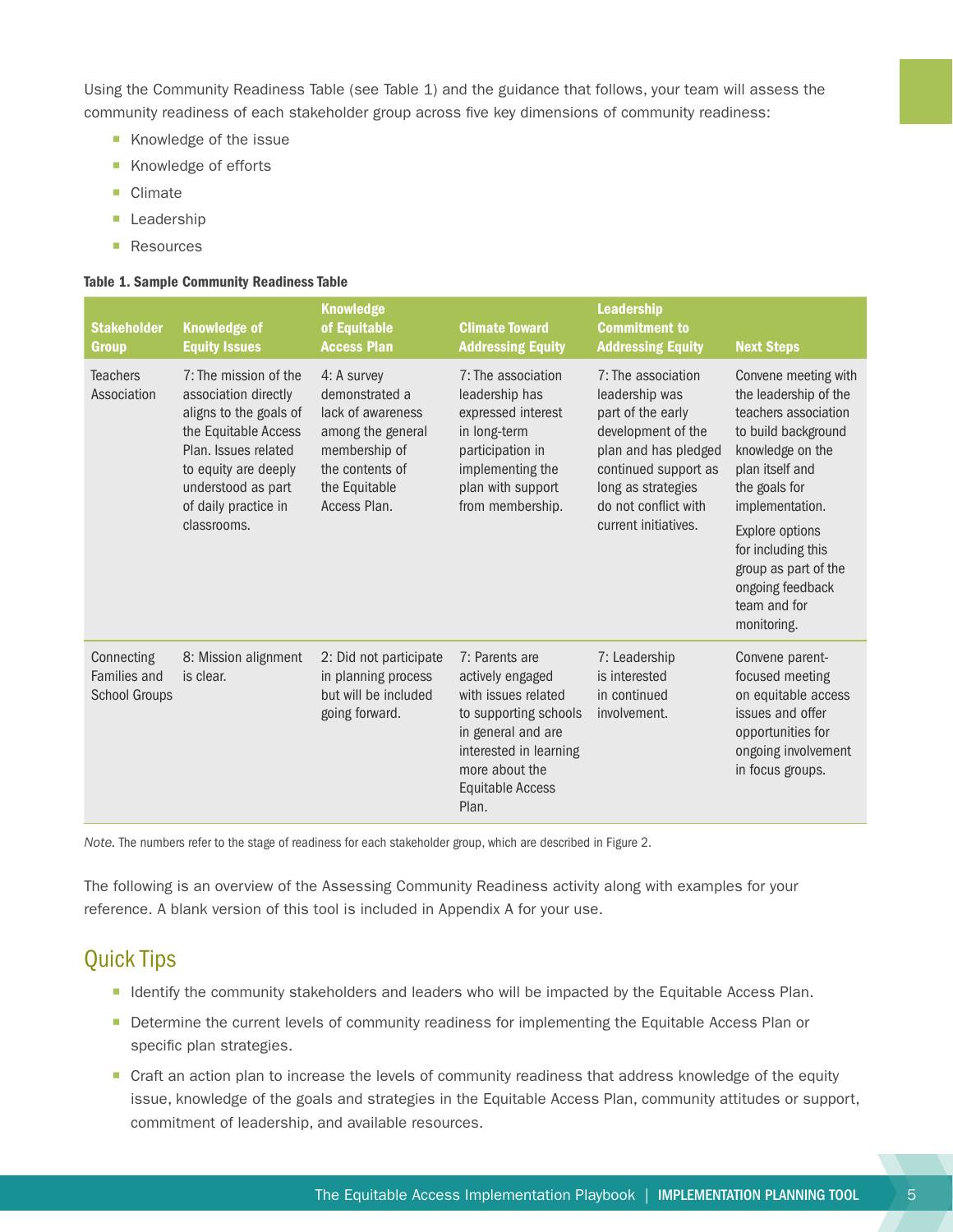### <span id="page-9-0"></span>Process for Assessing Community Readiness

1. Identify stakeholder groups. Educator effectiveness strategies outlined in Equitable Access Plans and other strategic plans require the support of SEA divisions and leaders, professional organizations in the state, institutions of higher education, teacher preparation programs, teachers, parents, and school and district leaders. The success of the initiative will depend on the extent to which diverse stakeholders agree that a problem needs to be fixed and their willingness to participate in and support implementation of the initiative.

| Who are your stakeholder groups? |  |
|----------------------------------|--|
| <b>TI</b>                        |  |
| ш                                |  |
| ш                                |  |
| ×                                |  |
|                                  |  |

Populate the names of your stakeholder groups in the first column of the Community Readiness Table *(see Table 1 for an example; see Appendix A for a blank template for your team's use).*

- 2. Identify the level of community readiness for each identified stakeholder group or defined community across the five key dimensions. Keeping in mind the stakeholders identified previously, complete the following:
	- For each stakeholder group, assign a score of 1 to 9, corresponding to the identified level of community readiness within each key dimension.
	- **•** Determine the priority dimension(s) for each stakeholder group that need a higher readiness score to ensure the success of Equitable Access Plan implementation efforts.
	- **Develop specific action steps to address the identified dimensions for each stakeholder group.**

Then revisit the level of community readiness for stakeholder groups on an annual basis to determine progress within each group and identify potential risks that may surface.

3. Develop a communications plan. Without ongoing meaningful stakeholder engagement and continuous feedback loops,<sup>2</sup> stakeholders may feel left out of the process, suspicious of the changes, and concerned that the success of the plan is not a top priority. When stakeholders do not feel engaged in the

implementation rollout and confident that the implementation team will follow through with the implementation process, they may begin to move their responsibilities in the process down on their personal priority lists. Use your Community Readiness Table and the next steps identified to develop or refine your communications plan.

#### Playbook Tool Connection

The *[Equitable Access Implementation](http://www.gtlcenter.org/sites/default/files/Communication_Guidebook.pdf) [Playbook: Communication Guidebook](http://www.gtlcenter.org/sites/default/files/Communication_Guidebook.pdf)* may be useful for states that are ready to develop a communications plan based on their community readiness assessment.

<sup>&</sup>lt;sup>2</sup> Continuous feedback loops are formal channels of communication between stakeholders and policy implementers throughout the implementation process. These channels could take the form of in-person meetings, surveys, online forums, or focus groups.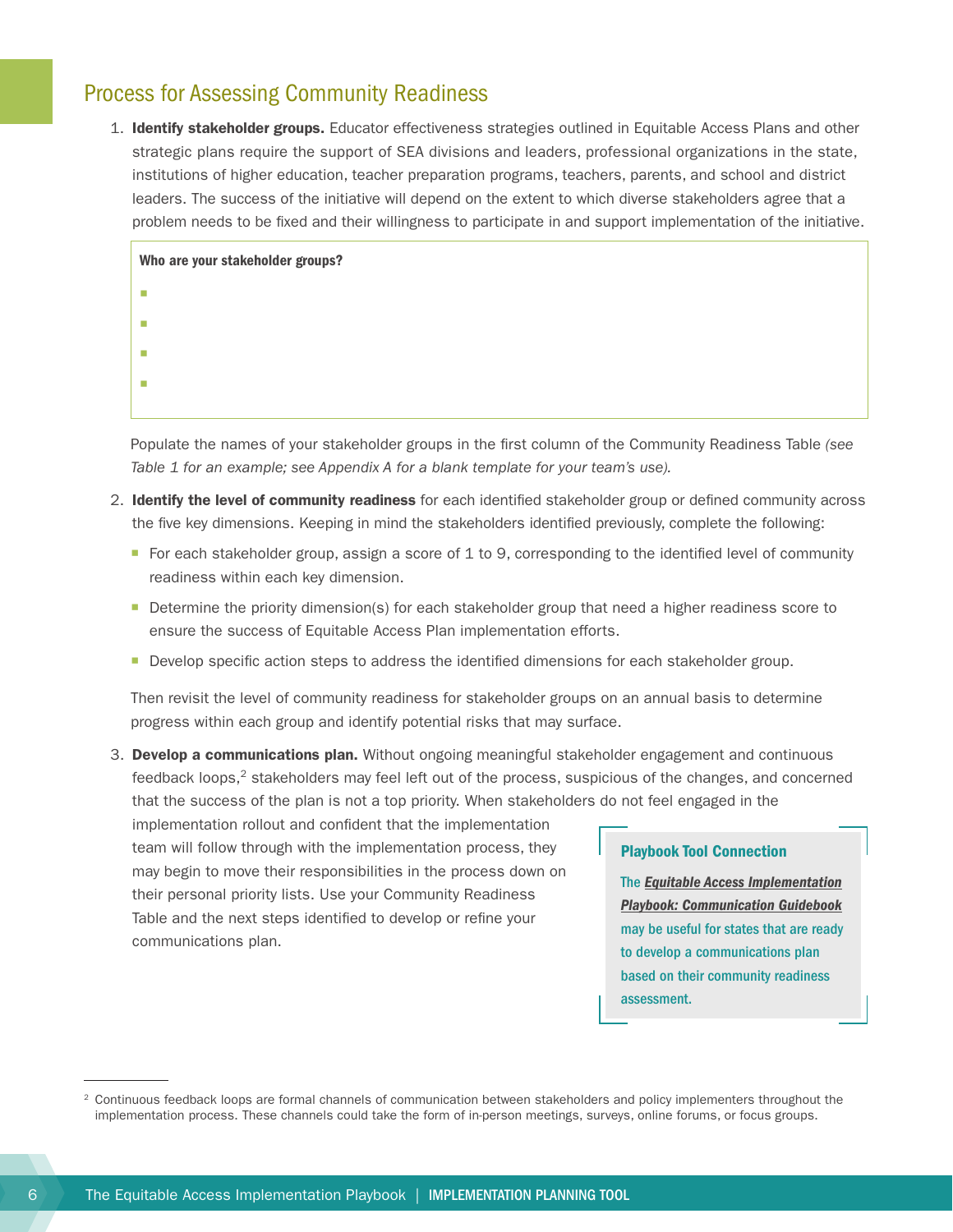### <span id="page-10-0"></span>**Background**

Effective leadership is critical to the successful implementation of any program. Leadership can and should come from multiple people throughout the implementation of the various elements of your plan. However, it is important to ensure that roles and responsibilities are clearly designated and communicated to all members of the implementation team as early as possible.

The complexity of the tasks and energy required to overcome the status quo may seem overwhelming and could result in the adopters suspending implementation. For this reason, perseverance among those in leadership roles is crucial. It is important to assign staff from higher levels of management who have the authority to make decisions, empower staff, and support persistence in their new roles.

The RACI chart is a simple tool that clarifies roles and responsibilities, eliminates duplicate efforts and confusion by assigning clear ownership for each task, and reduces miscommunications. Although the RACI chart can support your team culture by establishing clear ownership and direction, this area also must be addressed through communication, internal stakeholder engagement, and ongoing relationship building.

What is RACI?

- R—Who is responsible? (responsibility for the activity or problem)
- A—Who is accountable? (to whom R is accountable for outcomes, decisions, and results; exactly one person must be accountable for each activity.)
- C—Who is consulted? (has the information or capability necessary to complete the work)
- I—Who is informed? (must be notified of results but need not be consulted [e.g., stakeholders])

### Quick Tips

- Consider selecting an SEA designated "champion" staffed at a high level (e.g., director of an SEA program or an SEA assistant superintendent) who carries the authority for decision making to serve as project manager or on the support team.
- Identify an SEA project manager and support team members to ensure that various offices and departments understand and participate in the Equitable Access Plan implementation.
- ¡ Identify clear roles and responsibilities for the project manager and the support team members, distributing leadership roles based on talents and areas of expertise.
- **Encourage dialogue in the planning and implementation process to ensure that all perspectives are** considered before committing to particular strategies.
- Create a culture of empowerment and encouragement to keep team members inspired and motivated.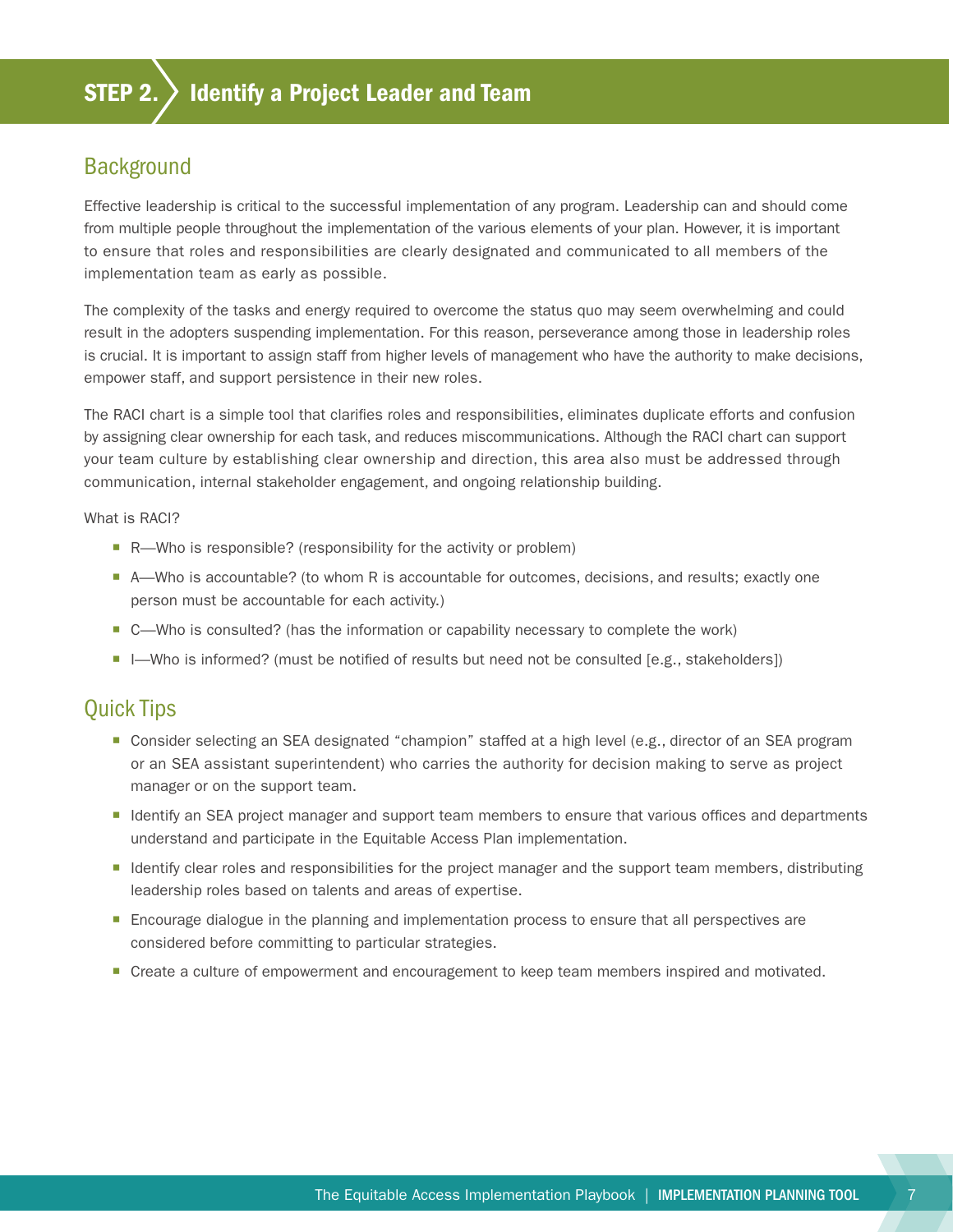### <span id="page-11-0"></span>RACI Chart Activity

An easy-to-use tool to help you establish an implementation team and assign responsibilities is the responsibility assignment matrix, also known as a RACI chart. Table 2 presents a sample RACI chart. A template for your state is in Appendix B.

#### Table 2. Sample RACI Chart

|                                                                                                                                                                                                                                                   | <b>Position/Team Member</b>                                    |                                                              |                                                               |                                               |                                                             |
|---------------------------------------------------------------------------------------------------------------------------------------------------------------------------------------------------------------------------------------------------|----------------------------------------------------------------|--------------------------------------------------------------|---------------------------------------------------------------|-----------------------------------------------|-------------------------------------------------------------|
|                                                                                                                                                                                                                                                   | <b>John</b>                                                    | <b>Angela</b>                                                | <b>Alex</b>                                                   | <b>Catherine</b>                              | <b>Matthew</b>                                              |
| <b>Tasks</b>                                                                                                                                                                                                                                      | <b>Director of</b><br><b>Data and</b><br><b>Accountability</b> | <b>Director of</b><br><b>Teacher</b><br><b>Effectiveness</b> | <b>External</b><br><b>Stakeholder</b><br><b>Group Liaison</b> | <b>Communication</b><br><b>Team Associate</b> | <b>Statewide</b><br><b>Superintendent</b><br><b>Liaison</b> |
| Consult with the state department of<br>education and stakeholder groups to<br>design a statewide culture and<br>climate survey for all certified<br>employees to obtain data on current<br>working conditions to use in the<br>equity challenge. | A                                                              | R                                                            | C                                                             | п                                             | C                                                           |
| Release the annual survey through the<br>department of education website along<br>with the teacher electronic mailing list<br>to ensure that all educators have<br>access to the survey.                                                          | L                                                              | A                                                            | C                                                             | $\mathbf R$                                   | H                                                           |
| Department of education staff will<br>analyze the results of the annual<br>survey to determine additional<br>resources needed to help retain<br>excellent educators.                                                                              | C                                                              | A                                                            | ı                                                             | $\mathbf R$                                   |                                                             |
| The stakeholder group will analyze the<br>results to determine the additional<br>resources needed to help retain<br>excellent educators.                                                                                                          | п                                                              | A                                                            | R                                                             | ı                                             | C                                                           |
| Report data from the survey, including<br>combined recommendations from<br>the department of education<br>and stakeholders by means of the<br>Equitable Access Plan website and<br>through the Educator Effectiveness<br>Quarterly Newsletter.    | A                                                              | C                                                            |                                                               | $\mathbf R$                                   | ı                                                           |

*Note.*  $R$  = responsible,  $A$  = accountable,  $C$  = consulted, and  $I$  = informed.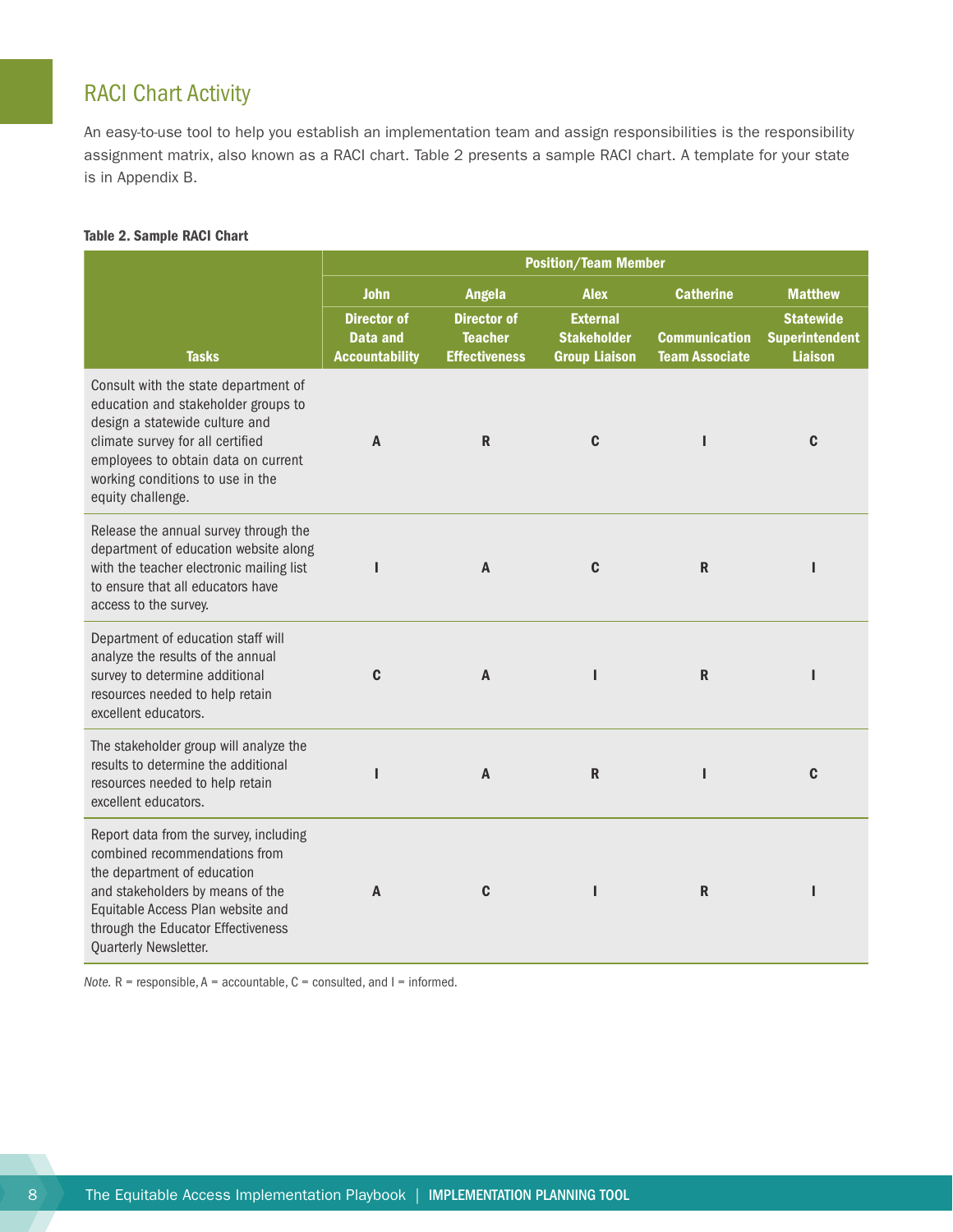### <span id="page-12-0"></span>**Background**

The third step in implementing a state Equitable Access Plan is to identify the current level of implementation and the plan for full implementation. The implementation team should consider doing this step together as a project team to get others' perspectives on current implementation efforts. Before getting started, the team should pull together any data available on implementation to date (e.g., website hits, survey responses, informal feedback from key stakeholders).

Leaders and stakeholders may use the stages of implementation (see Figure 3 [Fixsen et al., 2005]) to identify the preliminary levels of implementation for a given initiative or strategy. Then they can use the guiding questions and tool in Appendix C to gather information and identify current successes and challenges in the implementation of each policy initiative.

#### Figure 3. Stages of Implementation.

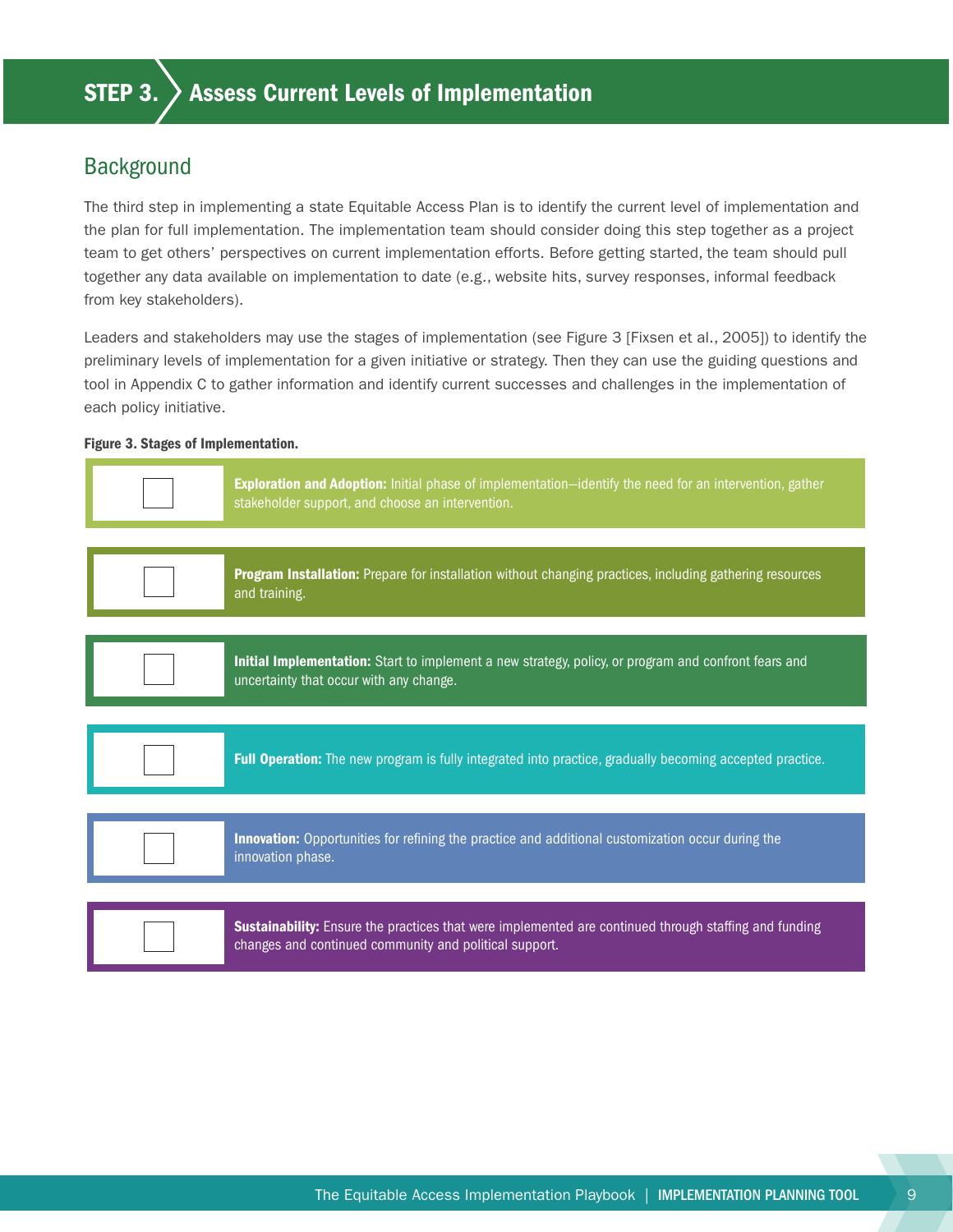### <span id="page-13-0"></span>Quick Tips

- **Determine who should participate in the assessment.**
- Determine which data to use for assessing the current level.
- **EXEL Assess the current level of implementation to plan for future implementation.**
- **Determine current successes in the implementation of the policy initiative you have identified. Consider** what led to the successes so that these strategies might be replicated for future implementation.
- Identify the current challenges to success. Consider why these barriers exist and reflect on how these challenges could be eliminated or minimized.

### Levels of Implementation Activity

- 1. Identify a focus action step or initiative from your state's Equitable Access Plan.
- 2. Determine the current level of implementation using the stages of implementation checklist in Figure 3. (Note: The complete checklist also is available in Appendix C.)
- 3. Plan for future implementation stages. Each level of implementation has its own set of guiding questions to inform your team's planning. Go to the section of the Implementation Assessment focused on the stage of implementation you identified in Appendix C. Answer the questions in the table for that stage of implementation and subsequent stages of implementation. An example is shown in Table 3.
	- Prioritize discussion and planning on future implementation based on those efforts most likely to close your equity gaps.
	- Look for the implementation of quick wins so that get you momentum for change and buy-in from stakeholders.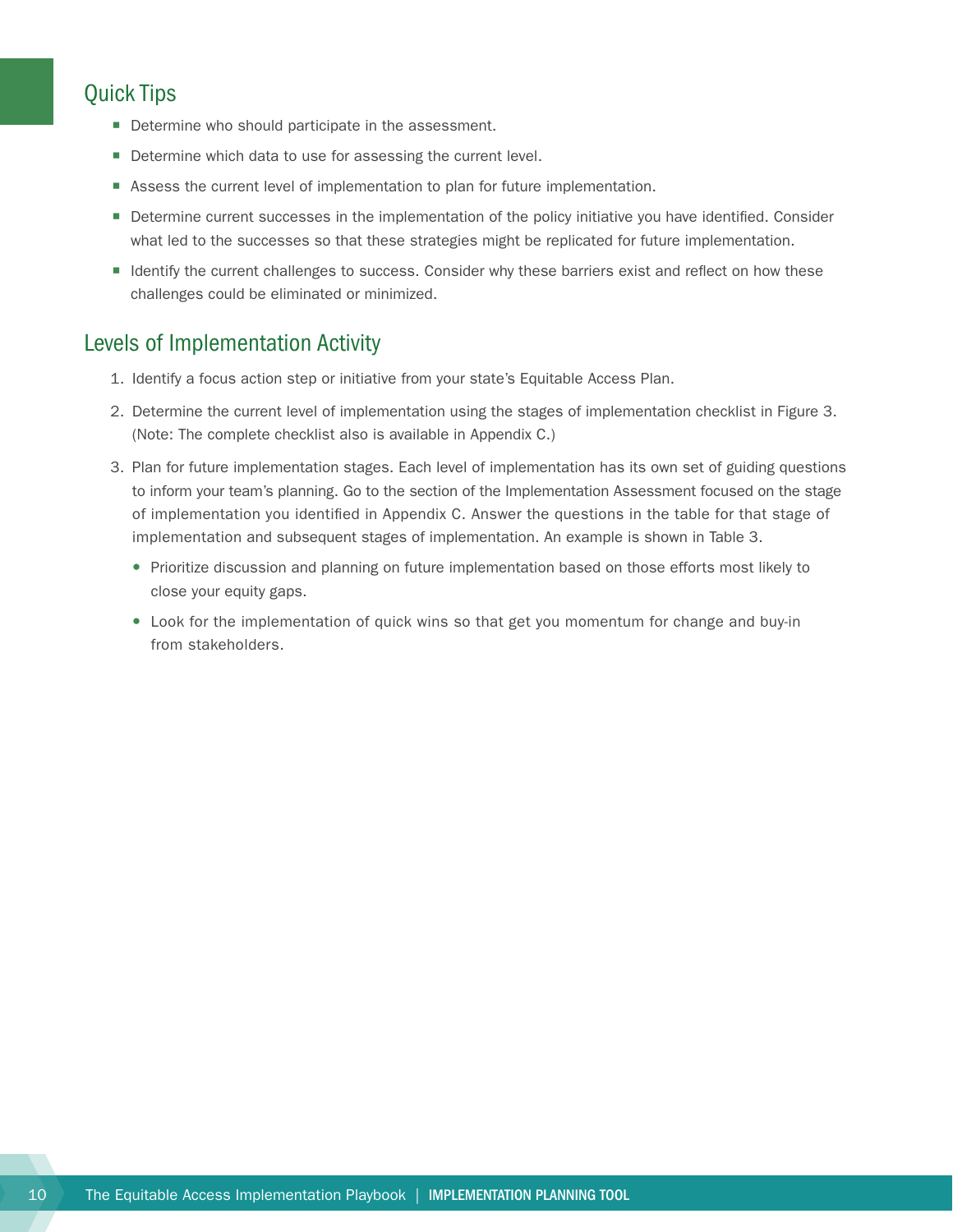#### Table 3. Partial Sample Implementation Assessment<sup>a</sup>

| <b>Guiding Questions</b>                                                                                                                                                                                                                                                                  | <b>Describe Current Status</b><br><b>(Consider Successes and</b><br><b>Challenges at This Level</b><br>of Implementation)                                                                                                                                                                       | <b>What Strategies</b><br><b>Do You Plan to Address</b><br><b>This Challenge?</b>                                                                                            | <b>Timeline and</b><br><b>Responsible Party</b>                                                                                                     |
|-------------------------------------------------------------------------------------------------------------------------------------------------------------------------------------------------------------------------------------------------------------------------------------------|-------------------------------------------------------------------------------------------------------------------------------------------------------------------------------------------------------------------------------------------------------------------------------------------------|------------------------------------------------------------------------------------------------------------------------------------------------------------------------------|-----------------------------------------------------------------------------------------------------------------------------------------------------|
| choose an intervention.                                                                                                                                                                                                                                                                   | Exploration and Adoption. Initial phase of implementation-identify the need for an intervention, gather stakeholder support, and                                                                                                                                                                |                                                                                                                                                                              |                                                                                                                                                     |
| What need was identified?<br>The state's high-poverty and<br>high-minority schools have<br>difficulty recruiting and<br>retaining highly qualified<br>teachers.                                                                                                                           | Some districts provide<br>financial signing incentives<br>to mathematics and English<br>language arts teachers who<br>commit to teach for two<br>years in a high-priority<br>school.<br>• Challenge: Funding for<br>signing incentives will be<br>unavailable after the<br>current school year. | Explore alternate funding<br>sources.<br>Convene districts offering<br>this incentive to express<br>state support and<br>discuss collaboratively<br>funding this initiative. | ■ Meeting scheduled<br>in 2015<br>Office of Teaching and<br>Learning responsible;<br>perhaps add to state<br>School Improvement<br>Grant convening? |
| How were stakeholders,<br>including LEAs, engaged<br>in the process?<br>Identified LEA superintendents,<br>teacher union representatives,<br>and school board chairpersons<br>held an initial meeting and<br>have scheduled biweekly work<br>sessions from September to<br>December 2015. | Meetings scheduled. SEA<br>will organize and facilitate<br>meetings.                                                                                                                                                                                                                            |                                                                                                                                                                              | Becca A. and Andrew H.<br>from the Office of Teaching<br>and Learning are in charge<br>of planning and organizing<br>the biweekly work sessions.    |
| What different strategies were<br>considered to meet this need?<br>Improve or differentiate<br>financial incentives for<br>principals and teachers in<br>difficult-to-staff schools.<br>Improve recruitment and<br>hiring practices.<br>Improve working conditions.                       | Strategies will be prioritized<br>and action plans established<br>at the September 2015<br>stakeholder meeting.                                                                                                                                                                                 |                                                                                                                                                                              | Facilitators of the<br>September 2015 meeting                                                                                                       |

a The levels of implementation and questions are based on Fixsen et al. (2005).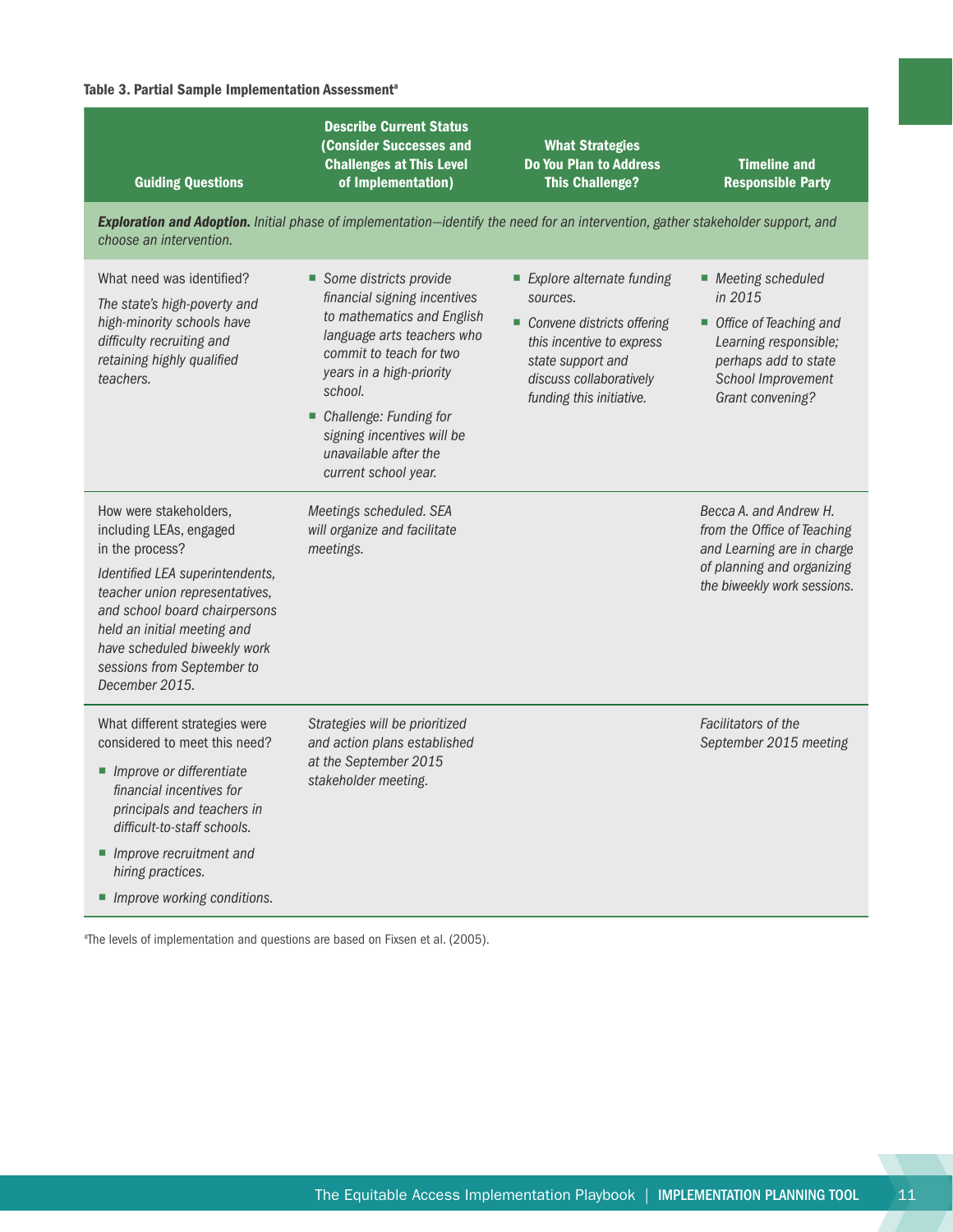### <span id="page-15-0"></span>Background

The next stage of implementation is to establish clear leading indicators for accountability and measuring progress during implementation. Leading indicators<sup>3</sup> are signals developed from the systematic collection and analysis of data that enable the state to better predict and even impact outcomes. Some indicators that may be relevant to state Equitable Access Plans can be found in the companion resource titled *[Equitable Access: Example and](http://www.gtlcenter.org/learning-hub/equitable-access-toolkit/data-review-tool) [Priority Metrics](http://www.gtlcenter.org/learning-hub/equitable-access-toolkit/data-review-tool)*.

During this step, it also is important to be aware of common goals across different initiatives to share resources and maximize efforts. One of the more obvious places for overlap lies within policy initiatives, but other areas can be considered to develop a coherent approach to optimize outcomes: fiscal alignment, roles and responsibilities, data, and external and internal communication. If your team is interested in further exploring the coherence and alignment of policy initiatives within and outside the Equitable Access Plan, consider using the GTL Center's *[Equitable Access Implementation Playbook: Creating Coherence and Alignment Tool](http://www.gtlcenter.org/sites/default/files/Coherence_Alignment_Tool.pdf).*

### Quick Tips

- $\blacksquare$  Identify specific metrics for tracking progress toward each goal in the plan.<sup>4</sup>
- **Establish a plan for clear ownership of each goal to support progress throughout implementation.**
- Consider other state initiatives and funding opportunities where overlap is possible and funds can be shared.<sup>5</sup>
- Assess whether any policies conflict with the Equitable Access Plan strategies.

### Waterfall Goals Activity

The Waterfall Goals Planning Chart is a simple process for ensuring alignment from your plan goals to leading indicators to measurable responsibilities of the team members (see Figure 4 for an example; Appendix D has a blank Waterfall Goals Chart for use by your team). The Waterfall Goals Planning Chart establishes the indicators of success that you may ultimately use to monitor your progress in Step 6. The GTL Center's *[Equitable Access Implementation Playbook:](http://www.gtlcenter.org/sites/default/files/Monitoring_Tool.pdf) [Monitoring Tool](http://www.gtlcenter.org/sites/default/files/Monitoring_Tool.pdf)* uses the information documented in the Waterfall Goals Planning Chart as a starting point for establishing a monitoring plan.

#### Playbook Tool Connection

The *[Equitable Access Implementation](http://www.gtlcenter.org/sites/default/files/Monitoring_Tool.pdf) [Playbook: Monitoring Tool](http://www.gtlcenter.org/sites/default/files/Monitoring_Tool.pdf)* draws on the planning done in the Waterfall Goals Planning Chart.

<sup>&</sup>lt;sup>3</sup> For more information on leading indicators, see<http://annenberginstitute.org/sites/default/files/product/206/files/LeadingIndicators.pdf>.

<sup>&</sup>lt;sup>4</sup> For more information about selecting metrics to measure progress, see the [Equitable Access: Example and Priority Metrics](http://www.gtlcenter.org/learning-hub/equitable-access-toolkit/data-review-tool) tool.

For more support on coherence and alignment of policies, see the [Creating Coherence and Alignment Tool](http://www.gtlcenter.org/sites/default/files/Coherence_Alignment_Tool.pdf) in the Equitable Access Implementation Playbook.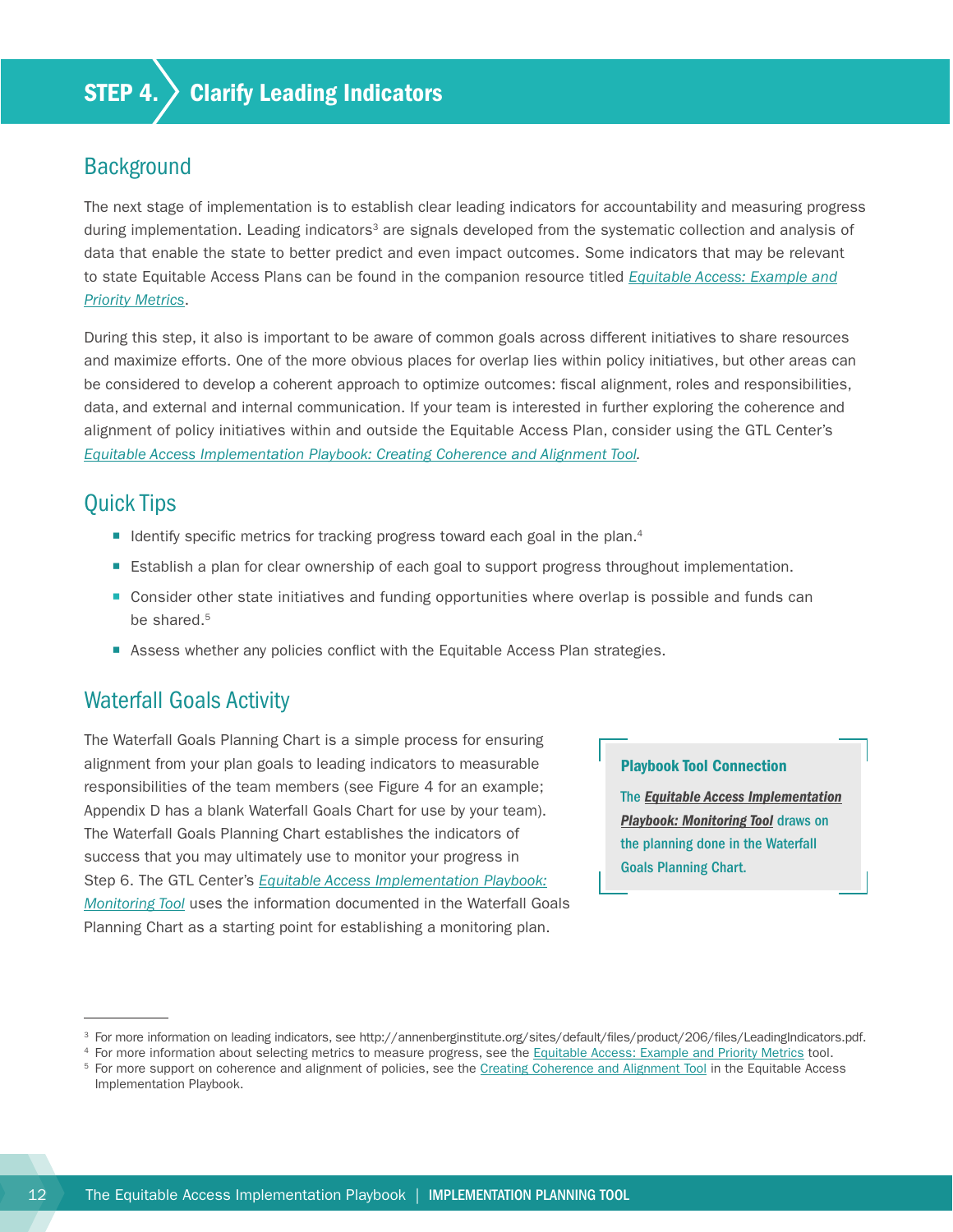

Used to ensure that leading indicators of progress and measurable responsibilities are aligned with each goal, the Waterfall Goals Planning Chart gets its name from the graphic that represents it. A long-term goal serves as the top level or source from which everything else cascades.

The second tier, leading indicators, provides timely measurements of progress toward reaching the long-term goal. If the leading indicators are met throughout the year, then the implementation team can expect to meet the annual goal.

The third tier, measurable responsibilities, provides additional clarity to show how the work of team members will result in meeting the leading indicators. If all team members are meeting their individual responsibilities, then the plan should be on track to meet the leading indicators, which ultimately means that the annual goals will be met. If a goal or leading indicator is not met, this chart will make it easier to diagnose potential reasons and develop next steps.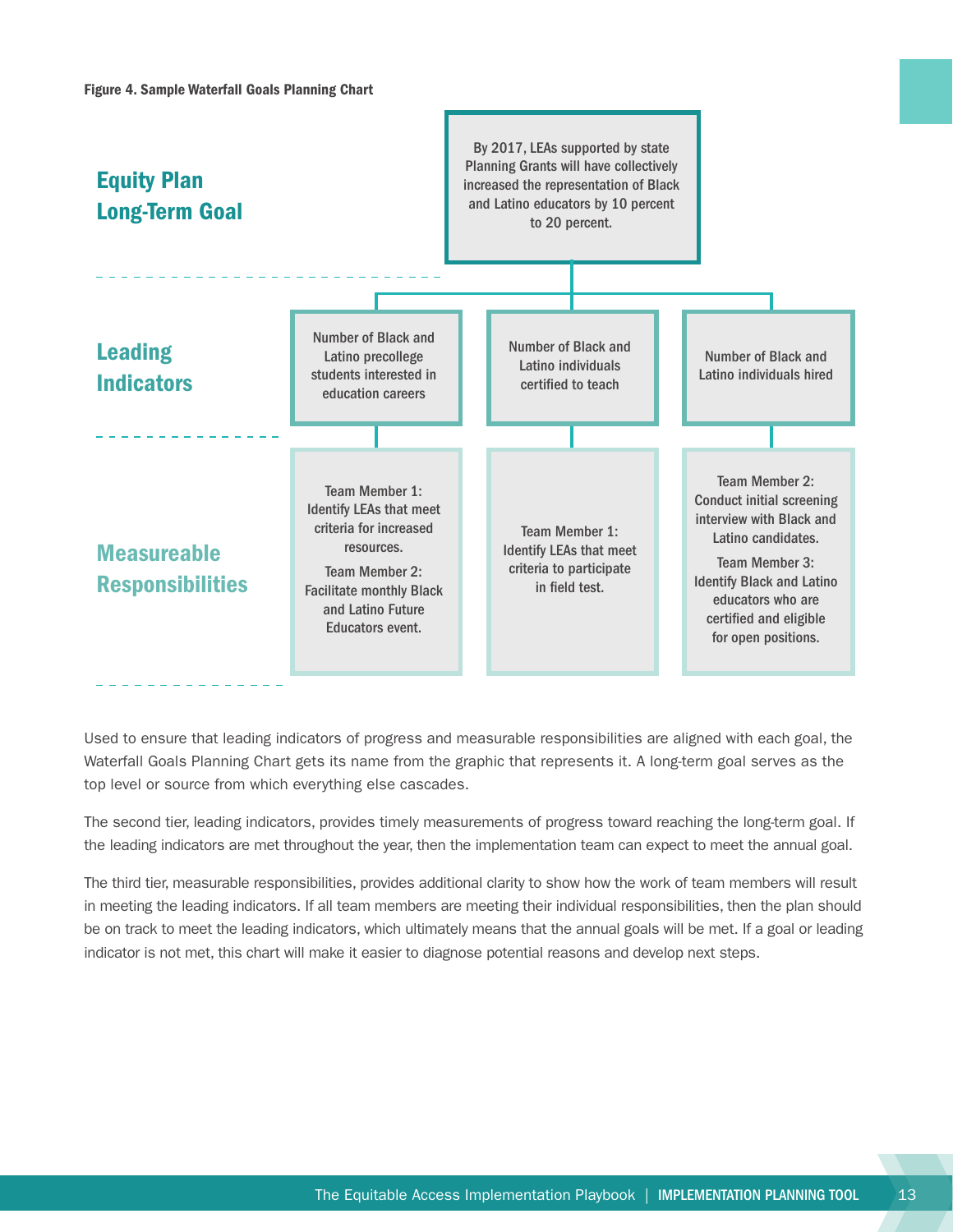### <span id="page-17-0"></span>**Background**

After your team has assessed community readiness and created a communications plan (Step 1), identified team roles and responsibilities (Step 2), evaluated levels of implementation (Step 3), and clarified the goals and leading indicators of each strategy in your Equitable Access Plan (Step 4), it is time to establish a concrete project management plan to make sure that the work envisioned is completed.

The Equitable Access Plan Project Management Tool will help you and your team create and monitor realistic timelines for strategies in your Equitable Access Plan, ensuring that appropriate resources are identified and aligned and providing the needed support to ensure success for the implementation teams.

Some Equitable Access Plans may already include timelines and specific plans for progress monitoring. If this is the case, use this step and consider using these suggested tools to evaluate these plans and modify as needed. As discussed in the preliminary considerations section, the state may have a timeline and progress monitoring plan for the overall plan but not for the individual strategies, programs, or policies. Consider creating a timeline for each segment of the larger plan.

While designing a realistic timeline, it is important to consider the timing and availability of funding and resources. Limited funding and resource constraints (e.g., human capital) present a large challenge to the implementation teams' ability to properly execute the components of their state Equitable Access Plans. Implementation often stalls or fails when plans for proper funding, resources, human capital implementation, and sustainability are not clearly laid out at the beginning of the process.

The questions to consider when developing a project management plan are as follows:

- Have we thought of all the steps required to complete the given task or activity?
- Is the due date realistic?
- Are steps that are dependent on each other planned in the correct sequence?
- Are the responsibilities distributed across the team in a practical way that will support meeting deadlines?

In addition, the planning process should ensure "the availability of funding streams, human resource strategies, and policy development as well as creating referral mechanisms, reporting frameworks, and outcome expectations" (National Implementation Research Network, 2013b). This process may identify the need for additional resources or a realignment of existing resources, such as staff (Fixsen et al., 2005). During this step, you should create coherence across your policies, funding streams, staff, data systems, and internal and external communication. A resource to help support this is the GTL Center's *[Equitable Access Implementation Playbook: Creating](http://www.gtlcenter.org/sites/default/files/Coherence_Alignment_Tool.pdf) [Coherence and Alignment Tool.](http://www.gtlcenter.org/sites/default/files/Coherence_Alignment_Tool.pdf)*

#### Playbook Tool Connection

The *[Equitable Access Implementation](http://www.gtlcenter.org/sites/default/files/Coherence_Alignment_Tool.pdf) [Playbook: Creating Coherence and](http://www.gtlcenter.org/sites/default/files/Coherence_Alignment_Tool.pdf) [Alignment Tool](http://www.gtlcenter.org/sites/default/files/Coherence_Alignment_Tool.pdf)* is a useful resource for examining the coherence and alignment of policies, programs, and initiatives across the SEA's departments.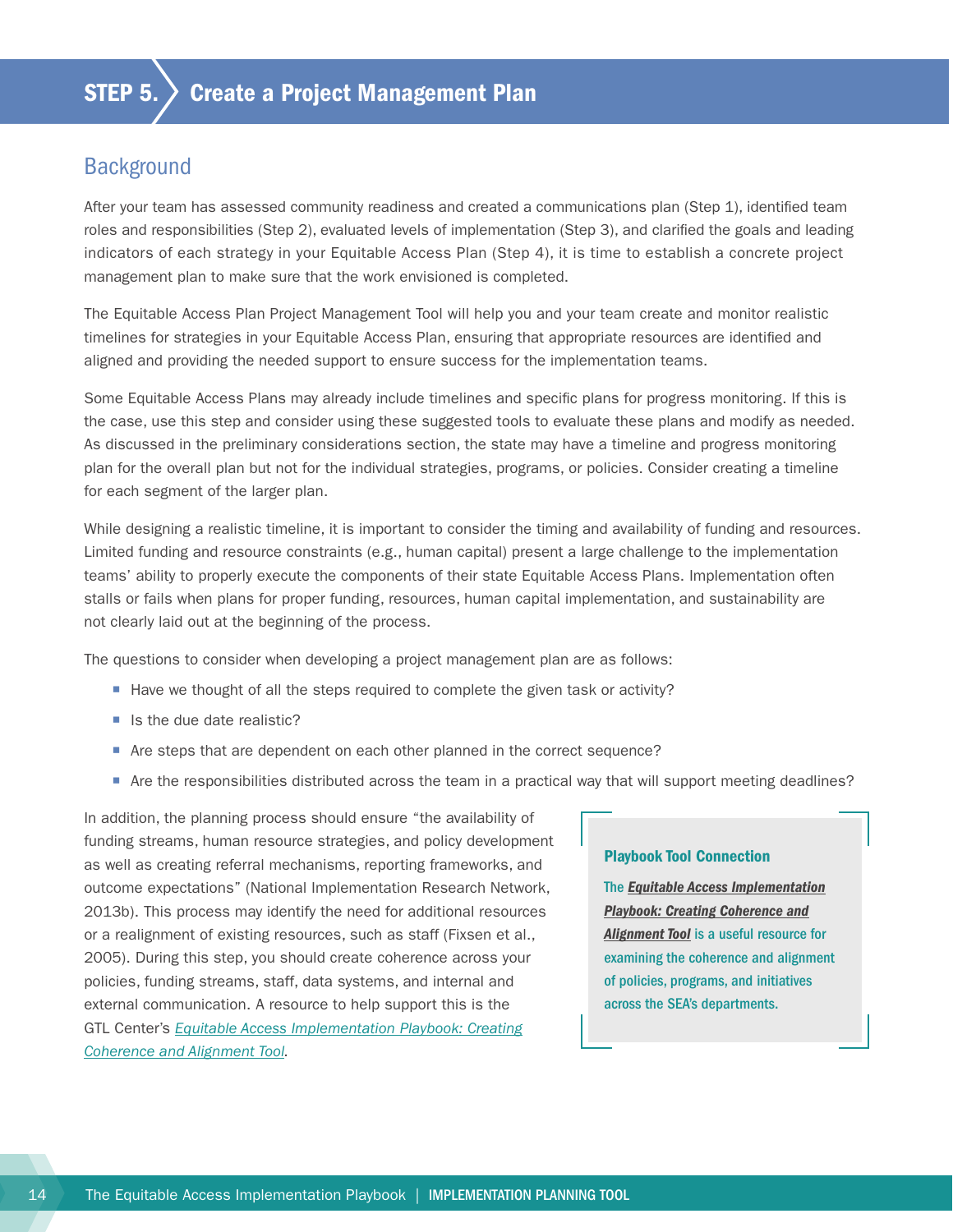### <span id="page-18-0"></span>Quick Tips

- Identify what tools and resources will be needed to achieve success and when you will acquire or create them. Be specific.
- Understand your capacity within time spans and plan within that range.
- Contact [federally funded technical assistance centers](http://www2.ed.gov/programs/newccp/index.html) for resources and support as needed.

The Equitable Access Plan Project Management Tool provides a visual representation of the implementation timeline, including discrete tasks linked to specific periods of time and any overlaps. Use this tool or one like it for each initiative outlined in your Equitable Access Plan.

### Project Management Tool Activity

Table 4 is a sample completed Equitable Access Plan Project Management Tool. A blank version of the tool is included in Appendix E for your team's use.

To begin using the Equitable Access Plan Project Management Tool, complete the following:

- 1. Develop an initial list of the strategies or tasks that need to be completed. List these in the first column of the Project Management Tool.
	- These tasks should be taken directly or adapted from the strategies in your plan.
	- Each task should have a responsible person assigned.
	- Determine whether additional resources are needed.
- 2. For each activity or task, determine the sequence of action steps that will need to take place to complete the activity or task (e.g., initial planning meeting, review existing professional learning offerings, draft revisions, leadership review of draft).
	- Each action step should have its own row in the Project Management Tool, listed under the name of each activity or task.
	- Each action step should have a person responsible assigned.
- 3. After the activities or tasks, action steps, resources needed, and responsible people are recorded, the next step is to establish a completion timeline.
	- Assign due dates for each step according to the plans for Year 1 implementation.
	- Then backward map each required step to ensure that all steps can be completed by the due date.

This tool also can be completed as part of ongoing progress monitoring meetings (see Step 6 and the GTL Center's *[Equitable Access Implementation Playbook: Monitoring Tool](http://www.gtlcenter.org/sites/default/files/Monitoring_Tool.pdf)*). Color-code each task. Assign red to each task that is behind schedule, yellow to steps that are in progress, and green to any step that has been completed.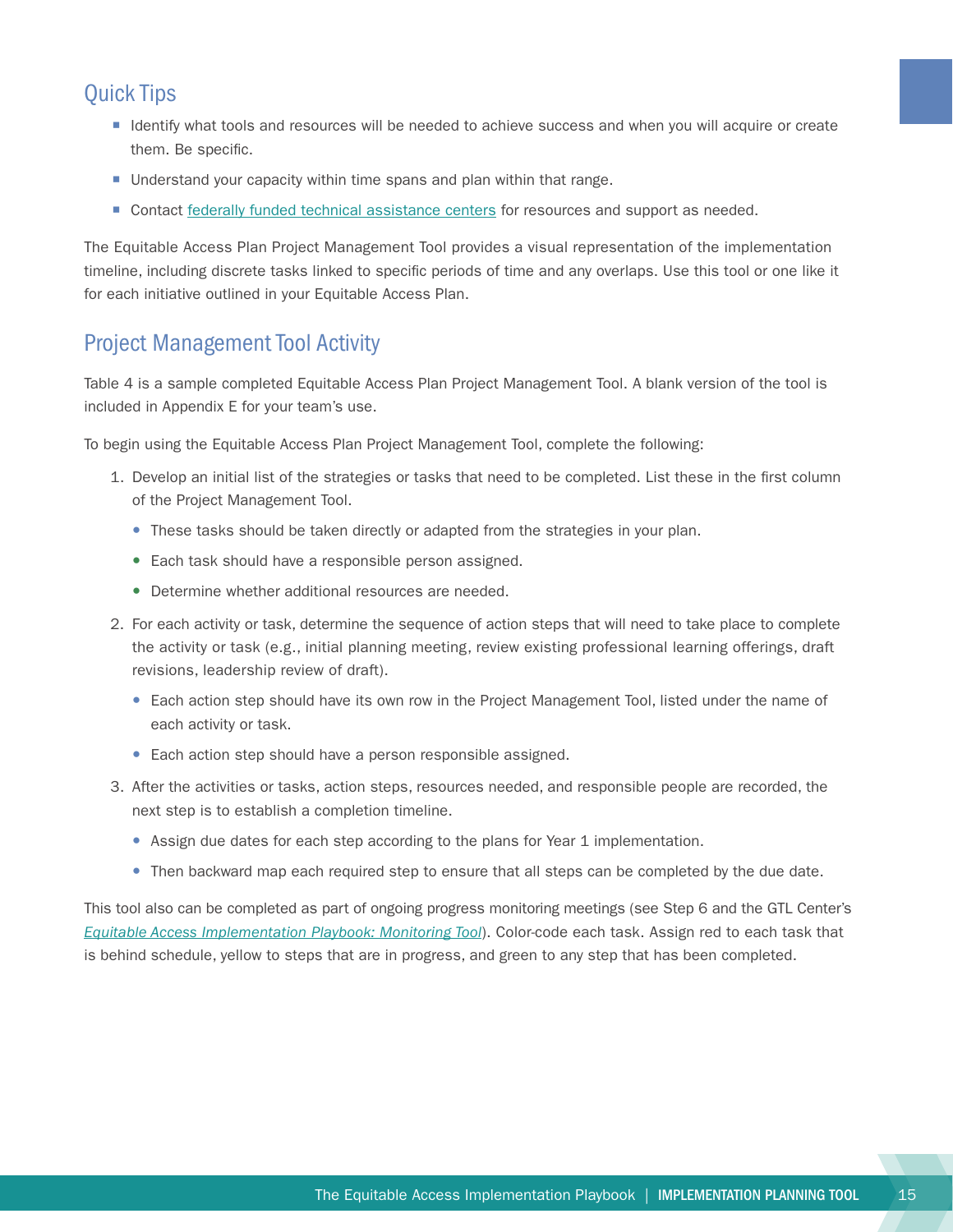#### Table 4. Sample Completed Equitable Access Plan Project Management Tool

| <b>Strategies, Tasks, and Action Steps</b>                                                                                                             | <b>Person</b><br><b>Responsible</b> | <b>Resources Needed</b>                      | Q <sub>3</sub><br>2015 | 04<br>2015 | Q <sub>1</sub><br>2016 | Q <sub>2</sub><br>2016 |
|--------------------------------------------------------------------------------------------------------------------------------------------------------|-------------------------------------|----------------------------------------------|------------------------|------------|------------------------|------------------------|
| Develop a Compensation and Incentives Program<br>to attract and retain excellent educators in hard-to-<br>staff schools.                               | HR Office                           |                                              |                        |            |                        |                        |
| <b>Research Office</b>                                                                                                                                 |                                     | X                                            | $\chi$                 | X          | $\chi$                 |                        |
| Initial brainstorm meeting                                                                                                                             | Catherine (HR)                      | Meeting room                                 | 7/1                    |            |                        |                        |
| Develop exit survey (educators who leave) and<br>"happiness" survey (of educators who stay) to<br>identify reasons teachers and leaders stay or leave. | John (HR)                           | <b>Existing surveys</b><br>from other states | X                      | X          | X                      |                        |
| Research existing exit surveys.                                                                                                                        | John (HR)                           |                                              | 7/15                   |            |                        |                        |
| Draft survey tools.                                                                                                                                    | John (HR)                           |                                              | 8/15                   |            |                        |                        |
| Share survey tool draft with leadership and<br>HR directors for comment.                                                                               | John (HR)                           |                                              | 8/15                   |            |                        |                        |
| Revise and finalize survey tools.                                                                                                                      | John (HR)                           |                                              | 8/31                   |            |                        |                        |
| Launch survey tools.                                                                                                                                   | Sharon (Research)                   | Survey platform                              |                        | 9/1        |                        |                        |
| Collect and analyze survey tool data.                                                                                                                  | Sharon (Research)                   |                                              |                        | 12/31      |                        |                        |
| Report findings of survey tools.                                                                                                                       | Sharon (Research)                   |                                              |                        |            | 1/15                   |                        |
| Convene team to review findings and identify<br>compensation and incentive strategies to improve<br>attraction and retention of excellent educators.   | Catherine (HR)                      | Meeting room                                 |                        |            | 1/31                   |                        |
| Facilitate focus groups to get feedback on proposed<br>compensation and incentive strategies.                                                          | John & GTL Center                   | Protocol                                     |                        |            |                        |                        |
| Contact GTL Center for support in developing<br>focus group protocol and facilitating focus groups.                                                    | John (HR)                           |                                              |                        | 11/1       |                        |                        |
| Recruit focus group participants.                                                                                                                      | Sylvia (HR)                         |                                              |                        | 12/31      |                        |                        |
| Conduct focus groups.                                                                                                                                  | <b>GTL Center</b>                   | <b>Meeting spaces</b>                        |                        |            | 2/28                   |                        |
| Analyze focus group data.                                                                                                                              | <b>GTL Center</b>                   |                                              |                        |            | 3/15                   |                        |
| Refine and finalize Compensation and Incentives<br>Program based on focus group outcomes.                                                              | Catherine (HR)                      |                                              |                        |            |                        | 4/30                   |
| Launch program in pilot districts.                                                                                                                     | Catherine (HR)                      | Pilot districts                              |                        |            |                        | 6/30                   |

Many online project management tools and resources can support the shared tracking of timelines, deliverables, and next steps. If your team would prefer to establish and implement a project management plan online or in a shared space, consider replicating this template in an online tool such as **SmartSheet**, Microsoft SharePoint or Outlook, or [Google Docs.](https://www.google.com/docs/about/)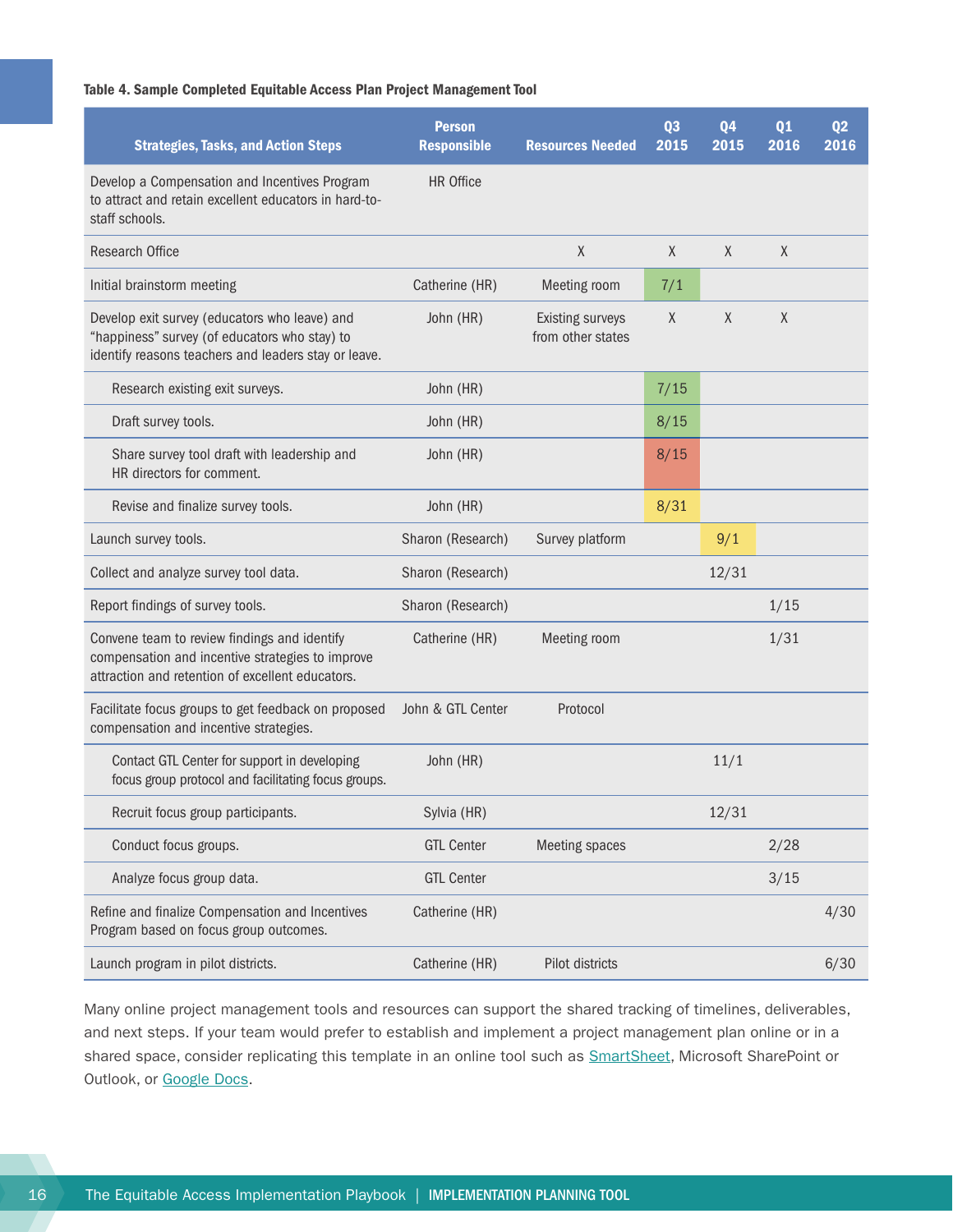### <span id="page-20-0"></span>**Background**

By this step in the process, you will be very close to putting your plan into action. You have established your team, identified a communications strategy, engaged stakeholders, and identified the level of implementation for elements within the larger plan. You have timelines ready and progress monitoring indicators identified. What happens now?

As you launch your new programs, policies, or initiatives, attention will shift to the ongoing work of monitoring progress and maintaining communication channels with all stakeholder groups. The challenge now is to move from initial implementation to full implementation.

### Quick Tips

- ¡ Convene webinars or share in writing the implementation phases and expectations with stakeholders prior to critical milestones (e.g., announcing modifications to the strategy or launching a new program). Engage stakeholders in thinking about how they will be involved or affected by the activities that will be implemented.
- ¡ Avoid the temptation to make changes to the plan before implementing strategies and action steps as intended. Too many changes early on will make it difficult to assess successful strategies because of a lack of time to gain traction or have a measurable impact.

### Establishing and Implementing a Monitoring Plan

Your goal is to move your plan from initial implementation to full implementation during the course of your established timeline. Reaching full implementation means that all practitioners are implementing their tasks "with proficiency and skill, managers and administrators support and facilitate the new practices, and the community has adapted to the presence of the innovation" (National Implementation Research Network, 2013a). Full implementation means the new program has become accepted practice and treatment as usual within the community, which is the goal of your implementation process, but the time it takes to reach this stage varies by strategy, program, and initiative. The next steps in implementation take place using other tools in the Equitable Access Implementation Playbook.

To build on your progress monitoring approach, we recommend completing the *[Equitable Access Implementation Playbook: Monitoring Tool](http://www.gtlcenter.org/sites/default/files/Monitoring_Tool.pdf)* as your next step with your team.

The *Monitoring Tool* outlines the processes involved in monitoring the success of an implementation, including stakeholder engagement, assessing the success of strategy implementation, the costeffectiveness of various strategies, the interaction effects among strategies (both positive and negative), and outcomes (generating data that shows whether equity gaps are narrowing):

■ Step 1. Establish a monitoring plan for each long-term goal identified in the Equitable Access Plan.

#### Playbook Tool Connection

The *[Equitable Access Implementation](http://www.gtlcenter.org/sites/default/files/Monitoring_Tool.pdf) [Playbook: Monitoring Tool](http://www.gtlcenter.org/sites/default/files/Monitoring_Tool.pdf)* is a useful resource for taking the next step of establishing and implementing a monitoring plan to track progress toward your short and long-term goals for each strategy identified in the Equitable Access Plan.

- Step 2. Monitor progress toward each long-term goal identified in the Equitable Access Plan, using evidence to support your stated progress.
- Step 3. Reflect on successes and "course correct" for continuous improvement as needed.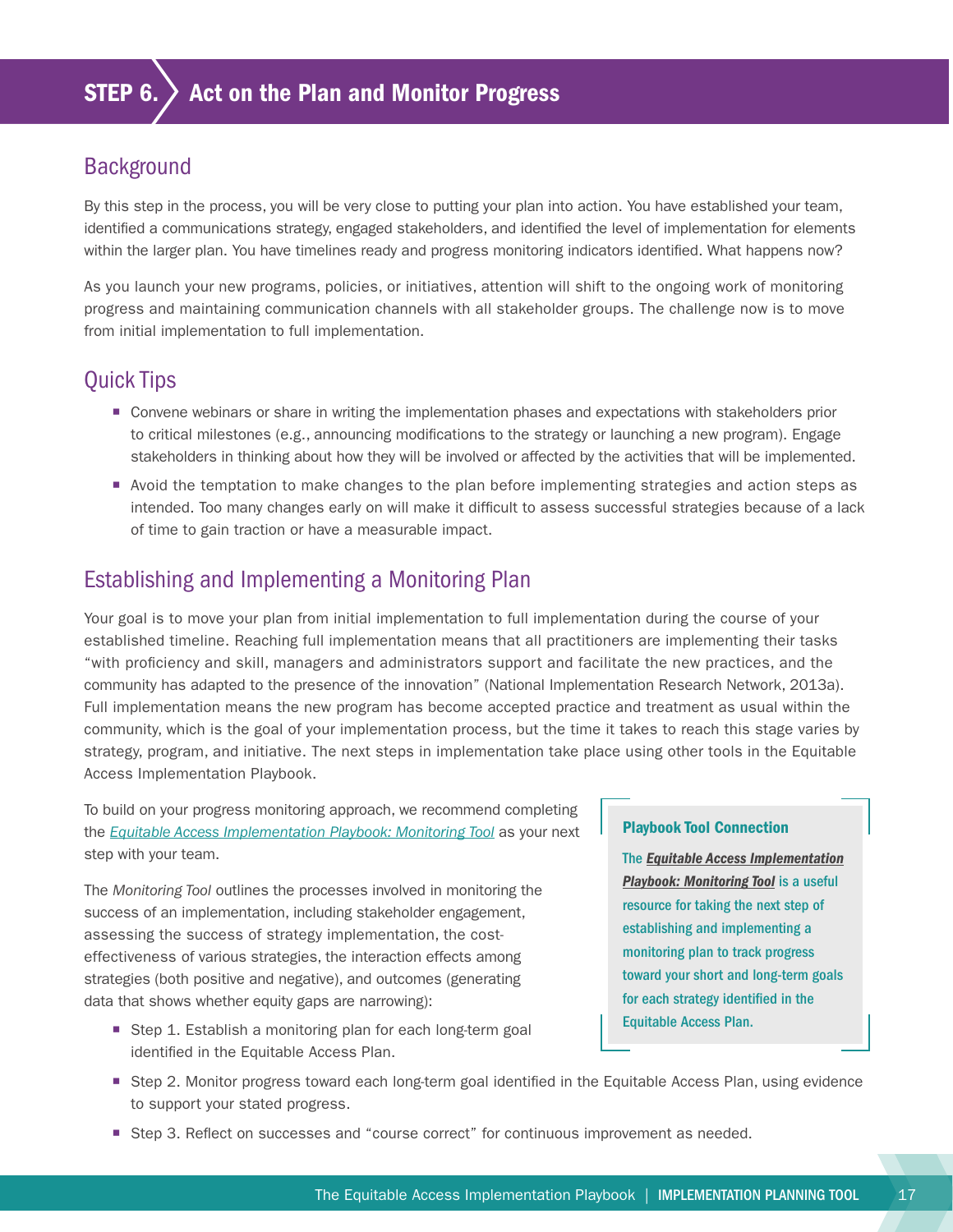## <span id="page-21-0"></span>**References**

- Edwards, R. W., Jumper-Thurman, P., Plested, B. A., Oetting, E. R., & Swanson, L. (2000). Community readiness: Research to practice. *Journal of Community Psychology, 28*(3), 291–307.
- Fixsen, D. L., Naoom, S. F., Blase, K. A., Friedman, R. M., & Wallace, F. (2005). I*mplementation research: A synthesis of the literature.* Tampa, FL: University of Southern Florida. Retrieved from [http://ctndissemination](http://ctndisseminationlibrary.org/PDF/nirnmonograph.pdf) [library.org/PDF/nirnmonograph.pdf](http://ctndisseminationlibrary.org/PDF/nirnmonograph.pdf)
- National Implementation Research Network. (2013a). *Full implementation.* Chapel Hill, NC: University of North Carolina, FPG Child Development Institute. Retrieved from [http://nirn.fpg.unc.edu/learn-implementation/](http://nirn.fpg.unc.edu/learn-implementation/implementation-stages/full-implementation) [implementation-stages/full-implementation](http://nirn.fpg.unc.edu/learn-implementation/implementation-stages/full-implementation)
- National Implementation Research Network. (2013b). *Installation.* Chapel Hill, NC: University of North Carolina, FPG Child Development Institute. Retrieved from [http://nirn.fpg.unc.edu/learn-implementation/implementation](http://nirn.fpg.unc.edu/learn-implementation/implementation-stages/installation)[stages/installation](http://nirn.fpg.unc.edu/learn-implementation/implementation-stages/installation)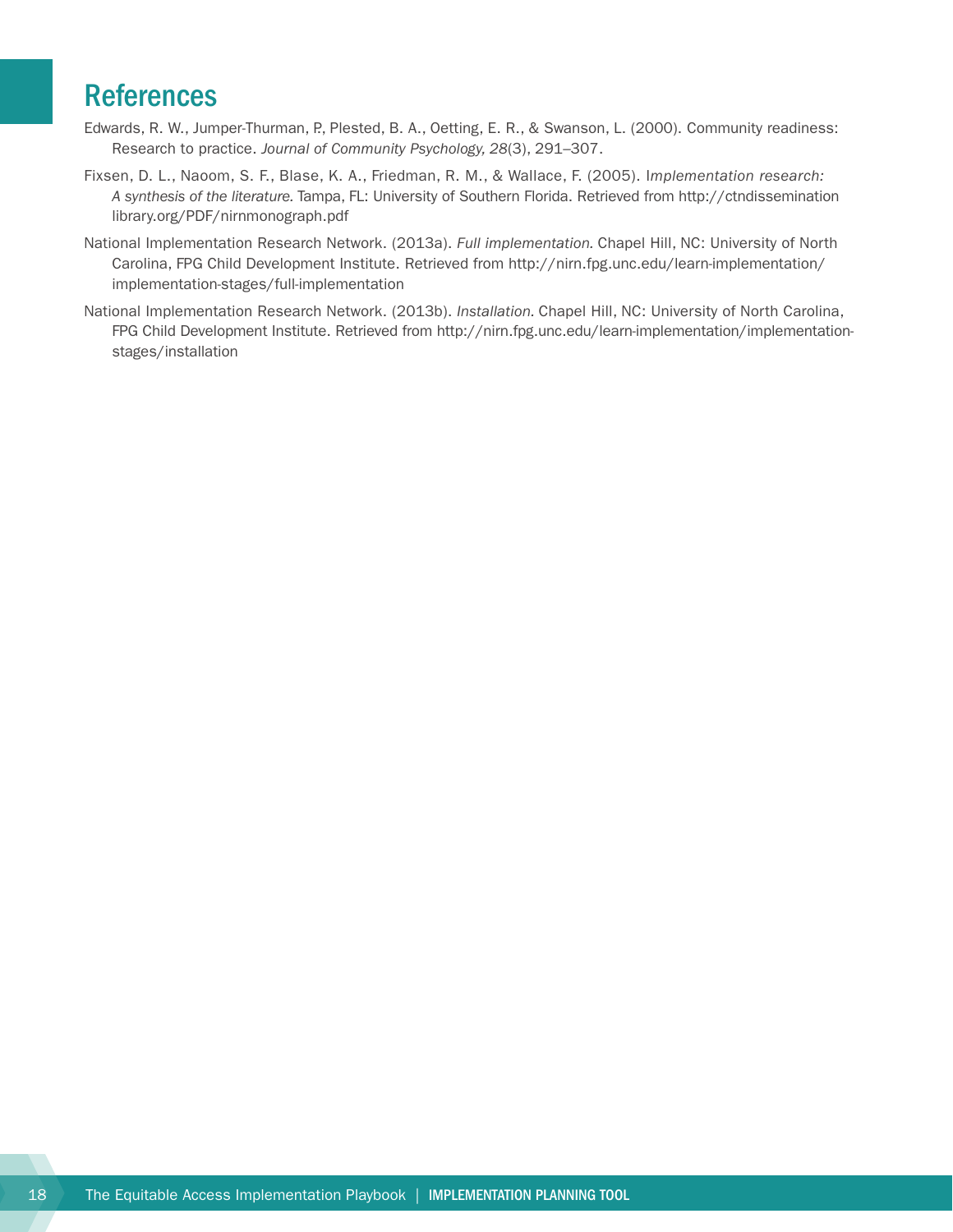# <span id="page-22-0"></span>Appendix A. Community Readiness Table

Planning for community readiness is a critical first step to effectively create sustainable change efforts. By identifying the current readiness of multiple stakeholder groups and leaders, specific steps can be taken to increase the commitment of the community and ensure success.

#### **Directions**

- 1. Identify stakeholder groups who will be impacted by the goals and strategies in the Equitable Access Plan.
- 2. Using the descriptions of each stage, assign each stakeholder group a score of 1 to 9, corresponding to the identified level of community readiness within each key dimension.
- 3. Determine the priority dimension(s) for each stakeholder group that need a higher readiness score to ensure success of Equitable Access Plan efforts.
- 4. Develop specific action steps to address the identified dimensions for each stakeholder group.

#### Table A1. Community Readiness Table Template

| <b>Stakeholder Group</b> | <b>Knowledge of</b><br><b>Equity Issues</b> | <b>Knowledge of</b><br><b>Equitable</b><br><b>Access Plan</b> | <b>Climate Toward</b><br><b>Addressing Equity</b> | <b>Leadership</b><br><b>Commitment to</b><br><b>Addressing Equity</b> | <b>Next Steps</b> |
|--------------------------|---------------------------------------------|---------------------------------------------------------------|---------------------------------------------------|-----------------------------------------------------------------------|-------------------|
|                          |                                             |                                                               |                                                   |                                                                       |                   |
|                          |                                             |                                                               |                                                   |                                                                       |                   |
|                          |                                             |                                                               |                                                   |                                                                       |                   |
|                          |                                             |                                                               |                                                   |                                                                       |                   |
|                          |                                             |                                                               |                                                   |                                                                       |                   |
|                          |                                             |                                                               |                                                   |                                                                       |                   |
|                          |                                             |                                                               |                                                   |                                                                       |                   |
|                          |                                             |                                                               |                                                   |                                                                       |                   |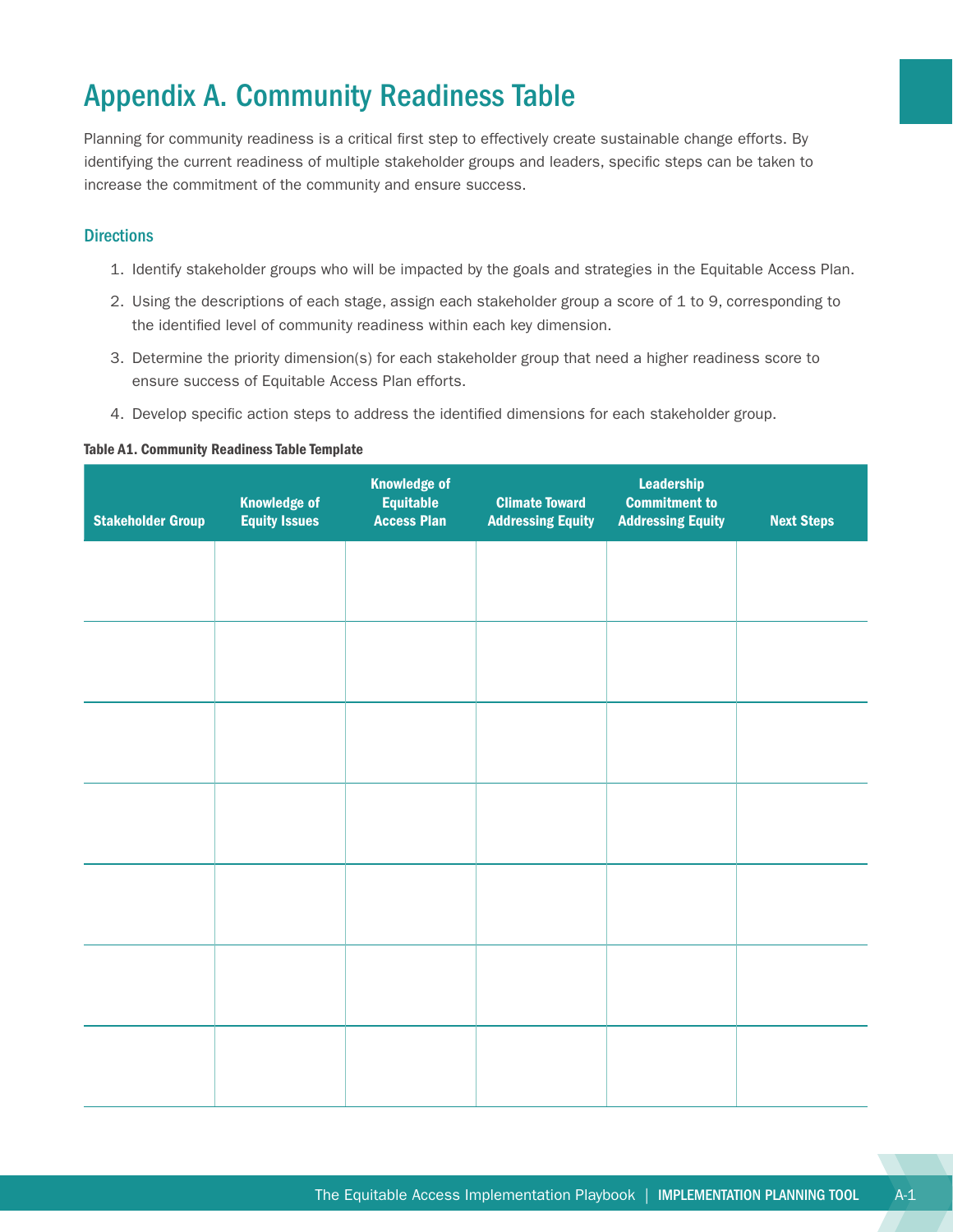The Community Readiness Model has nine stages of readiness (adapted from Edwards et al., 2000). Each stage of readiness can be described as follows (Fixsen et al., 2005):

#### Level 1. No Awareness

- **Stakeholders have no knowledge about the issue.**
- Stakeholders have no knowledge about local efforts addressing the issue.
- **E** Leadership or stakeholders believe that the issue is not really much of a concern.
- No resources are available for dealing with the issue.

#### Level 2. Denial/Resistance

- Only a few stakeholders have knowledge about the issue, and many misconceptions may exist among community members about the issue.
- **EXTENDED Stakeholders have misconceptions or incorrect knowledge about current efforts.**
- Leadership thinks the issue cannot or should not be addressed.
- Stakeholders believe that this issue is not a concern in their community or cannot be addressed.
- **Example 1** Stakeholders or leadership do not support using available resources to address this issue.

#### Level 3. Vague Awareness

- **Stakeholders have only vague knowledge about the issue.**
- A few stakeholders have at least heard about local efforts but know little about them.
- **E** Leadership or stakeholders believe that this issue may be a concern in the community, but they show no immediate motivation to act.
- ¡ Limited resources (such as a community room) have been identified that could be used for additional efforts to address the issue.

#### Level 4. Preplanning

- Stakeholders have limited knowledge about the issue.
- Some stakeholders have at least heard about local efforts but know little about them.
- **EXECTE Leadership or stakeholders acknowledge that this issue is a concern in the community and something** should be done to address it.
- Limited resources are available that could be used for additional efforts to address the issue.

#### Level 5. Preparation

- **Stakeholders have basic knowledge about causes, consequences, signs, and symptoms.**
- Most stakeholders have at least heard about local efforts.
- **EXECTEDERIST Leadership is actively supportive of continuing or improving current efforts or in developing new efforts.**
- The attitude among stakeholders is as follows: We are concerned about this, and we want to do something about it.
- Some resources have been identified that could be used for additional efforts to address the issue; stakeholders or leaders are actively working to secure these resources.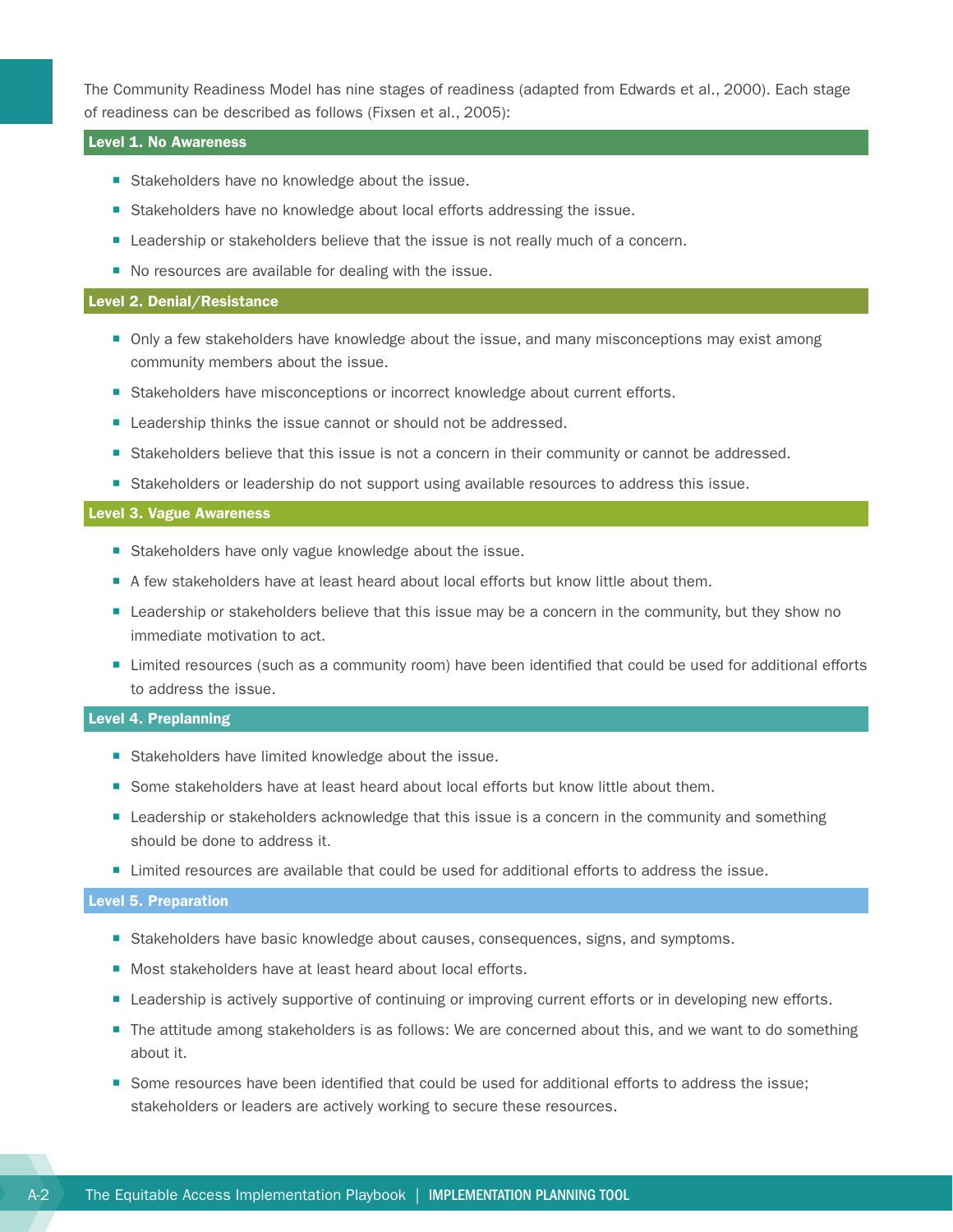#### Level 6. Initiation

- **Example 1** Stakeholders have basic knowledge about the issue and are aware that the issue occurs locally.
- Most stakeholders have at least basic knowledge of local efforts.
- **E** Leadership plays a key role in planning, developing, or implementing new, modified, or increased efforts.
- The attitude in the community is as follows: This is our responsibility, and some stakeholders are involved in addressing the issue.
- Resources have been obtained or allocated to support additional efforts to address this issue.

#### Level 7. Stabilization

- Most stakeholders have more than basic knowledge of local efforts, including names and purposes of specific efforts, target audiences, and other specific information.
- **EXECT LEADERTHIP IS ACTIVELY** involved in ensuring or improving the long-term viability of the efforts to address this issue.
- The attitude in the community is as follows: We have taken responsibility. Ongoing community involvement is addressing the issue.
- ¡ A considerable part of the allocated resources for efforts are from sources that are expected to provide continuous support.

#### Level 8. Confirmation/Expansion

- Stakeholders have more than basic knowledge about the issue and have significant knowledge about local prevalence and local consequences.
- Most stakeholders have considerable knowledge of local efforts, including the level of program effectiveness.
- Leadership plays a key role in expanding and improving efforts.
- The majority of the community strongly supports efforts or the need for efforts. The participation level is high.
- ¡ A considerable part of the allocated resources is expected to provide continuous support. Stakeholders are looking into additional support to implement new efforts.

#### Level 9. Professionalization/High Level of Community Ownership

- **Example 1** Stakeholders have detailed knowledge about the issue and have significant knowledge about local prevalence and local consequences.
- Most stakeholders have considerable and detailed knowledge of local efforts.
- **EXTE ADDER IS CONTIMUM** Leadership is continually reviewing the evaluation results of the efforts and is modifying financial support accordingly.
- Most major segments of the community are highly supportive and actively involved.
- **Diversified resources and funds are secured, and efforts are expected to be ongoing.**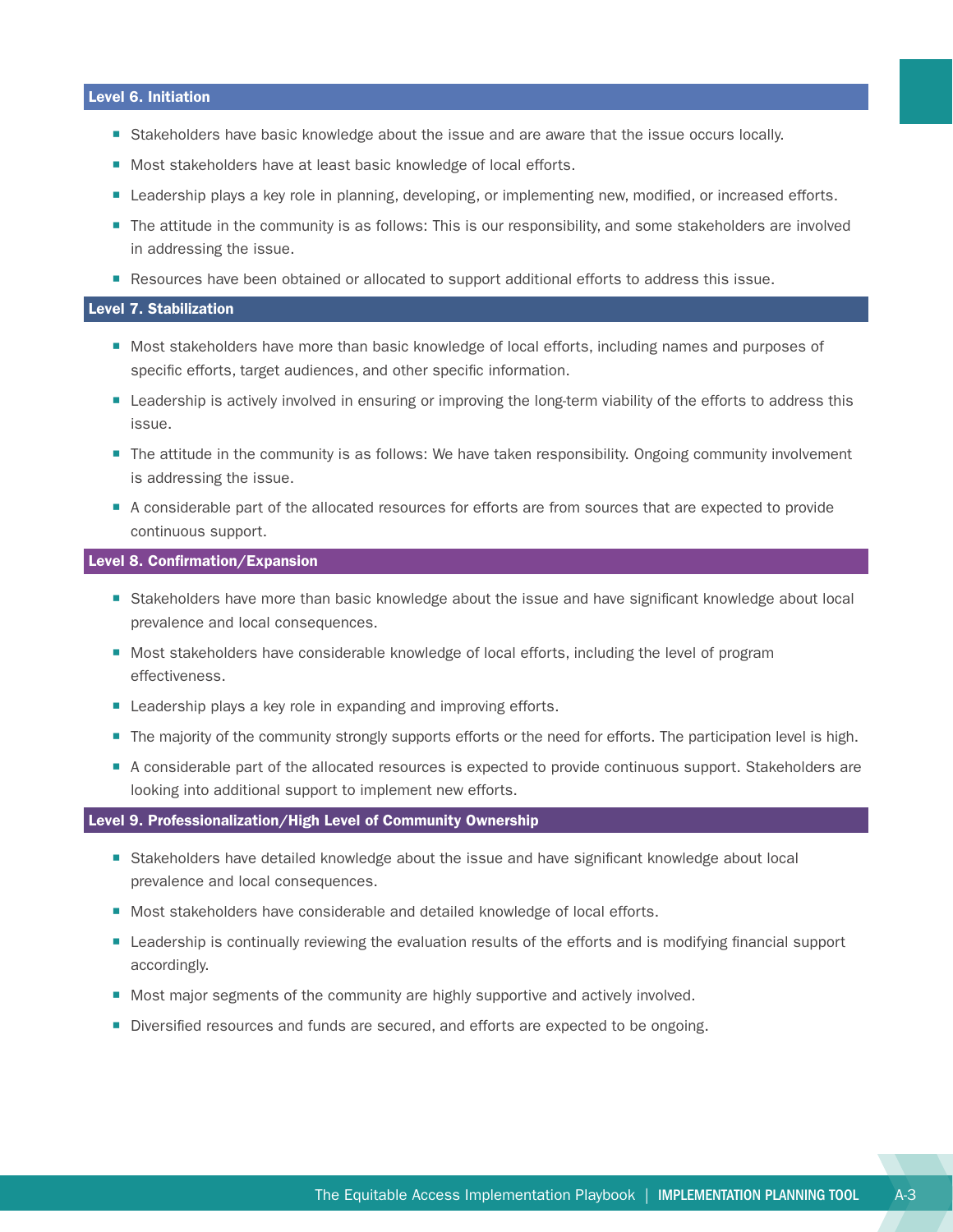# <span id="page-25-0"></span>Appendix B. RACI Chart

The RACI chart is a simple tool that helps clarify roles and responsibilities; eliminates duplicate efforts and confusion by assigning clear ownership for each task; and reduces miscommunication. Although the RACI chart can support your team culture by establishing clear ownership and direction, this area also must be addressed through communication, internal stakeholder engagement, and ongoing relationship building.

R—Who is responsible? (responsibility for the activity or problem)

- **Generally the doer or coordinator who ensures work gets done or decisions are made**
- First level of escalation for problems
- Involves accountable person for goal setting, high-impact decisions, resources beyond planned levels, when conflict cannot be resolved, and when work involves executives from other programs

A—Who is accountable? (to whom R is accountable for outcomes, decisions, and results; exactly one person must be accountable for each activity.)

- Final level of escalation for problems
- Owns quality and end result; final approving authority
- **Delegates work to the responsible person; signs off or approves work that the responsible person provides**

C—Who is consulted? (has the information or capability necessary to complete the work)

- ¡ Provides information to the responsible person but is not the decision maker and is not accountable; typically, two-way communication
- **Involved prior to action or decision through input of knowledge and information**

I—Who is informed? (must be notified of results but need not be consulted [e.g., stakeholders])

- Kept up-to-date on progress, often only on completion of the task or deliverable; typically, one-way communication
- Affected by the outcome though no contribution to get the job done or make a decision

#### **Directions**

- 1. Identify all the tasks involved in your project (or your part of the project). List them in the first column of the RACI chart.
- 2. Identify the project roles (i.e., who should be performing the tasks listed in Step 1). List them in the first row.
- 3. Using the RACI codes (R, A, C, I), identify who will be responsible, accountable, consulted, or informed for each task. Only one person can be accountable for each task, but multiple people can be responsible, consulted, and informed. In addition, each person can have one or more RACI codes for any given task.
- 4. Identify if any gaps or tasks have too many people involved. Collaborate as a team to get the correct balance.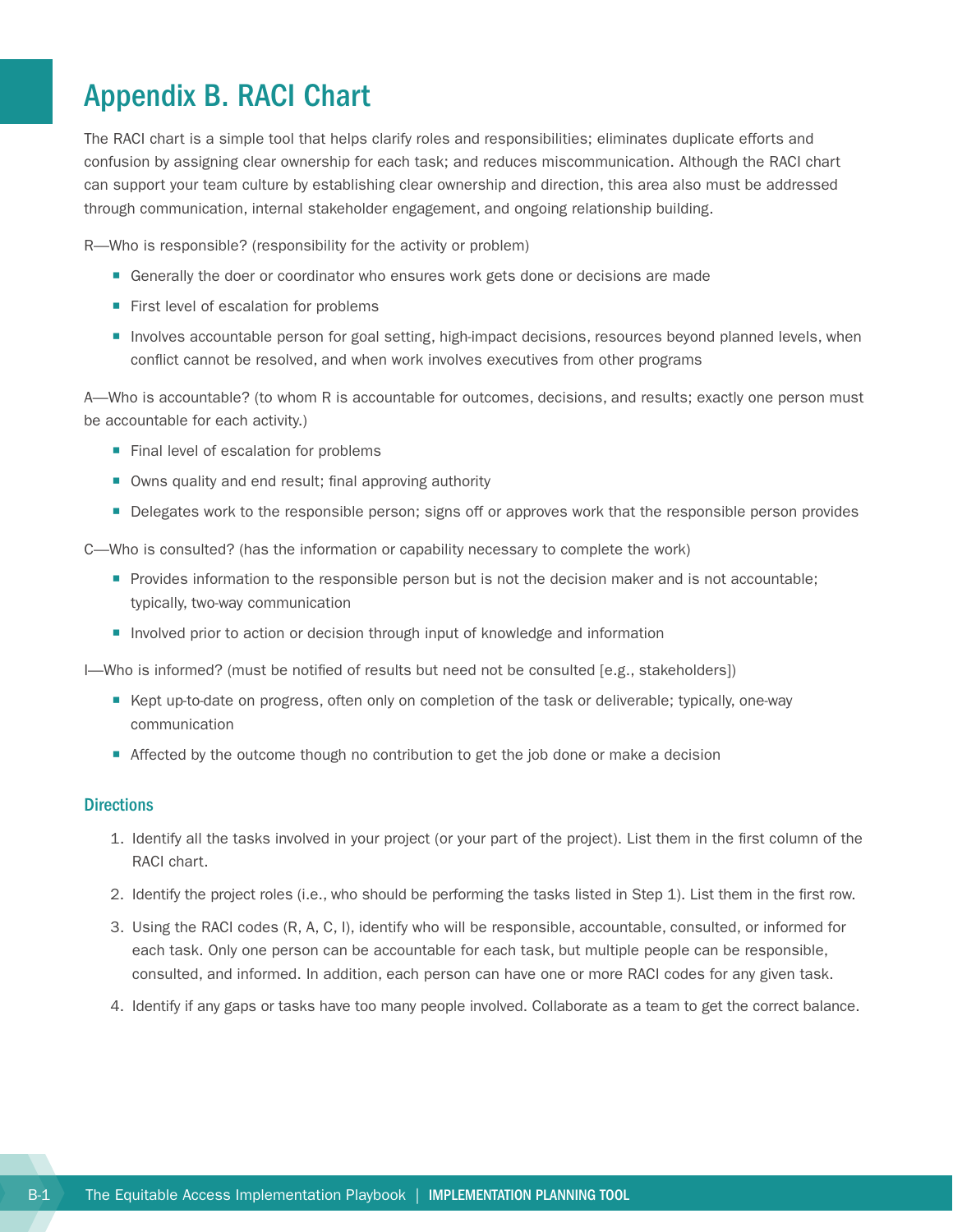#### Table B1. RACI Chart Template

| Focus/Strategy/Project Name: |                 |                 |                             |                 |                 |
|------------------------------|-----------------|-----------------|-----------------------------|-----------------|-----------------|
| Created on:                  |                 |                 |                             | Created by:     |                 |
|                              |                 |                 | <b>Position/Team Member</b> |                 |                 |
| <b>Tasks</b>                 | <b>Person A</b> | <b>Person B</b> | <b>Person C</b>             | <b>Person D</b> | <b>Person E</b> |
|                              |                 |                 |                             |                 |                 |
|                              |                 |                 |                             |                 |                 |
|                              |                 |                 |                             |                 |                 |
|                              |                 |                 |                             |                 |                 |
|                              |                 |                 |                             |                 |                 |
|                              |                 |                 |                             |                 |                 |
|                              |                 |                 |                             |                 |                 |
|                              |                 |                 |                             |                 |                 |
|                              |                 |                 |                             |                 |                 |
|                              |                 |                 |                             |                 |                 |
|                              |                 |                 |                             |                 |                 |
|                              |                 |                 |                             |                 |                 |
|                              |                 |                 |                             |                 |                 |
|                              |                 |                 |                             |                 |                 |
|                              |                 |                 |                             |                 |                 |
|                              |                 |                 |                             |                 |                 |
|                              |                 |                 |                             |                 |                 |
|                              |                 |                 |                             |                 |                 |
|                              |                 |                 |                             |                 |                 |
|                              |                 |                 |                             |                 |                 |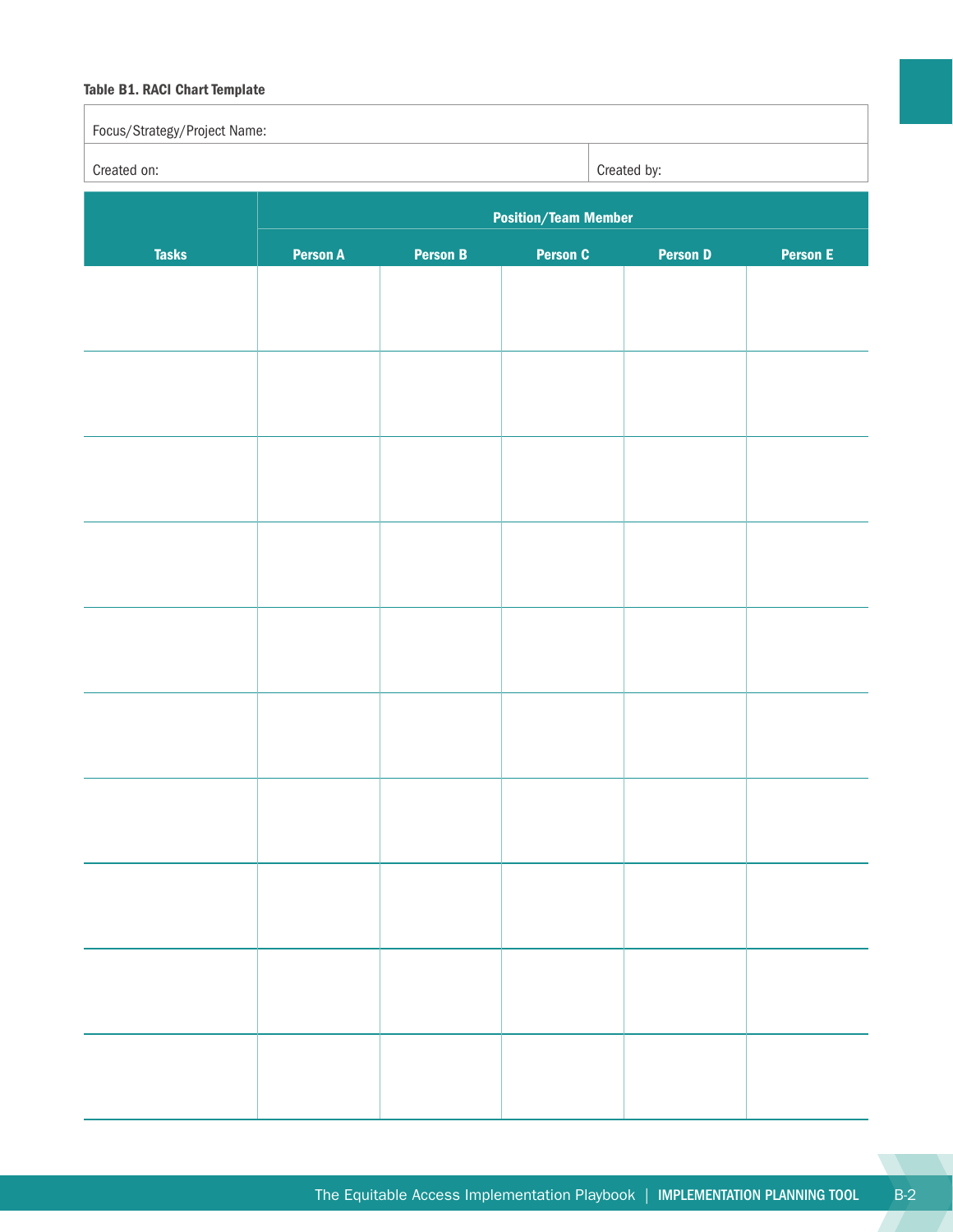# <span id="page-27-0"></span>Appendix C. Implementation Assessment

#### **Directions**

- 1. Identify an annual goal or initiative from your Equitable Access Plan and write in the text box.
- 2. Use a checkmark to identify your best assessment of the implementation stage.
- 3. For that stage of implementation and the later stages of implementation, complete the Implementation Assessment in Table C1. A completed example of one stage of the Implementation Assessment is included in Table 3.
- 4. *(Optional)* Consider the full degree of implementation and answer all questions in the table, even those for earlier stages of implementation, because skipping aspects of each stage of implementation can impact the success of overall implementation.

#### Figure C1. Stages of Implementation

| <b>Annual Goal or Initiative:</b>                                                                                                                                      |  |  |  |  |  |  |
|------------------------------------------------------------------------------------------------------------------------------------------------------------------------|--|--|--|--|--|--|
| Exploration and Adoption: Initial phase of implementation-identify the need for an intervention, gather<br>stakeholder support, and choose an intervention.            |  |  |  |  |  |  |
| Program Installation: Prepare for installation without changing practices, including gathering resources<br>and training.                                              |  |  |  |  |  |  |
| Initial Implementation: Start to implement a new strategy, policy, or program and confront fears and<br>uncertainty that occur with any change.                        |  |  |  |  |  |  |
| Full Operation: The new program is fully integrated into practice, gradually becoming accepted practice.                                                               |  |  |  |  |  |  |
| Innovation: Opportunities for refining the practice and additional customization occur during the<br>innovation phase.                                                 |  |  |  |  |  |  |
| <b>Sustainability:</b> Ensure the practices that were implemented are continued through staffing and funding<br>changes and continued community and political support. |  |  |  |  |  |  |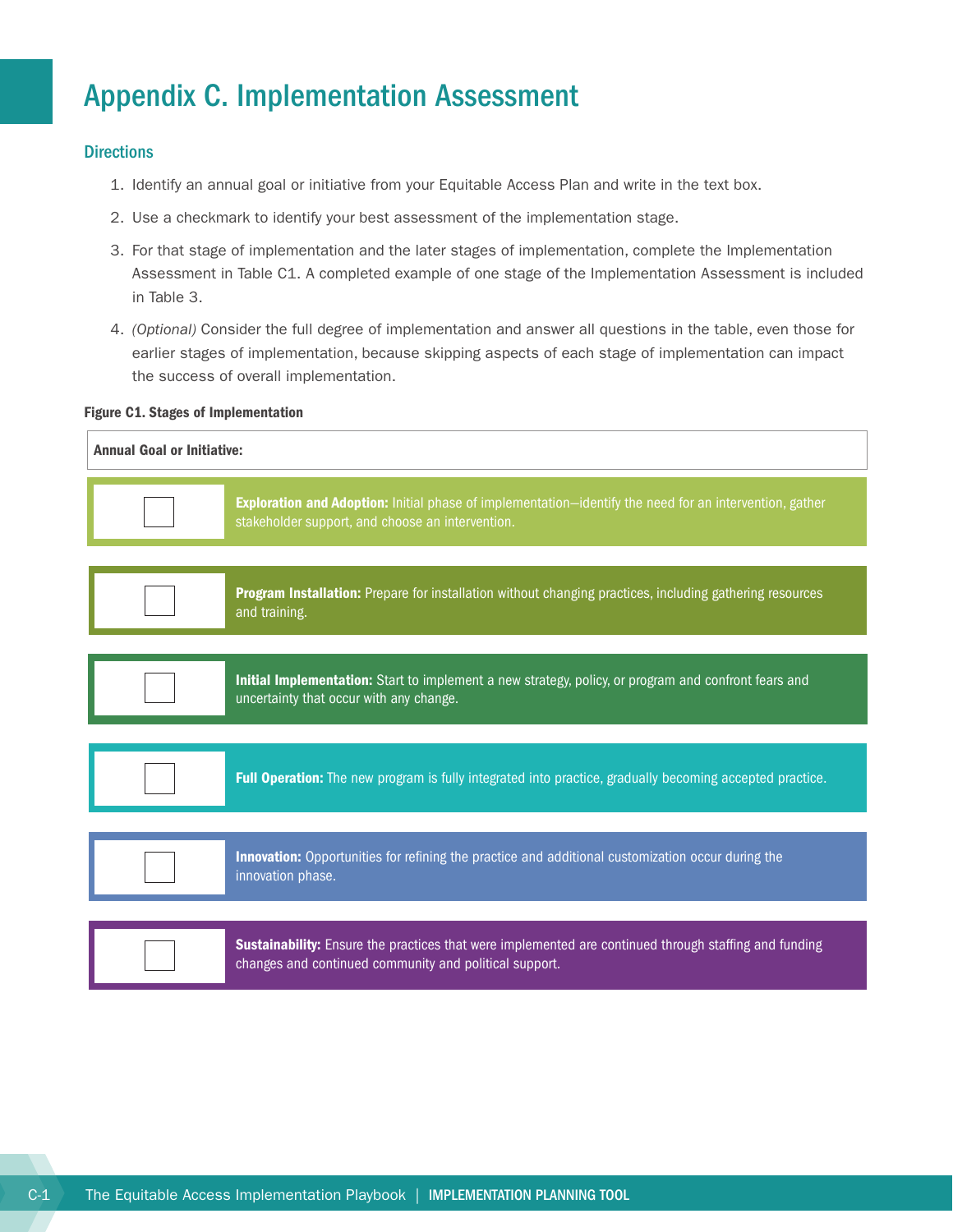#### Table C1. Implementation Assessment Template

| <b>Guiding Questions</b>                                                                                                                                     | <b>Describe Current Status</b><br><b>(Consider Successes and</b><br><b>Challenges at This Level</b><br>of Implementation)        | <b>What Strategies Do You Plan</b><br>to Address This Challenge? | <b>Timeline and</b><br><b>Responsible Party</b> |
|--------------------------------------------------------------------------------------------------------------------------------------------------------------|----------------------------------------------------------------------------------------------------------------------------------|------------------------------------------------------------------|-------------------------------------------------|
| choose an intervention.                                                                                                                                      | Exploration and Adoption: Initial phase of implementation-identify the need for an intervention, gather stakeholder support, and |                                                                  |                                                 |
| What need was identified?                                                                                                                                    |                                                                                                                                  |                                                                  |                                                 |
| How were stakeholders,<br>including LEAs, engaged in the<br>process?                                                                                         |                                                                                                                                  |                                                                  |                                                 |
| What different strategies were<br>considered to meet this need?                                                                                              |                                                                                                                                  |                                                                  |                                                 |
| How was the strategy selected<br>based on best fit to state (and<br>local) needs?                                                                            |                                                                                                                                  |                                                                  |                                                 |
| What barriers to implementation<br>were discussed?                                                                                                           |                                                                                                                                  |                                                                  |                                                 |
|                                                                                                                                                              | Program Installation: Prepare for installation without changing practices, including gathering resources and training.           |                                                                  |                                                 |
| How has staffing been realigned<br>to support implementation? If<br>staffing has not been realigned,<br>what plans are there for staffing<br>the initiative? |                                                                                                                                  |                                                                  |                                                 |
| How has funding been secured<br>for implementation? If not, are<br>funding sources identified?                                                               |                                                                                                                                  |                                                                  |                                                 |
| What structural supports for<br>implementation are in place?<br>What structural supports are<br>not in place but necessary?                                  |                                                                                                                                  |                                                                  |                                                 |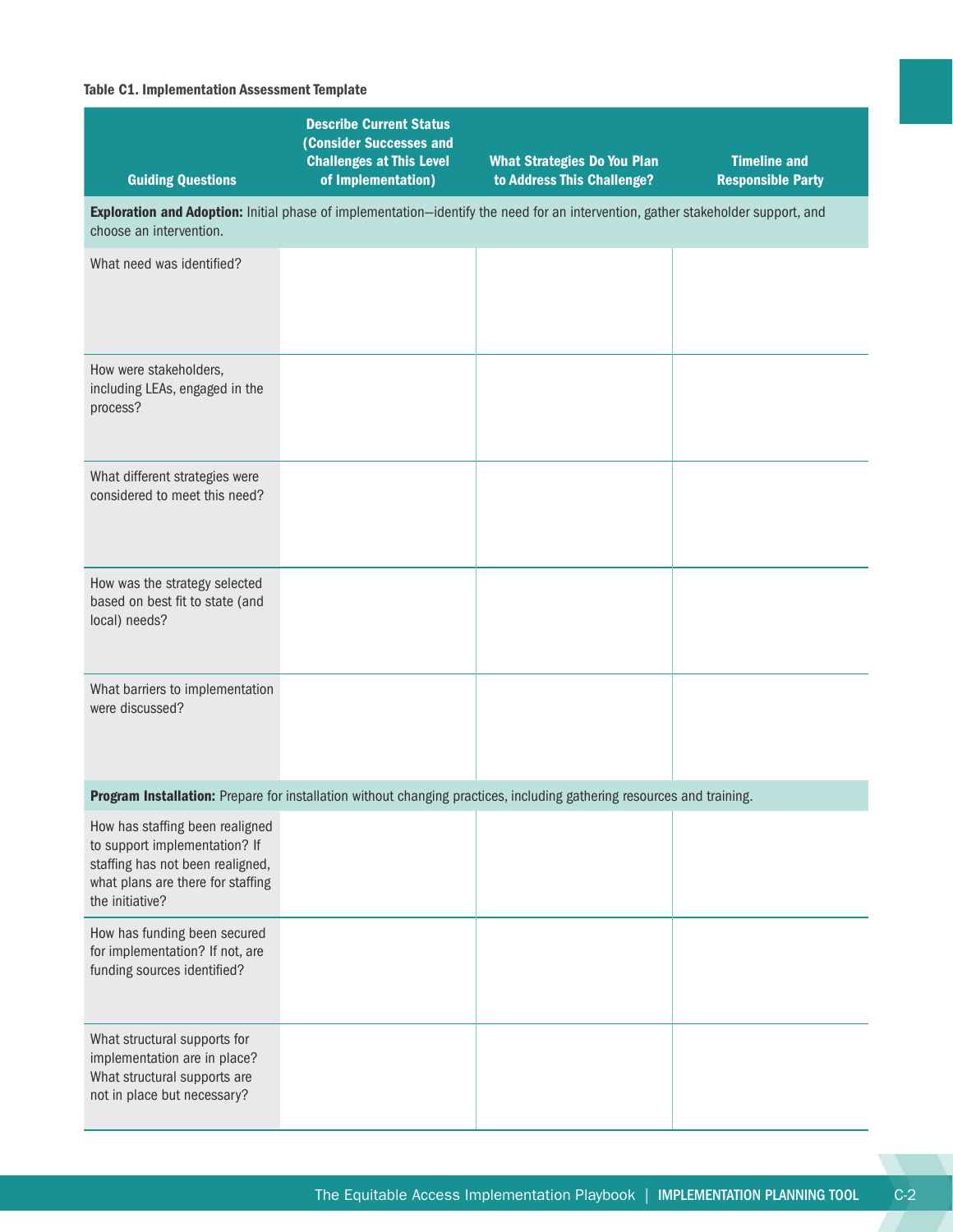| <b>Guiding Questions</b>                                                                                                                              | <b>Describe Current Status</b><br><b>(Consider Successes and</b><br><b>Challenges at This Level</b><br>of Implementation) | <b>What Strategies Do You Plan</b><br>to Address This Challenge?                                         | <b>Timeline and</b><br><b>Responsible Party</b> |  |  |  |  |  |
|-------------------------------------------------------------------------------------------------------------------------------------------------------|---------------------------------------------------------------------------------------------------------------------------|----------------------------------------------------------------------------------------------------------|-------------------------------------------------|--|--|--|--|--|
| Initial Implementation: Start to implement a new strategy, policy, or program and confront fears and uncertainty that occur with any change.          |                                                                                                                           |                                                                                                          |                                                 |  |  |  |  |  |
| What fears or concerns have<br>key stakeholders voiced?<br>How are fear and resistance<br>to change being addressed<br>at the state and local levels? |                                                                                                                           |                                                                                                          |                                                 |  |  |  |  |  |
| How are the skills of<br>implementers (LEA and SEA)<br>being built? What training<br>or support has been<br>(or will be) initiated?                   |                                                                                                                           |                                                                                                          |                                                 |  |  |  |  |  |
| Will implementation be<br>completed in stages? What are<br>the leading or initial strategies?                                                         |                                                                                                                           |                                                                                                          |                                                 |  |  |  |  |  |
| How is implementation being<br>monitored?                                                                                                             |                                                                                                                           |                                                                                                          |                                                 |  |  |  |  |  |
|                                                                                                                                                       |                                                                                                                           | Full Operation: The new program is fully integrated into practice, gradually becoming accepted practice. |                                                 |  |  |  |  |  |
| Describe how the strategies are<br>fully staffed.                                                                                                     |                                                                                                                           |                                                                                                          |                                                 |  |  |  |  |  |
| Identify the tools for<br>implementation that are<br>100 percent operational.                                                                         |                                                                                                                           |                                                                                                          |                                                 |  |  |  |  |  |
| Describe how the strategies<br>have become accepted<br>practice. If not, identify barriers<br>to strategies becoming<br>accepted practice.            |                                                                                                                           |                                                                                                          |                                                 |  |  |  |  |  |
| Describe how implementation<br>monitoring is showing full<br>implementation. If not, identify<br>barriers to full implementation<br>monitoring.       |                                                                                                                           |                                                                                                          |                                                 |  |  |  |  |  |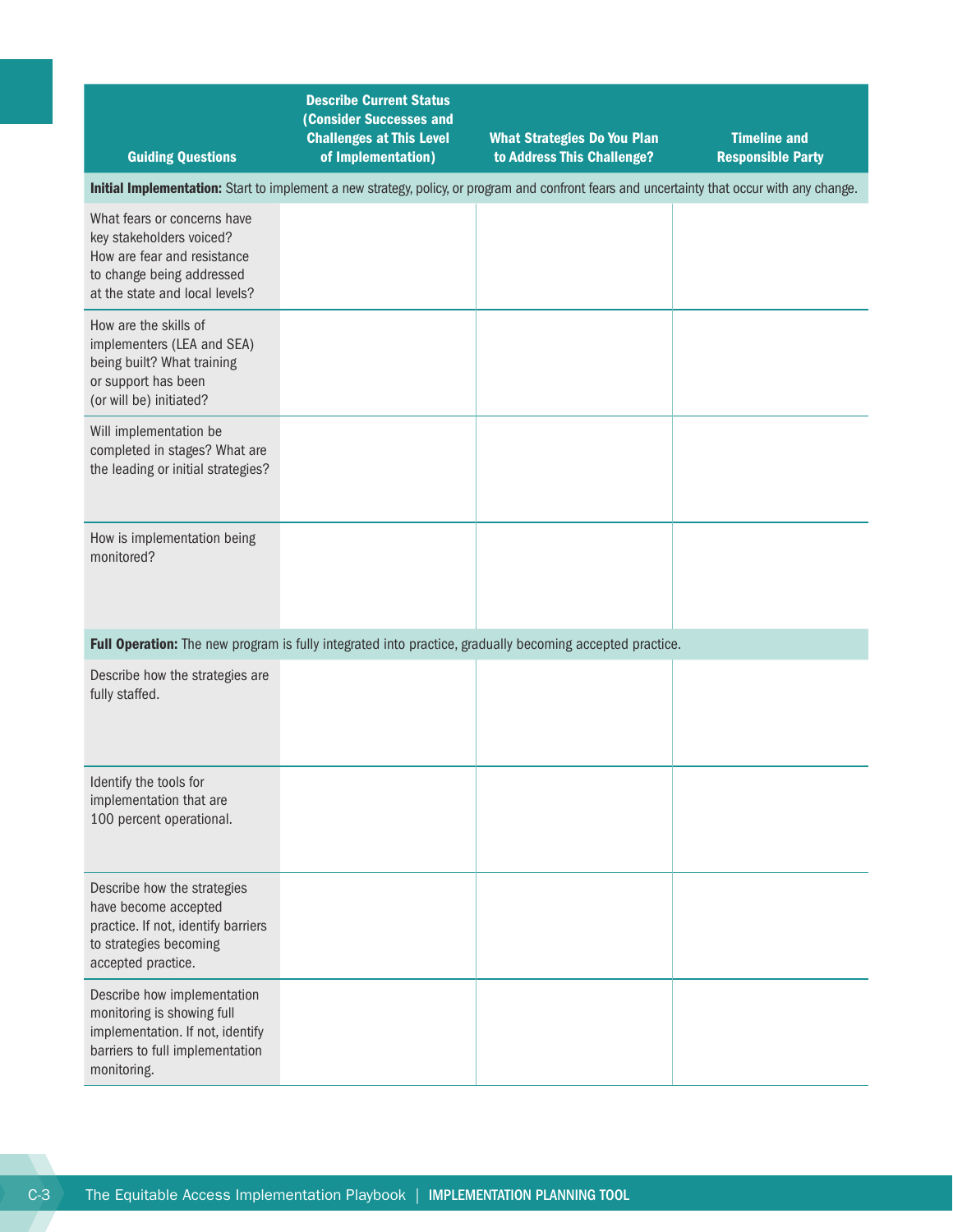| <b>Guiding Questions</b>                                                                                            | <b>Describe Current Status</b><br><b>(Consider Successes and</b><br><b>Challenges at This Level</b><br>of Implementation) | <b>What Strategies Do You Plan</b><br>to Address This Challenge? | <b>Timeline and</b><br><b>Responsible Party</b> |
|---------------------------------------------------------------------------------------------------------------------|---------------------------------------------------------------------------------------------------------------------------|------------------------------------------------------------------|-------------------------------------------------|
| Identify how SEA staff and LEAs<br>will the report on progress<br>toward goals.                                     |                                                                                                                           |                                                                  |                                                 |
|                                                                                                                     | Innovation: Opportunities for refining the practice and additional customization occur during the innovation phase.       |                                                                  |                                                 |
| Determine if full implementation<br>has been in effect for sufficient<br>time to collect data on program<br>impact. |                                                                                                                           |                                                                  |                                                 |
| Describe how strategies are<br>showing benefits to students.                                                        |                                                                                                                           |                                                                  |                                                 |
| Describe how LEA implementers<br>are providing feedback to the<br>SEA about how to refine<br>strategies.            |                                                                                                                           |                                                                  |                                                 |
| political support.                                                                                                  | Sustainability: Ensure implemented practices are continued through staffing and funding changes and ongoing community and |                                                                  |                                                 |
| Describe how new staff<br>members are being trained.                                                                |                                                                                                                           |                                                                  |                                                 |
| Identify how funding streams<br>are being secured to ensure<br>ongoing funding.                                     |                                                                                                                           |                                                                  |                                                 |

**TELEVISION**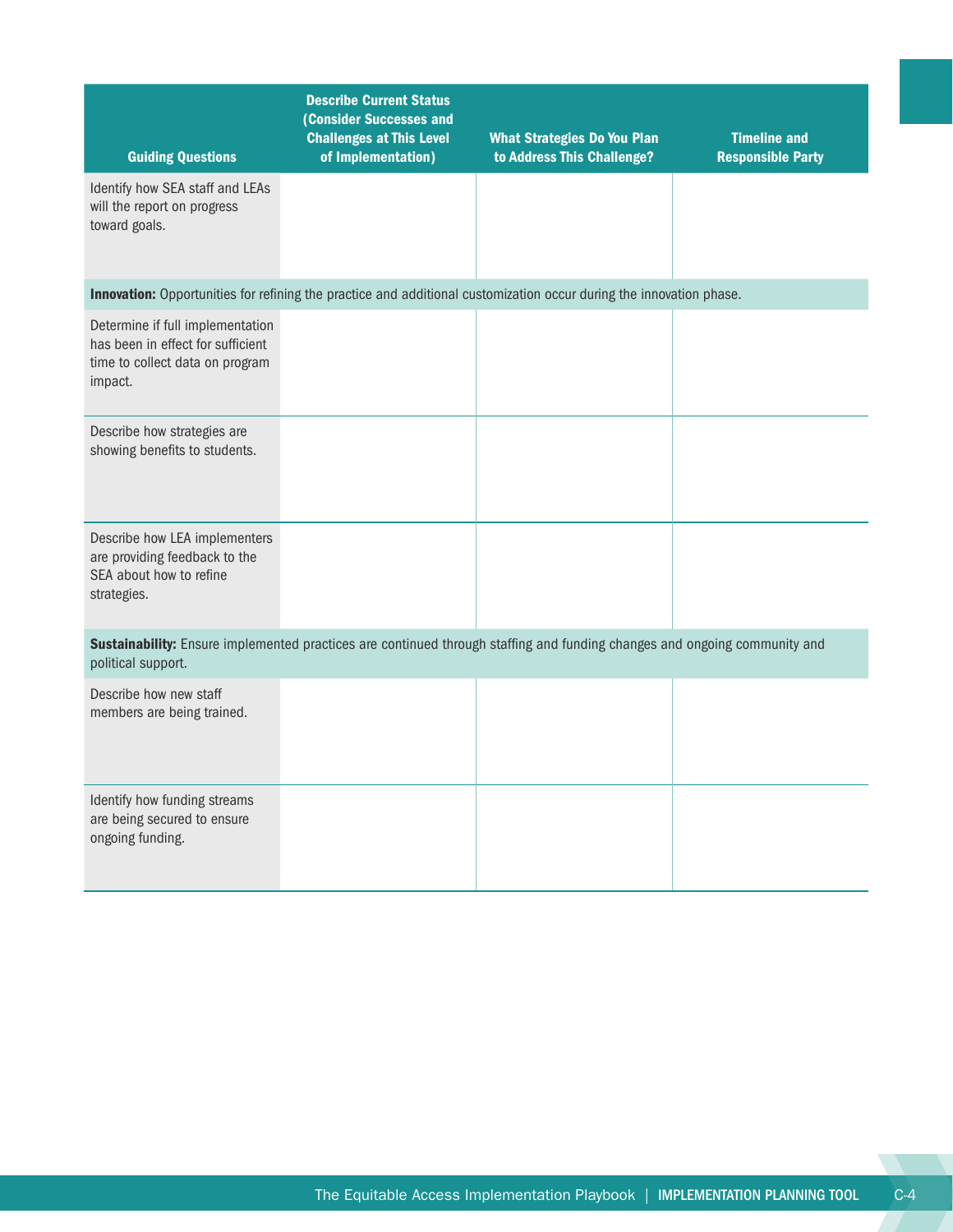# <span id="page-31-0"></span>Appendix D. Waterfall Goals Chart

#### **Directions**

- 1. Identify the long-term goal from your Equitable Access Plan and write it in the first row of the chart (Table D1).
- 2. Compare this goal to the key initiatives found in existing plans, such as Title I and School Improvement Grants. If alignment exists, list any plans where existing policies or resources could be leveraged to assist with implementation of the Equitable Access Plan.
- 3. Specify leading indicators for the goal. No magic number exists for the number of leading indicators, but these should be measurable, able to be examined more than once per year, and give your team advance indication of progress toward reaching the annual goal. Identify the specific leading indicators for each goal that will be the most valid and determine how often each one can be reasonably monitored during the year. *The current status row will be used to monitor progress during implementation and should not be completed at this time.*
- 4. Assign measurable responsibilities for each leading indicator. These responsibilities should be delineated by who will actually do the work to ensure that the leading indicator remains on target throughout the year.
- 5. *(Optional)* Transfer the contents of the Waterfall Goals Planning Chart to the Waterfall Goals Graphic Template (Figure D1) to create an additional tool for communicating with the project team and external stakeholders.

| Long-Term Goal                                   |               |  |  |
|--------------------------------------------------|---------------|--|--|
| Aligned With Other State<br>or Local Initiative? |               |  |  |
|                                                  |               |  |  |
| Leading Indicators                               |               |  |  |
| <b>Current Status</b>                            |               |  |  |
|                                                  |               |  |  |
| Measurable<br>Responsibilities                   | Team Member 1 |  |  |
|                                                  | Team Member 2 |  |  |
|                                                  | Team Member 3 |  |  |
|                                                  | Team Member 4 |  |  |
|                                                  | Team Member 5 |  |  |

#### Table D1. Waterfall Goals Chart Template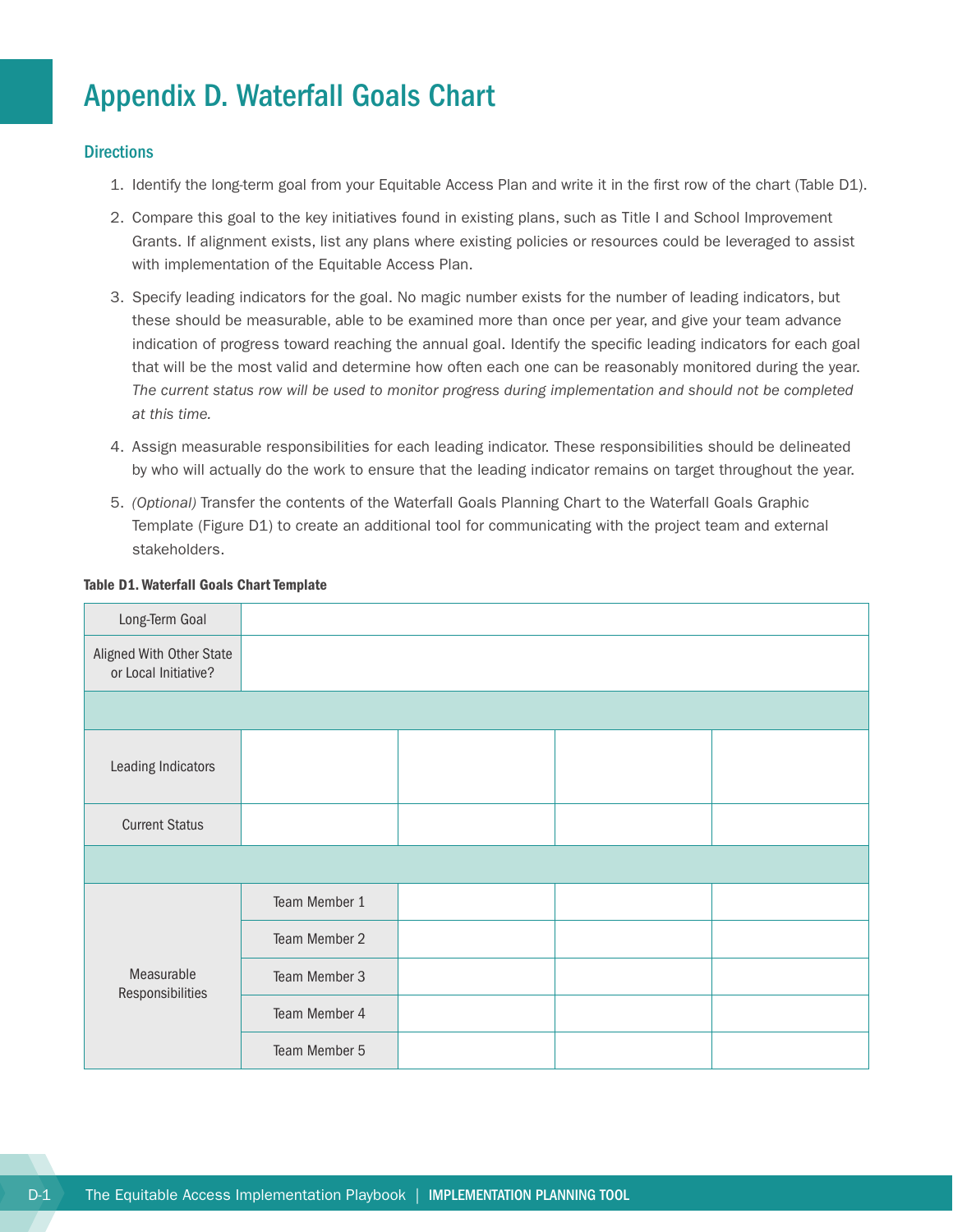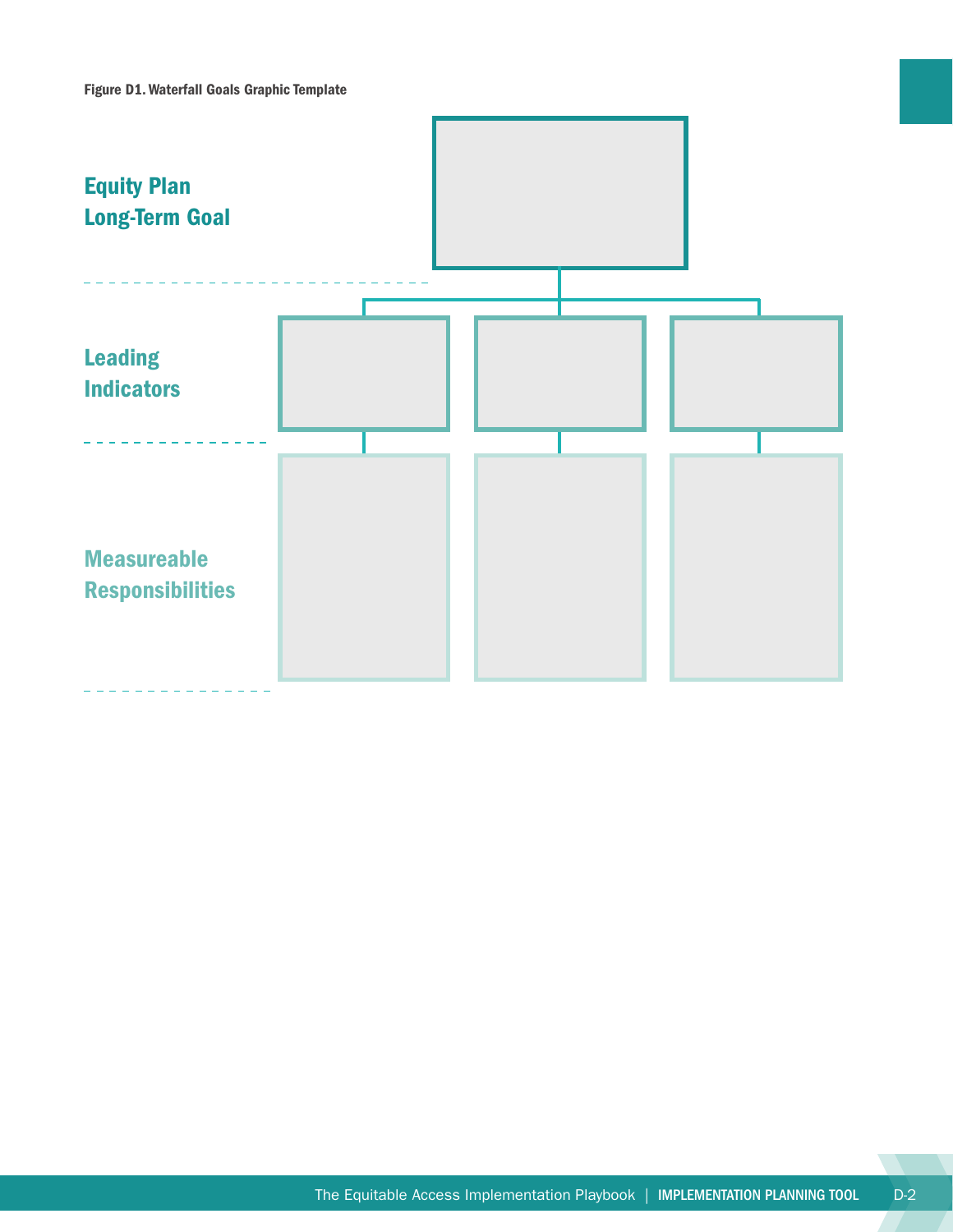# <span id="page-33-0"></span>Appendix E. Project Management Tool

#### **Directions**

- 1. Develop an initial list of the strategies or tasks that need to be completed. List these strategies or tasks in the first column of the Project Management Tool (Table E1).
	- These tasks should be taken directly or adapted from the strategies in your plan.
	- Each task should have a responsible person assigned.
	- Determine whether additional resources are needed.
- 2. For each activity or task, determine the sequence of action steps that will need to take place to complete the activity or task (e.g., initial planning meeting, review existing professional learning offerings, draft revisions, leadership review of draft).
	- Each action step should have its own row in the Project Management Tool, listed under the name of each activity or task.
	- Each action step should have a person responsible assigned.
- 3. After the activities or tasks, action steps, resources needed, and responsible people are recorded, the next step is to establish a completion timeline.
	- Assign due dates for each step according to the plans for Year 1 implementation.
	- Then backward map each required step to ensure that all steps can be completed by the due date.

This tool also can be completed as part of ongoing progress monitoring meetings (see Step 6 and the GTL Center's *[Equitable Access Implementation Playbook: Monitoring Tool](http://www.gtlcenter.org/sites/default/files/Monitoring_Tool.pdf)*). Color-code each task. Assign red to each task that is behind schedule, yellow to steps that are in progress, and green to any step that has been completed.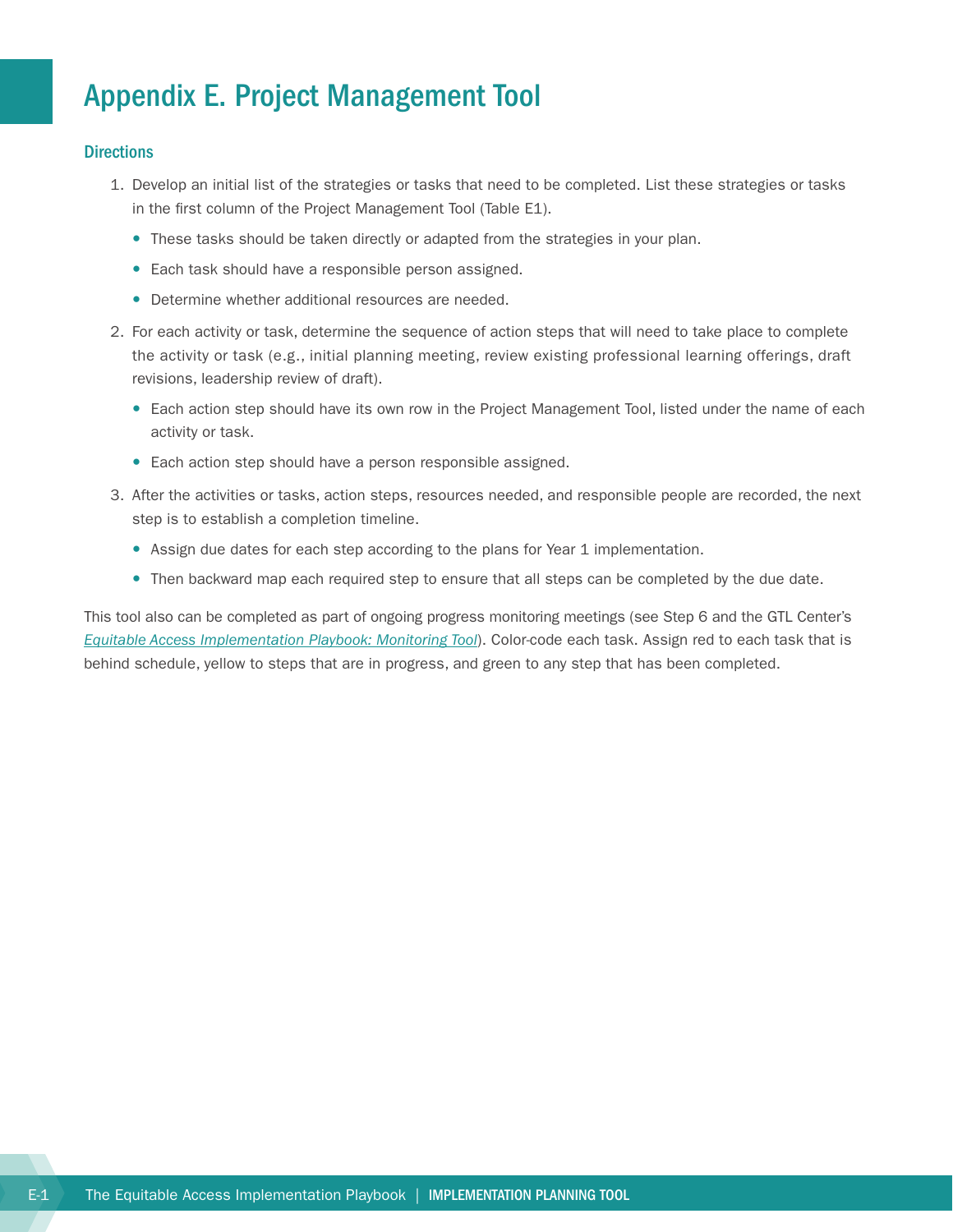#### Table E1. Equitable Access Plan Project Management Tool

| <b>Strategies, Tasks, and Action Steps</b> | <b>Person</b><br>Responsible | <b>Resources Needed</b> | Q3<br>2015 | Q4<br>2015 | $\frac{\mathbf{Q1}}{2016}$ | $\frac{\mathbf{Q2}}{\mathbf{2016}}$ |
|--------------------------------------------|------------------------------|-------------------------|------------|------------|----------------------------|-------------------------------------|
|                                            |                              |                         |            |            |                            |                                     |
|                                            |                              |                         |            |            |                            |                                     |
|                                            |                              |                         |            |            |                            |                                     |
|                                            |                              |                         |            |            |                            |                                     |
|                                            |                              |                         |            |            |                            |                                     |
|                                            |                              |                         |            |            |                            |                                     |
|                                            |                              |                         |            |            |                            |                                     |
|                                            |                              |                         |            |            |                            |                                     |
|                                            |                              |                         |            |            |                            |                                     |
|                                            |                              |                         |            |            |                            |                                     |
|                                            |                              |                         |            |            |                            |                                     |
|                                            |                              |                         |            |            |                            |                                     |
|                                            |                              |                         |            |            |                            |                                     |
|                                            |                              |                         |            |            |                            |                                     |
|                                            |                              |                         |            |            |                            |                                     |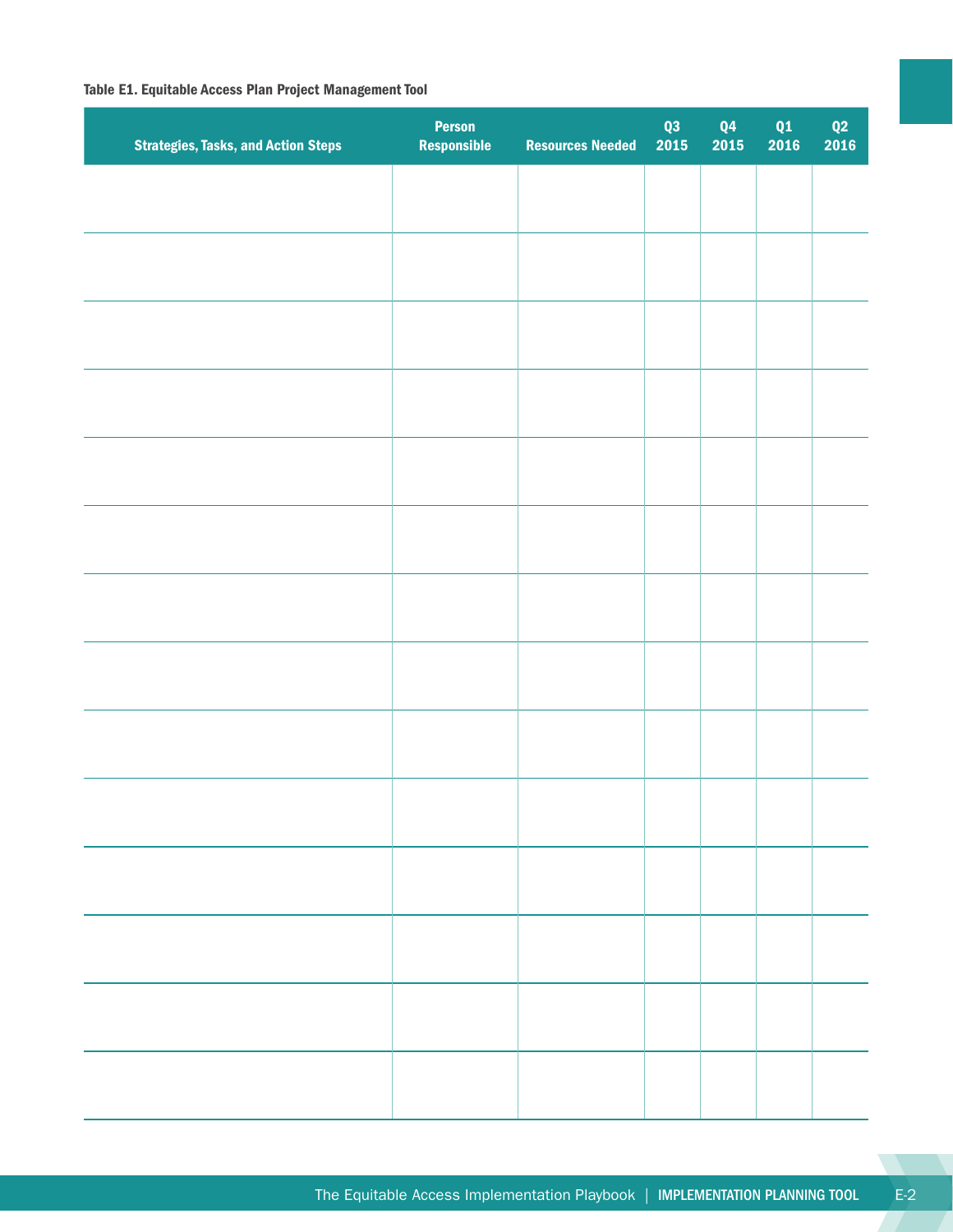# <span id="page-35-0"></span>Appendix F. Resources to Support State Implementation Strategies

This appendix is a compilation of resources developed by the GTL Center to support states and districts and ensure that all students have access to excellent educators. The Excellent Educators for All initiative required that states create plans to ensure equitable access, and now states must put these plans to action.

This appendix points states to technical assistance and research materials that align with commonly cited strategies in state Equitable Access Plans. These resources will help state teams build their internal team knowledge to effectively implement the strategies in their Equitable Access Plan, inform and build buy-in among external stakeholders regarding implementing the strategies in the Equitable Access Plan (refer to *[Four Key Steps](http://www.gtlcenter.org/learning-hub/equitable-access-toolkit/stakeholder-engagement-guide) [for Equitable Access Communication Planning](http://www.gtlcenter.org/learning-hub/equitable-access-toolkit/stakeholder-engagement-guide)* for tips on effectively communicating implementation strategies to stakeholders), and serve as training materials when rolling out implementation strategies to districts. Each resource is research based but also very user-friendly.

#### Strategy 1: Strengthen Educator Preparation

Strengthening educator preparation was among the most commonly cited strategies in states' Equitable Access Plans. States identified a wide range of strategies to improve educator preparation and ensure equitable access. The following resources provide implementation considerations to support your state's educator preparation plans.

- **EXECT Ask the Team:** *[Preparing Teachers for the Common Core: Aligning Preparation Program Criteria](http://www.gtlcenter.org/sites/default/files/Teacher_Preparation_Common_Core.pdf)*
- Ask the Team: *[Improving School Leader Preparation: Collaborative Models for Measuring Effectiveness](http://www.gtlcenter.org/sites/default/files/Principal_Preparation.pdf)*
- ¡ Policy Snapshot: *[Alternative Routes to Teaching: What Do We Know About Effective Policies?](http://www.gtlcenter.org/sites/default/files/AltCert_Snapshot.pdf)*
- Publication: *[A Million New Teachers Are Coming: Will They Be Ready to Teach?](http://educationpolicy.air.org/sites/default/files/Brief-MillionNewTeachers.pdf)*

The key takeaways from these resources relating to state equity work to strengthen educator preparation are as follows:

#### Teacher Preparation

- Research on the impact of the type of teacher preparation program on student achievement outcomes is inconclusive, possibly because of limitations in research design and wide variations across program types. However, some studies have found no differences in student achievement between traditionally and alternatively prepared teachers. Another study found differences in levels of student growth between students taught by Teach for America teachers, beyond the growth of students taught by teachers from traditional programs and less selective alternative routes.
- Many programs offering alternative routes to teaching struggle to recruit candidates who can meet specific district needs, whereas others recruit a more ethnically diverse candidate pool.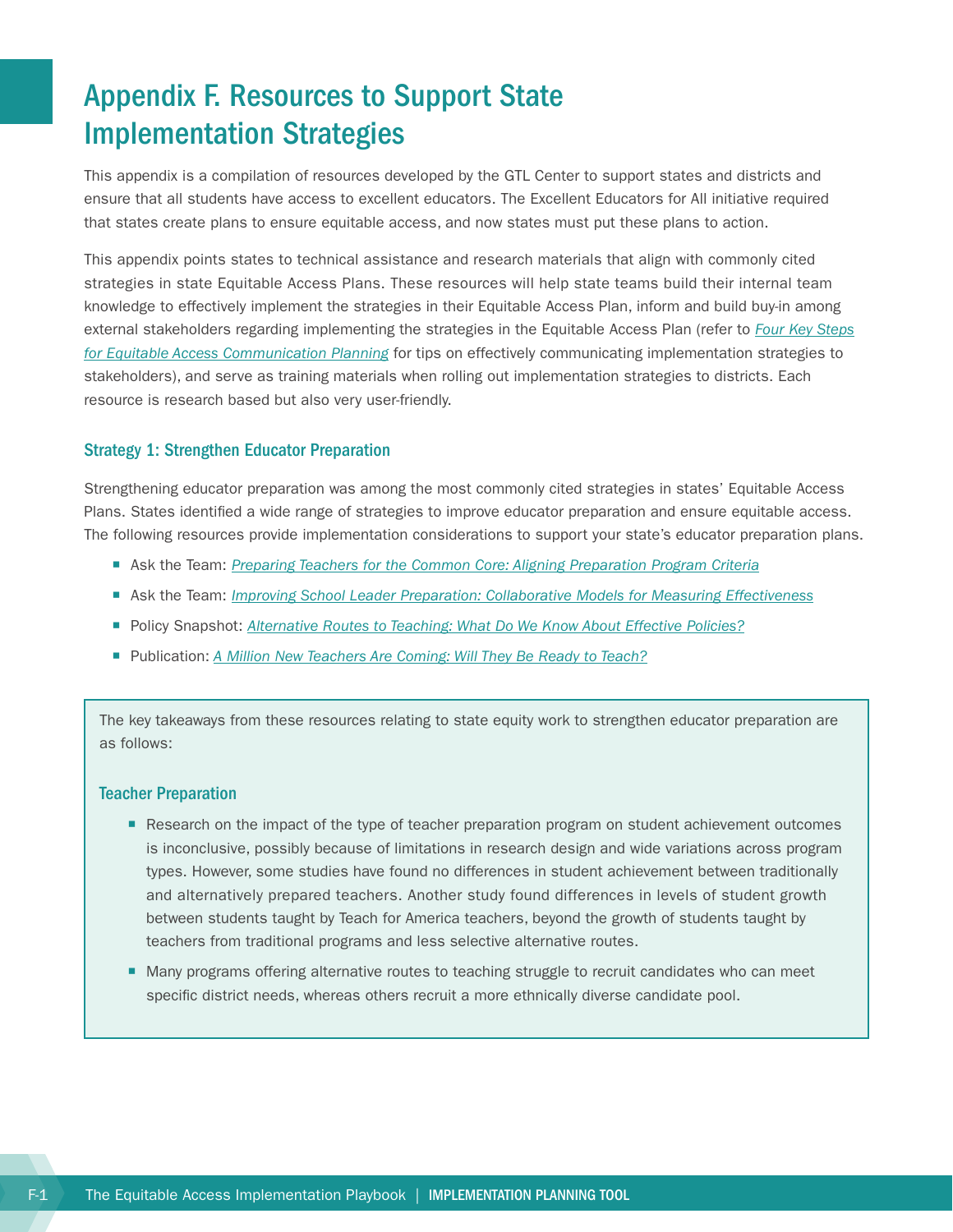- Research on the retention of teachers prepared through alternative routes is mixed. Some studies indicate that teachers from alternative routes are more likely to turn over. Other studies found no differences in turnover rates between alternatively and traditionally prepared teachers.
- Ensuring that programs focus both on building rigorous content knowledge and pedagogical knowledge is key to having a strong teacher preparation program, including defining the common knowledge and competencies new teachers need. This can be done by providing a clinical practice component to teacher preparation, regardless of the type of program (traditional or alternative route).
- ¡ Strengthening screening processes will help programs ensure that the candidates are a good fit for both the program and the profession. Research indicates that measures beyond academic credentials may be predictive of a candidate's future success in the profession, such as "grit" or ability to persist. Furthermore, programs with local partnerships can work to find candidates who are qualified to teach in local shortage areas.
- Several states are making concerted efforts to prepare teachers to implement the Common Core State Standards using a variety of policy levers, including alignment of teaching standards to the Common Core, providing preparation program faculty with professional development on the integration of curricula to the Common Core, integrating the Common Core into preparation program approval and accountability processes by requiring evidence of the Common Core in preparation program coursework and assessments, and aligning the Common Core with the state teacher licensure assessments.

#### Leader Preparation

■ Research indicates that principal preparation programs often do not have common performance measures tied to principals' postgraduation experiences. Reviews of state accountability and approval systems for leadership preparation show a lack of rigor in current accountability measures. State measures can be grouped into one of two categories: (1) measurement by program characteristics that focus mainly on descriptions of program features and rationales and (2) measurement by program outcomes. Outcomes measures include immediate impact rates, such as graduate licensure, graduation and certification rates, and job placement.

#### Strategy 2: Bolster Induction and Mentoring Programs

Many state Equitable Access Plans also included as a key strategy induction and mentoring for new professionals entering the field and career professionals transitioning into new positions. To improve induction and mentoring programs, strategies may involve extending the length of induction programs and incorporating cultural competency training.

■ Policy Snapshot: [Supporting New Teachers: What Do We Know About Effective State Induction Policies?](http://www.gtlcenter.org/sites/default/files/Induction_Snapshot.pdf)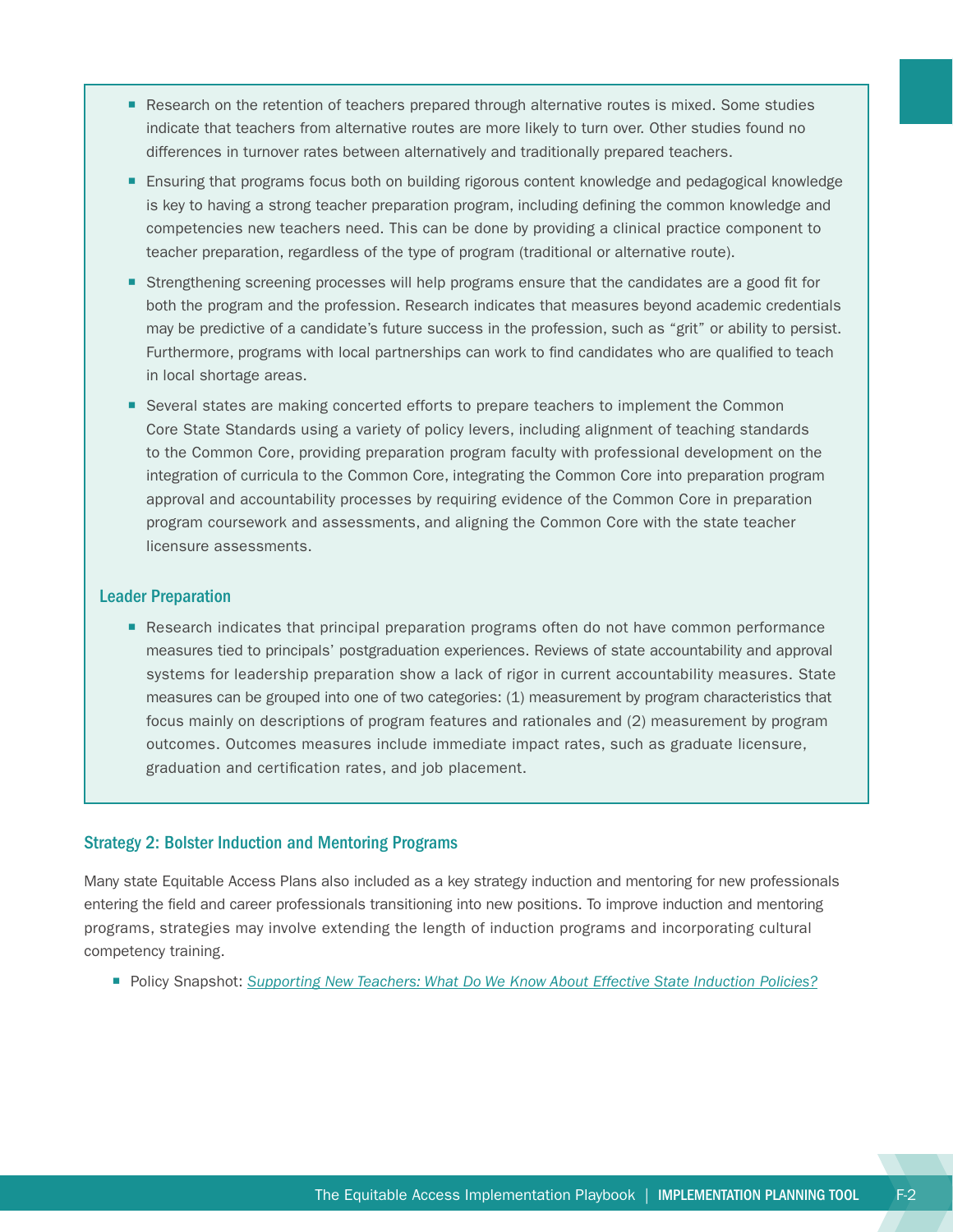The key takeaways from this resource relating to state equity work to bolster induction and mentoring programs are as follows:

- Research indicates that a link exists between high-quality induction programs and both teacher retention and effectiveness rates.
- Context is important to the implementation of any mentoring and induction program. Considering the variation in needs by both teacher experiences and the school or district culture can influence the impact that mentoring and induction programs have on beginning teachers. This also includes ensuring that the needs of both special educators and teachers of English learners are supported through differentiation that identifies and addresses their unique needs.
- Developing a strong mentor relationship for teachers is a critical component of induction programs. However, effective induction programs should include more than mentoring. Programs also should provide new teachers with an orientation to district and school culture through principal leadership and communication; instructional support that includes data-driven conversations and peer-based professional learning communities; a set of professional expectations aligned with school, district, and state standards; and ongoing professional development based on individual teacher needs.
- Research indicates that some strategies lead to better teacher success, including clear program requirements, expectations for the participation of members on the induction team (teacher, mentor, and administrator), expectations for the length of the program, and required mentor qualifications and criteria for assignment.
- Research also suggests that mentor selection and matching are important to the success of any program. Research suggests the following key skills for screening potential mentors: interpersonal skills, instructional effectiveness, leadership, work experience, and having content-area and grade-level expertise similar to their mentee's assignment.
- ¡ Providing time and structure for teachers to participate in induction activities also is important to implementation. Policies may include setting minimum amounts of contact time, providing teachers and mentors with regular release time, and providing new teachers with a reduced workload.
- **Ensuring adequate funding will help sustain induction programs and allow schools and districts to** provide ongoing professional development for teachers and mentors.

#### Strategy 3: Improve Working Conditions

A number of states identified the importance of addressing working conditions as a strategy in their Equitable Access Plans. Strategies to improve working conditions include building school personnel's capacity to serve students experiencing emotional and behavioral health challenges, reducing class sizes, and collecting and acting on educator survey feedback.

■ Professional Learning Module: *[Understanding Teaching Conditions](http://www.gtlcenter.org/technical-assistance/professional-learning-modules/understanding-teaching-conditions)*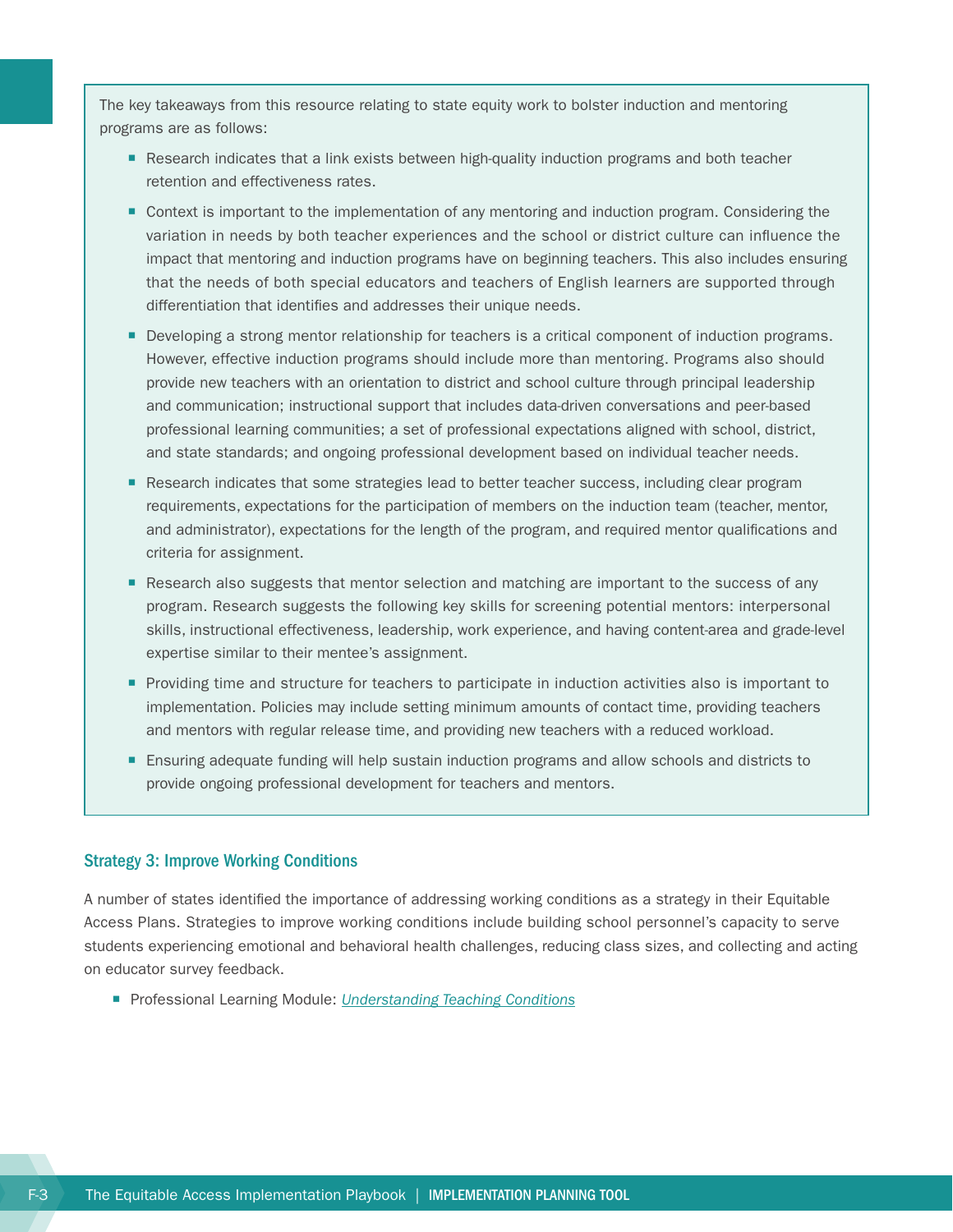The key takeaways from this resource relating to state equity work to improve working conditions are as follows:

- Teacher working conditions include time, facilities and resources, community support and involvement, managing student conduct, teacher leadership, school leadership, professional development, and instructional practices and support.
- Research indicates that teacher working conditions influence teachers' satisfaction with their jobs, motivation and efficacy, and attrition and retention. Teacher attrition can be costly for districts. Research also suggests that teacher retention can serve to maintain instructional cohesion in a school. Teaching conditions are a product of the community of educators working together. It is important to remember that perceptions are reality, and educators will make decisions based on how they perceive conditions.
- ¡ Other research suggests that some conditions at the school level can act as teacher enablers, such as having effective school-level conduct management in place, providing applicable and effective professional development, giving teachers ample professional autonomy, and making sure teachers can manage demands on their time. Teacher working conditions can be measured with surveys. Surveys provide an open and safe space for educators to share their perceptions and can help districts and states collect a large amount of data across geographic areas. The amount of data collected also can provide policymakers and school leaders with a strong base of information to consider for school improvement planning and enable the application of resources in the areas where they are most beneficial.
- Teacher working conditions also can be measured using practice rubrics that support the interpretation and application of the teaching conditions standards. This process gives school educators preparation for school improvement planning and allows school and district leaders to consider where a school is at developmentally on providing positive teaching conditions.
- When analyzing teacher working conditions data, school leaders should ensure that conversations are structured, safe, and framed by the data collected. It is important to remember that the data are a starting point, not an end, and should create a common language to use when improving the conditions most important to teachers. It also is important to remember that some issues are beyond teacher and school administrator control, and focus should be placed on the areas where a school can take action and have success. Finally, it is important to remember that solutions will take time and effort to implement and show an effect in the school.

#### Strategy 4: Enhance Professional Learning and Educator Evaluation Practices

Another commonly cited Equitable Access Plan strategy relates to the need to enhance professional learning opportunities and align professional learning more closely to educator evaluation data. To increase retention and improve outcomes for educators working in high-need, low-income schools, state strategies may include modifying or rethinking current evaluation systems to support growth for educators at every point on the career continuum and reconsidering all professional learning opportunities to ensure they are—in fact—helping improve educator effectiveness.

- Policy Snapshot: [What Do Effective District Leaders Do? Strategies for Evaluating District Leadership](http://www.gtlcenter.org/sites/default/files/Evaluating_District_Leadership.pdf)
- Policy Snapshot: *[Evaluating Evaluation Systems: Policy Levers and Strategies for Studying Implementation](http://www.gtlcenter.org/sites/default/files/Evaluating_Evaluation_Studies.pdf) [of Educator Evaluation](http://www.gtlcenter.org/sites/default/files/Evaluating_Evaluation_Studies.pdf)*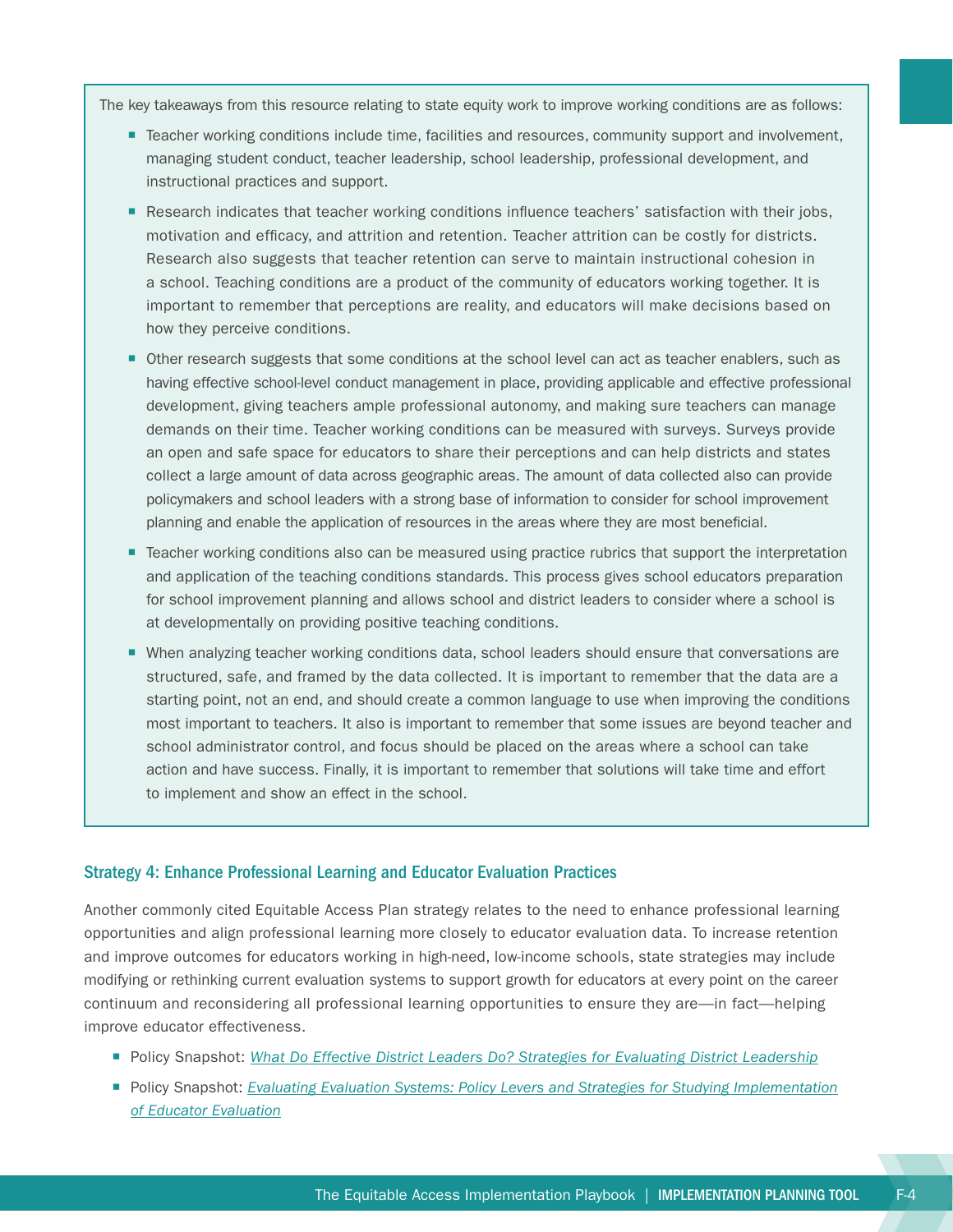- Ask the Team: [Get the Information You Need: How to Design Educator Evaluation Studies for Continuous](http://www.gtlcenter.org/sites/default/files/AskTeam_Design_Educator_Evaluation_Studies.pdf) *[Improvement](http://www.gtlcenter.org/sites/default/files/AskTeam_Design_Educator_Evaluation_Studies.pdf)*
- Professional Learning Module: *[Using Teacher Evaluation Data to Inform Professional Learning](http://www.gtlcenter.org/technical-assistance/professional-learning-modules/using-teacher-evaluation-data-inform-professional-learning)*
- Innovation Station: *[Teacher-Led Professional Learning](http://www.gtlcenter.org/learning-hub/innovation-station/teacher-led-professional-learning)*
- ¡ Special Issues Brief: *[Creating Coherence: Common Core State Standards, Teacher Evaluation, and](http://www.gtlcenter.org/sites/default/files/CreatingCoherence.pdf) [Professional Learning](http://www.gtlcenter.org/sites/default/files/CreatingCoherence.pdf)*
- Special Issues Brief: [21st Century Educators: Developing and Supporting Great Career and Technical](http://www.gtlcenter.org/sites/default/files/21CenturyEducators.pdf) *[Education Teachers](http://www.gtlcenter.org/sites/default/files/21CenturyEducators.pdf)*
- ¡ Publication: *[From Good to Great: Exemplary Teachers Share Perspectives on Increasing Teacher Effectiveness](http://www.gtlcenter.org/sites/default/files/Good_to_Great_Report.pdf) [Across the Career Continuum](http://www.gtlcenter.org/sites/default/files/Good_to_Great_Report.pdf)*
- Special Issues Brief: *[A Framework for Coherence: College and Career Readiness Standards, Multi-Tiered](http://www.gtlcenter.org/sites/default/files/Multi-Tiered_Systems_of_Support.pdf) [Systems of Support, and Educator Effectiveness](http://www.gtlcenter.org/sites/default/files/Multi-Tiered_Systems_of_Support.pdf)*
- ¡ Interactive Guide: *[Intensifying Implementation Support: An Interactive Guide to Successful Teacher Evaluation](http://www.gtlcenter.org/sites/default/files/NEA_Guide_Evaluation_Implementation.PDF) [for Professional Growth](http://www.gtlcenter.org/sites/default/files/NEA_Guide_Evaluation_Implementation.PDF)*

The key takeaways from these resources relating to state equity work to enhance professional learning and educator evaluation practices are as follows:

#### **Teachers**

- Research indicates that high-quality professional learning should be both ongoing and job embedded. Professional learning should move beyond the traditional sit-and-get models and be more interactive in nature to provide teachers with hands-on experience. Professional learning also should be differentiated for teachers based on content (e.g., special educators, career and technical educators, and teachers of English learners), and evaluation data should be used to identify individual teacher needs. Professional learning also should be aligned to school, district, and state initiatives, including integration with the Common Core or other instructional standards depending on the state and local policy context.
- Survey research suggests that teachers typically experience more traditional professional development models: school or district mandated, self-selected, self-funded, and provided by teachers. A majority of teachers rated self-selected professional development as important, whereas fewer teachers felt the same about their district-mandated professional learning experiences. Survey research also suggests a need for more research to enhance knowledge and understanding of the characteristics of each professional experience to make the experiences and supports more useful to teachers.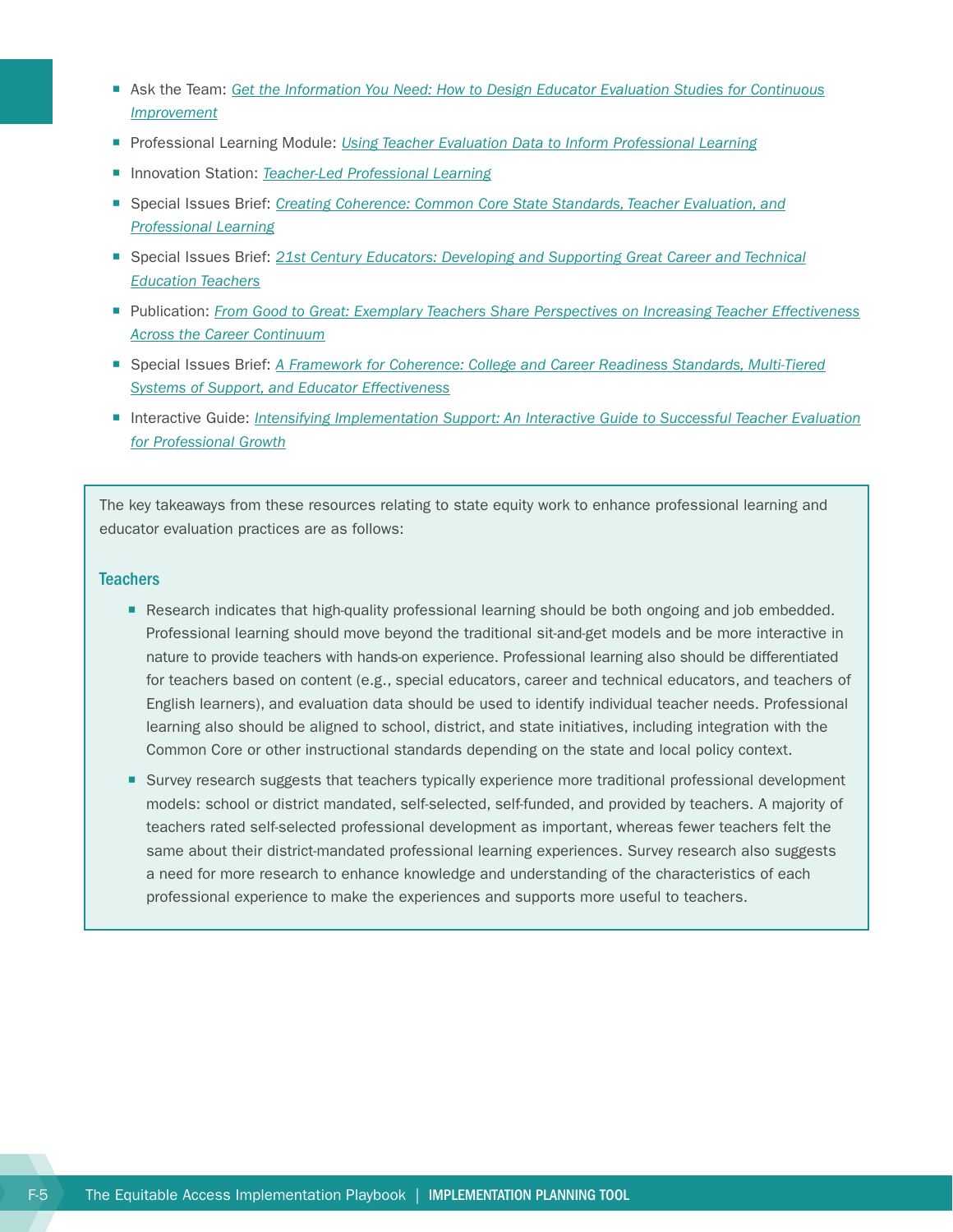#### **Leaders**

- Research indicates that effective district leaders promote student learning by providing instructional leadership support, strategic planning, communicating with the school community, collaborating with school staff, successfully implementing board policies, managing financial and human resources, and setting the academic tone for the district.
- Strong district leaders establish a strong mission and vision that guide the district's goals and initiatives. Their efforts promote student learning for all teachers and bring together a community of stakeholders committed to accomplishing the mission and vision. Strong leaders also provide resources to encourage equitable access to education and promote safe and supportive learning environments for all students. A strong mission and vision also includes the promotion of effective leading, teaching, and learning within a school; establishing a culture of collaborative leaders; strong communication; and effective resource management.
- Strong district leaders create coherence across school and district initiatives to develop systemwide improvement plans and have a deep understanding of all federal, state, and local initiatives and regulations that influence their work. Furthermore, strong leaders create processes to use evaluation data to inform the professional learning opportunities provided in their schools and district.

#### Strategy 5: Build Educator Career Ladders and Address Compensation

State Equitable Access Plans also commonly included strategies to reevaluate educator compensation practices and career pathways. Specifically, state plans suggested increasing compensation overall, providing stipends to encourage effective teachers to work in high-need schools, and creating career ladders and lattices to provide teacher leadership and growth opportunities.

- Policy Snapshot: [Increasing Teacher Leadership](http://www.gtlcenter.org/sites/default/files/Snapshot_Teacher_Leadership.PDF)
- **EXECT Ask the Team: [Leadership and Lattices: New Pathways Across the Teaching Profession](http://www.gtlcenter.org/sites/default/files/1580%20GTL%20Ask%20the%20Team_Leadership%20Lattices%20d2%20lvr.pdf)**
- Ask the Team: [Performance-Based Compensation: Linking Performance to Teacher Salaries](http://www.gtlcenter.org/sites/default/files/AskTeam_Compensation.pdf)
- Ask the Team: [Tiered Licensure: Connecting Educator Effectiveness Policies](http://www.gtlcenter.org/sites/default/files/Tiered_Licensure.pdf)
- **PowerPoint Presentation: [Teacher Compensation](http://www.gtlcenter.org/sites/default/files/Teacher_Compensation.pdf)**
- **Innovation Station: [Rewarding](http://www.gtlcenter.org/learning-hub/innovation-station/general-resources)**
- Innovation Station: [Extending the Reach](http://www.gtlcenter.org/learning-hub/innovation-station/extending-reach)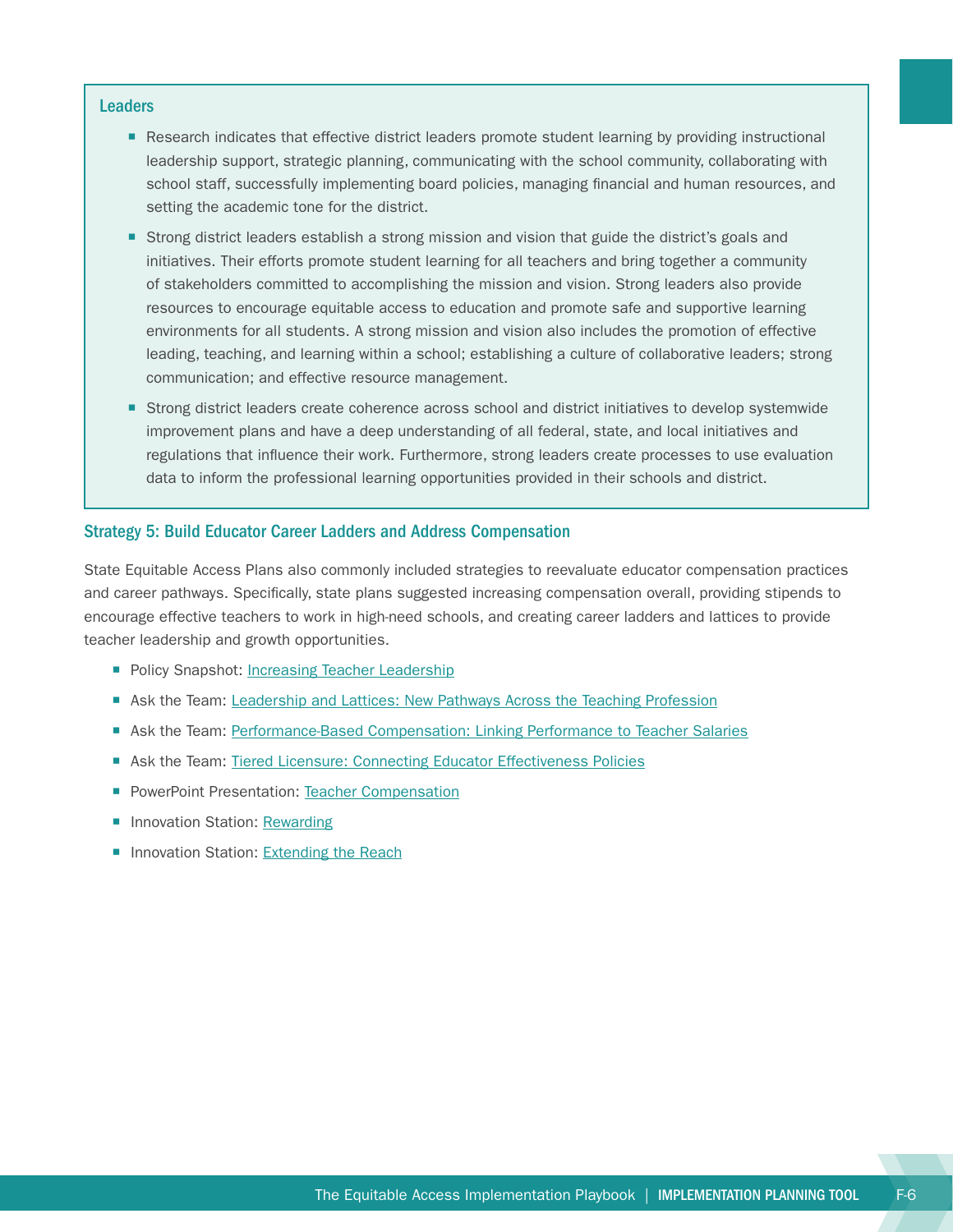The key takeaways from these resources relating to state equity work to develop educator career ladders and address compensation are as follows:

- Teacher career pathways provide new challenges and sustained opportunities for leadership and career advancement without requiring teachers to leave the classroom. Research suggests that providing these opportunities may help increase the retention of effective teachers. Similarly, research indicates that although salary increases typically accompany progress within an organization, opportunities for other types of advancement also can boost retention among high-performing employees.
- Researchers have found that high-performing employees (not low-performing employees) are more attracted to promotion opportunities, and they are more likely to leave a position because of a lack of opportunity for advancement. Furthermore, differentiated pay structures make it more likely that high performers will stay in the profession.
- Researchers have found that as educators improve their practice as teacher leaders, they often improve their leadership skills, organizational practices, and instructional practices. Teacher leadership opportunities also may provide higher degrees of engagement.
- Research on the effects of teacher leaders is limited. Some research indicates that teacher leaders can improve practice at the classroom level but does not provide clarity on how they may affect outcomes at the school level. Furthermore, research suggests that teacher leaders have a greater impact on students when their roles are focused at the classroom level instead of school or district goals.
- Challenges exist to implementing teacher leadership roles in schools, which stems from the absence of a formal framework to recognize and support teacher leaders. Specifically, challenges occur with a lack of clarity on the role of the teacher leader, limitations to the leadership roles and compensation for teacher leaders because of local regulations and collective bargaining agreements, instructional challenges related to removing the top teachers from direct classroom instruction and responsibility for students, a lack of sustained funding for teacher leader positions, a lack of clear processes to select teacher leaders, a lack of time for collaboration in the school, a lack of training for teacher leaders, a lack of time for the clerical duties associated with leadership, resistance to change at the school and district levels, and a lack of incentives or reward for leadership activities.
- Research suggests that districts or states should consider developing performance-based compensation systems as follows: develop the system in collaboration with key stakeholders; be specific about the structure of the compensation system and the rules for salary advancement or enhancements (beginner teacher pay, number and spread of salary levels, minimum number of years to reach the top of the salary schedule, additional opportunities to earn bonuses or stipends, special teacher situations such as new teachers with experience but no performance rating, how teachers will move across the schedule); be detailed and clear about an implementation timeline; ensure continuous evaluation of the new compensation system and provide opportunities for system revision; develop a communication plan to ensure all stakeholders are informed; and estimate system costs to ensure that the design is feasible and sustainable.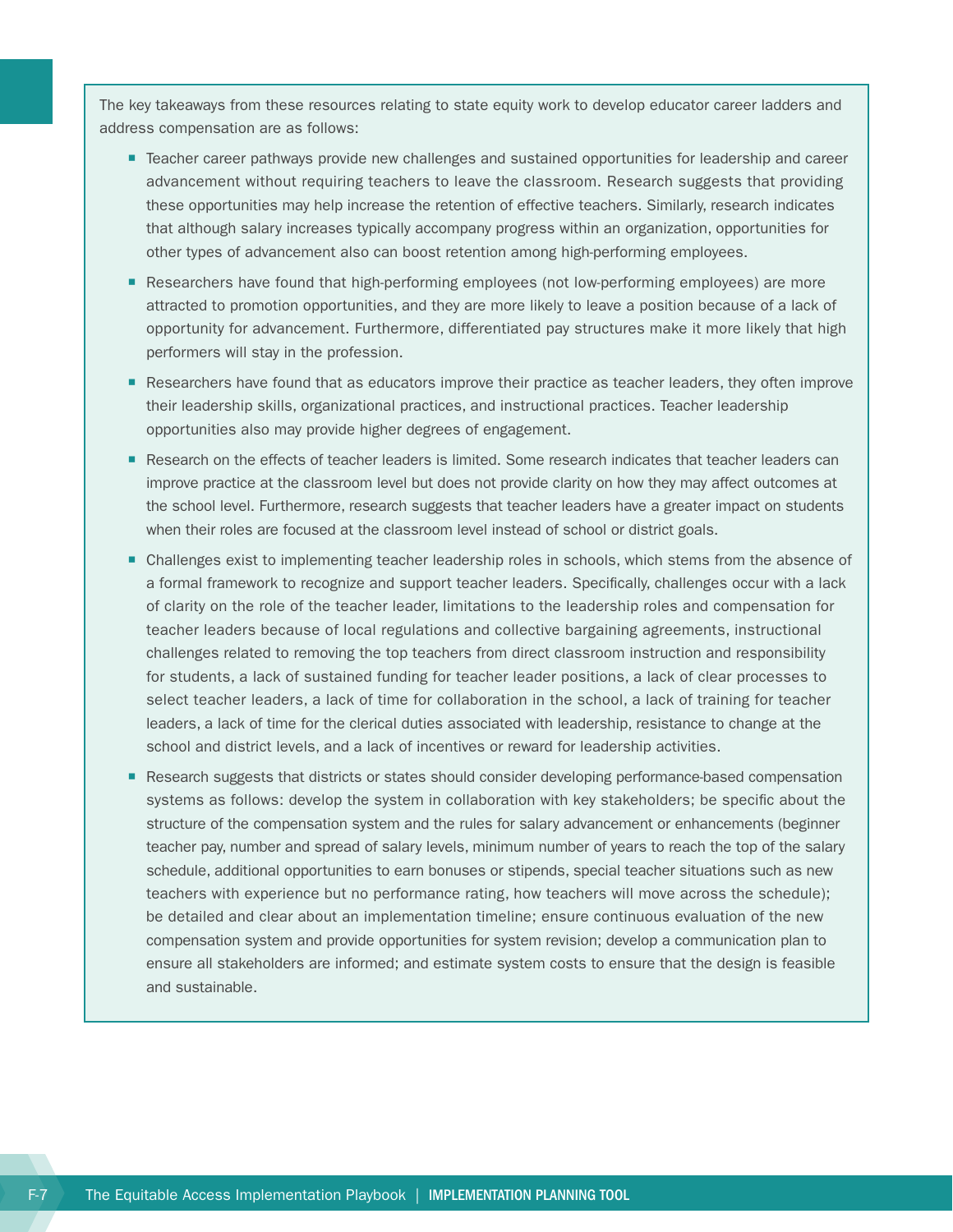#### Learn More About Our Technical Assistance and Research Materials

Please visit the [GTL Center](http://www.gtlcenter.org/) website for the complete library of resources.

#### [Professional Learning Modules](http://www.gtlcenter.org/technical-assistance/professional-learning-modules)

Professional learning modules provide content-rich, train-the-trainer materials to build the knowledge and capacity of SEA personnel on a variety of topics. These modules are designed to be adapted and customized to state context and needs. Within each module, four types of materials for trainers are provided to conduct the professional learning activities independently: (1) facilitator's guide, (2) meeting agenda with recommended time allotments, (3) slide presentation, and (4) professional learning activity handouts.

#### [Ask the Team](http://www.gtlcenter.org/technical-assistance/ask-the-team)

The Ask the Team briefs are a quick, accessible resource. Each brief summarizes key examples, strategies, and research findings compiled from questions submitted by SEAs.

#### [Policy Snapshot](http://www.gtlcenter.org/technical-assistance/policy-snapshot)

Policy snapshots briefly present the latest information, research, and policy trends on critical educator quality topics in a quick, easy format.

#### [Talent Development Framework](http://www.gtlcenter.org/sites/default/files/14-2591_GTL_Talent_Dev_Framework-ed_110714.pdf)

The Talent Development Framework takes SEA staff through a process of taking stock of existing educator talent policies and initiatives and strategically determining where further policy action is needed. It also promotes alignment and the breakdown of silos within and between agencies. The framework groups state policy and practice into three key interdependent policy and practice clusters: (1) attract the right talent into the profession; (2) prepare future teachers and school leaders; and (3) develop, support, and retain educators.

#### [Innovation Station](http://www.gtlcenter.org/learning-hub/innovation-station)

The Innovation Station is a robust interactive, online resource designed to provide states and districts with a central location for cutting-edge information, tools, and resources related to ensuring effective teachers and leaders for all students at five different points in the career continuum. The resources listed under each station are searchable by role (teacher or leader) and topic, including an option for resources that support equitable access. Additional specialized topics include special education, English language learners, and technical education.

- [Recruiting and Selecting](http://www.gtlcenter.org/learning-hub/innovation-station/recruiting-selecting). Great schools start with great teachers and leaders, and states and districts need specific strategies to recruit and select high-caliber candidates.
- [Retaining.](http://www.gtlcenter.org/learning-hub/innovation-station/retaining) Strong retention strategies include providing paid career paths that keep great teachers in the classroom, giving teachers and leaders appropriate autonomy over their work, and offering multiple opportunities to continue to improve and excel.
- [Rewarding.](http://www.gtlcenter.org/learning-hub/innovation-station/general-resources) Schools retain great teachers and leaders by appropriately rewarding their excellence and ability to extend their reach to more students.
- [Extending the Reach](http://www.gtlcenter.org/learning-hub/innovation-station/extending-reach). Schools can make the most of their great teachers and leaders by extending educators' reach to more students. This approach can help create an opportunity culture for teachers in which they can collaborate, develop, and advance without leaving the classroom, and innovations in staffing models and career paths can make this approach possible.
- [Teacher-Led Professional Learning](http://www.gtlcenter.org/learning-hub/innovation-station/teacher-led-professional-learning). Many excellent teachers would like to share their success with peers and advance in their careers without leaving teaching but have few opportunities to do so. The Innovation Station's resources will help schools and districts determine how they can enable excellent teachers to lead job-embedded professional learning.